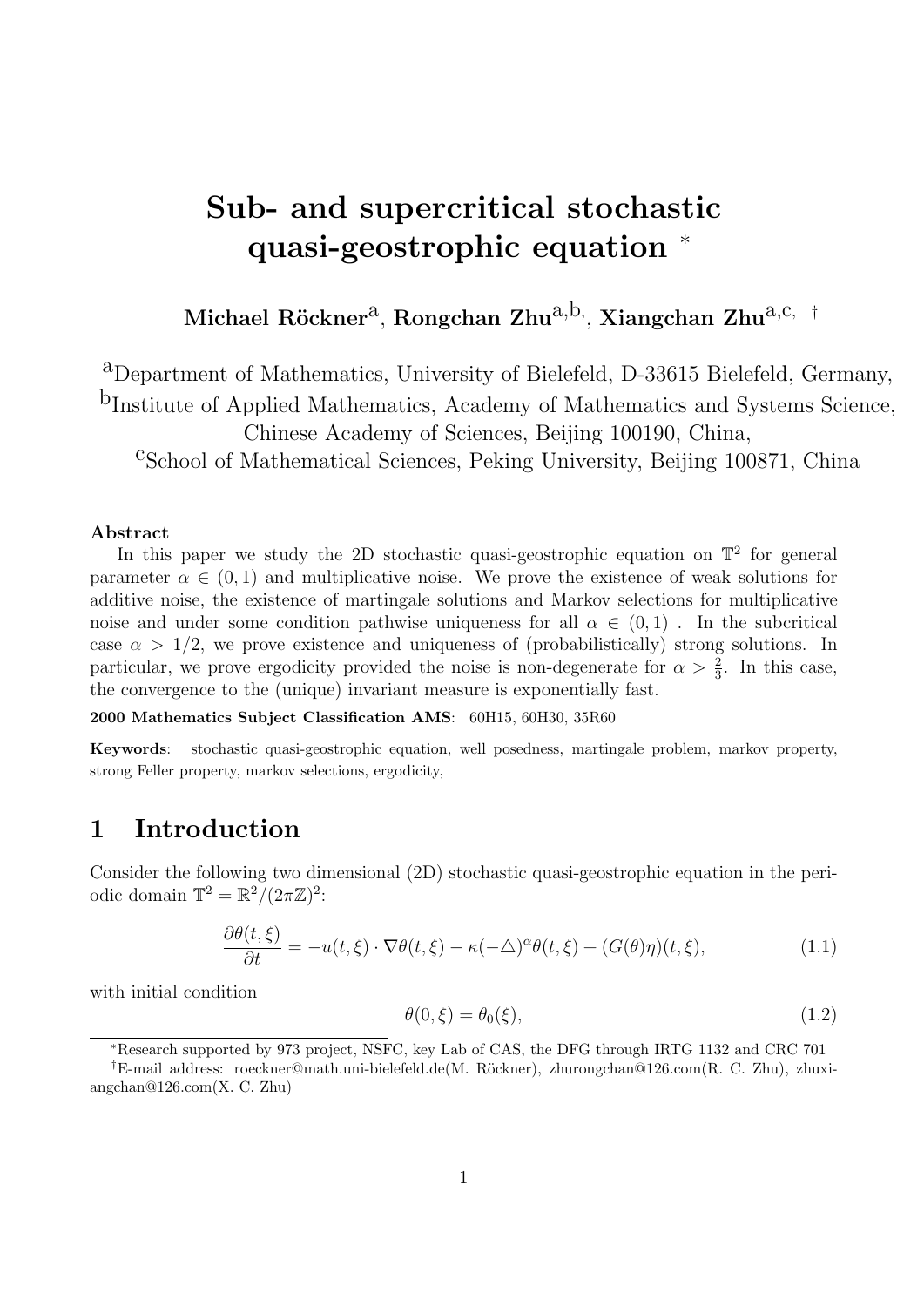where  $\theta(t,\xi)$  is a real-valued function of  $\xi \in \mathbb{T}^2$  and  $t \geq 0$ ,  $0 < \alpha < 1, \kappa > 0$  are real numbers. u is determined by  $\theta$  through a stream function  $\psi$  via the following relations:

$$
u = (u_1, u_2) = (-R_2 \theta, R_1 \theta) = R^{\perp} \theta.
$$
\n(1.3)

Here  $R_j$  is the j-th periodic Riesz transform and  $\eta(t,\xi)$  is a Gaussian random field, white noise in time, subject to the restrictions imposed below. The case  $\alpha = \frac{1}{2}$  $\frac{1}{2}$  is called the critical case, the case  $\alpha > \frac{1}{2}$  sub-critical and the case  $\alpha < \frac{1}{2}$  super-critical.

This equation is an important model in geophysical fluid dynamics. The case  $\alpha = 1/2$ exhibits similar features (singularities) as the 3D Navier-Stokes equations and can therefore serve as a model case for the latter. In the deterministic case this equation has been intensively investigated because of both its mathematical importance and its background in geophysical fluid dynamics (see for instance [CV06], [Re95], [CW99], [Ju03], [Ju04], [KNV07] and the references therein). In the deterministic case, the global existence of weak solutions has been obtained in [Re95] and one most remarkable result in [CV06] gives the existence of a classical solution for  $\alpha = 1/2$ . In [KNV07] another very important result is proved, namely that solutions for  $\alpha = 1/2$  with periodic  $C^{\infty}$  data remain  $C^{\infty}$  for all times.

In this paper we study the 2D stochastic quasi-geostrophic equation on  $\mathbb{T}^2$  for general parameter  $\alpha \in (0,1)$  and for both additive as well as multiplicative noise.

For  $\alpha \in (0,1)$ : We prove the existence of weak solutions in the sense of Definition 3.1 (ii) with additive noise (Theorem 3.4). We also prove the existence of martingale solutions for multiplicative noise under two different assumptions on  $G$  (see (G.1) and (G.2) in Section 4): under (G.1) we use Galerkin approximations and the compactness method in [FG95] (Theorem 4.2) and under (G.2) we use Aldous's criterion (Theorem 4.5). In order to prove the existence of (probabilistically strong) solutions and ergodicity in subsequent sections, we need  $L^p$  norm estimates for solutions, which are obtained by using the  $L^p$ -Itô formula proved in [Kr10]. But these  $L^p$ -norm estimates we cannot prove by Galerkin approximation, instead we use another approximation (Theorem 4.3). Pathwise uniqueness is obtained under some extra condition on the solution (Theorem 5.6). But, in general, we cannot prove a solution satisfies this condition, except for very special cases (see Remark 5.7). Using an abstract result for obtaining Markov selections from [GRZ09], we prove the existence of an a.s. Markov family (Theorem 6.5).

For  $\alpha > 1/2$ : We obtain pathwise uniqueness (Theorem 5.1) and therefore get a (probabilistically strong) solution (Theorem 5.4) by the Yamada-Watanabe Theorem. In particular, it follows that the laws of the solutions form a Markov process. For this, we need to show decay of the solutions'  $L^p$ -norm for suitable p.

For  $\alpha = 1/2$ : Using a result from the deterministic case in [KN09] and [CV06], we also prove that there exists a unique solution of the 2D stochastic quasi-geostrophic equation in the critical case driven by real linear multiplicative noise (Remark 5.7).

Then we prove the ergodicity of the solution in the subcritical case, provided that the noise is non-degenerate and regular. The proof follows from employing the weak-strong uniqueness principle in [FR08] (Theorem 7.1.3) and as usual first establishing the strong Feller property (Theorem 7.1.2). Though one would expect to get ergodicity for  $\alpha > \frac{1}{2}$ , surprisingly it turns out that one needs  $\alpha > \frac{2}{3}$ . As the dynamics exists only in the martingale sense and standard tools of stochastic analysis are not available, the computations are made for an approximating cutoff dynamics, which is equal to the original dynamics on a small random time interval. As the noise is non-degenerate, we can use the Bismut-Elworthy-Li formula to prove the strong Feller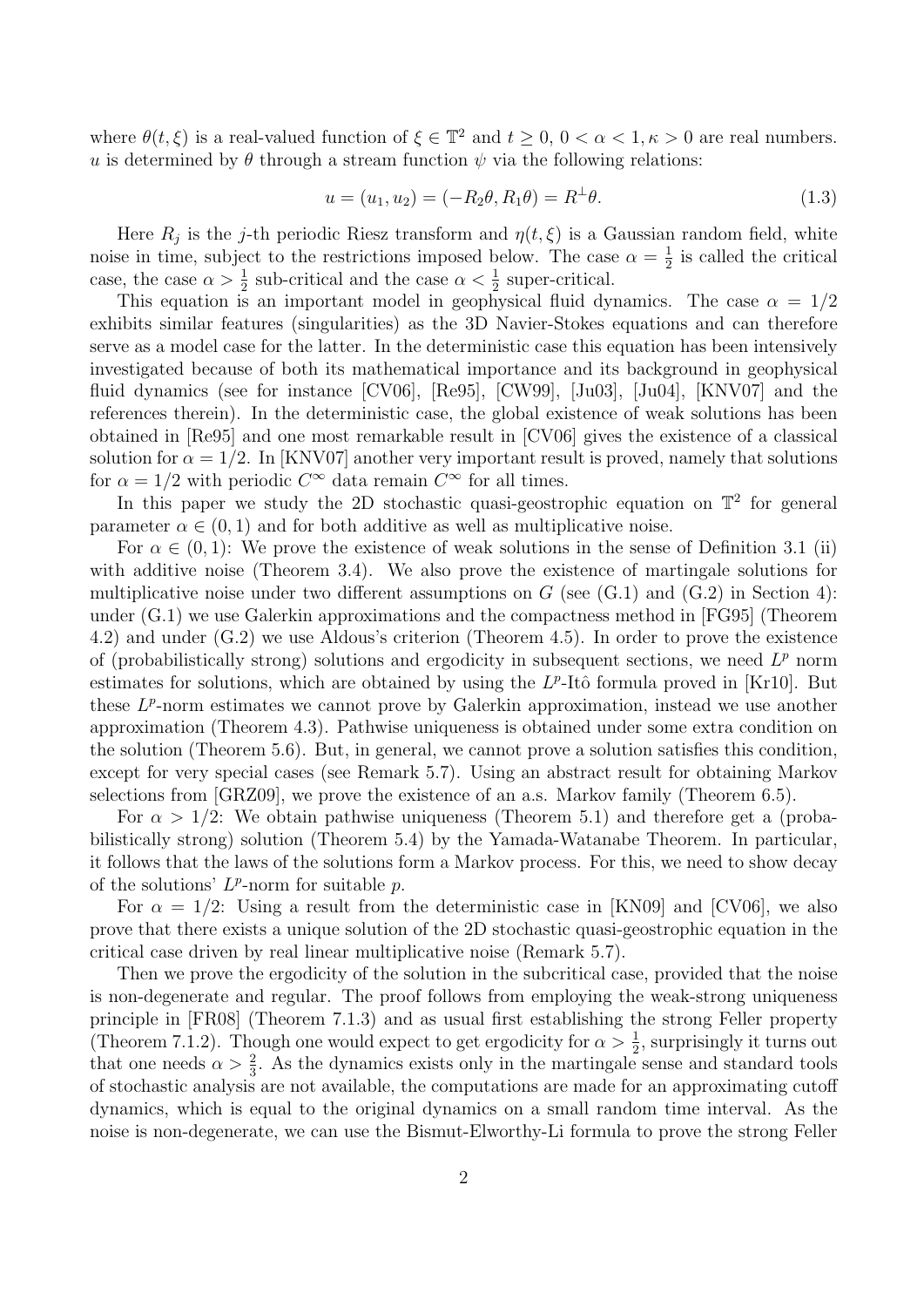property. Since in our case  $\alpha < 1$ , it is more difficult to use the  $H^{\alpha}$ -norm to control the nonlinear term even though the equation is on  $\mathbb{T}^2$ . To prove the weak-strong uniqueness principle we need some regularity for the trajectories of the noise. Therefore, we need conditions on  $G$  so that it is enough regularizing. However, in order to apply the Bismut-Elworthy-Li formula, we also need  $G^{-1}$  to be regularizing enough. As a result,  $\alpha > 2/3$  is required (see Remark 7.1.1 below for details). It seems difficult to use the Kolmogorov equation method as in [DD03], [DO06] or a coupling approach as in [O08] in our situation (see Remark 7.1.1 below).

In order to prove the exponential convergence (see Theorem 7.4.5), we need to show decay of the solutions'  $L^p$ -norm for suitable p. To prove this, we also need the improved positivity lemma ( see Lemma 7.4.1 below ).

This paper is organized as follows. In Section 2, we introduce some notations as preparation. In Section 3, for additive noise we prove the existence of weak solutions (in the sense of Definition 3.1 (ii) below). In Section 4, we prove the existence of martingale solutions for general parameter  $\alpha \in (0,1)$  and multiplicative noise. In Section 5, we prove pathwise uniqueness (under some extra condition on the solutions) for all  $\alpha \in (0,1)$ . Furthermore, we get the existence and uniqueness of (probabilistically strong) solutions for multiplicative noise in the subcritical case. Moreover, we prove the Markov property for this unique solution. For the general case  $\alpha \in (0,1)$ the existence of Markov selections is obtained in Section 6. In Section 7, for  $\alpha > 2/3$ , and provided the noise is non-degenerate, we prove the ergodicity of the solution and the exponential convergence to the (unique) invariant measure.

### **2 Notations and Preliminaries**

We consider the usual abstract form of equations  $(1.1)-(1.3)$ . In the following, we will restrict ourselves to flows which have zero average on the torus, i.e.

$$
\int_{\mathbb{T}^2} \theta d\xi = 0.
$$

Thus (1.3) can be restated as

$$
u = (-\frac{\partial \psi}{\partial \xi_2}, \frac{\partial \psi}{\partial \xi_1})
$$
 and  $(-\triangle)^{1/2} \psi = -\theta$ .

Set  $H = \{f \in L^2(\mathbb{T}^2) : \int_{\mathbb{T}^2} f d\xi = 0\}$  and let  $\vert \cdot \vert$  and  $\langle \cdot, \cdot \rangle$  denote the norm and inner product in *H* respectively. On the periodic domain  $\mathbb{T}^2$ ,  $\{\sin(k\xi)|k \in \mathbb{Z}_+^2\} \cup \{\cos(k\xi)|k \in \mathbb{Z}_-^2\}$  form an eigenbasis of  $-\triangle$ . Here  $\mathbb{Z}_+^2 = \{(k_1, k_2) \in \mathbb{Z}^2 | k_2 > 0\} \cup \{(k_1, 0) \in \mathbb{Z}^2 | k_1 > 0\}, \mathbb{Z}_-^2 = \{(k_1, k_2) \in \mathbb{Z}^2 | k_2 > 0\}$  $\mathbb{Z}^2$ | −  $k \in \mathbb{Z}_+^2$ ,  $x \in \mathbb{T}^2$ , and the corresponding eigenvalues are  $|k|^2$ . Define

$$
\|f\|_{H^s}^2=\sum_k |k|^{2s}\langle f, e_k\rangle^2
$$

and let  $H^s$  denote the Sobolev space of all *f* for which  $||f||_{H^s}$  is finite. Set  $\Lambda = (-\triangle)^{1/2}$ . Then

$$
||f||_{H^s} = |\Lambda^s f|.
$$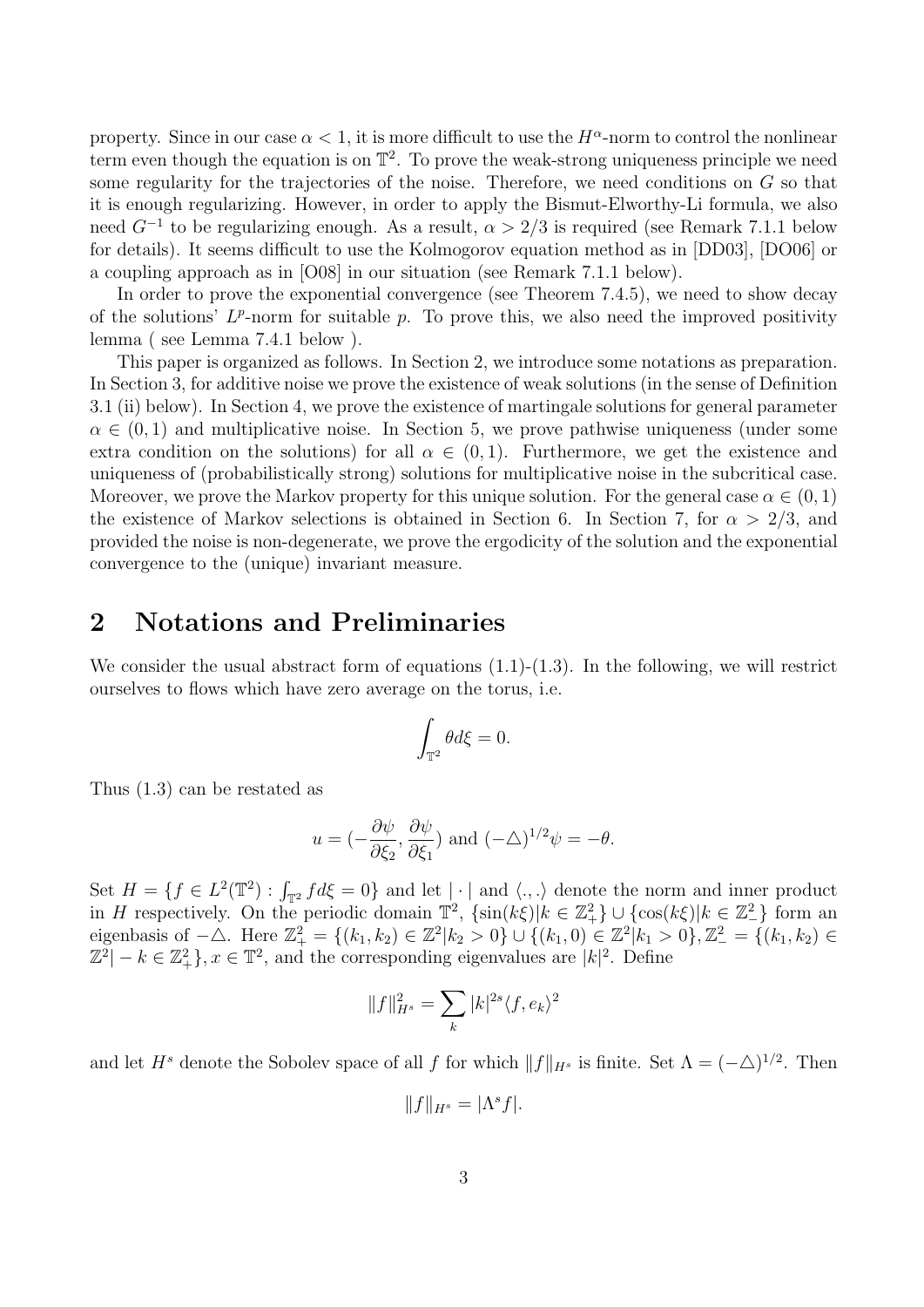By the singular integral theory of Calderón and Zygmund (cf  $[St70, Chapter 3]$ ), for any  $p \in (1, \infty)$ , there is a constant  $C = C(p)$ , such that

$$
||u||_{L^p} \le C(p)||\theta||_{L^p}.\tag{2.1}
$$

Fix  $\alpha \in (0,1)$  and define the linear operator  $A: D(A) = H^{2\alpha}(\mathbb{T}^2) \subset H \to H$  as  $Au :=$  $\kappa(-\Delta)^{\alpha}u$ . The operator A is positive definite and selfadjoint with the same eigenbasis as that of  $-\Delta$  mentioned above. Denote the eigenvalues of A by  $0 < \lambda_1 \leq \lambda_2 \leq \cdots$ , and renumber the above eigenbasis correspondingly as  $e_1, e_2,...$  We also set  $||u|| := |A^{1/2}u|$ , then  $||\theta||^2 \ge \lambda_1 |\theta|^2$ . First we recall the following important product estimates (cf. [Re95, Lemma A.4]):

**Lemma 2.1** Suppose that  $s > 0$  and  $p \in (1, \infty)$ . If  $f, g \in S$ , the Schwartz class, then

$$
\|\Lambda^s(fg)\|_{L^p} \le C(\|f\|_{L^{p_1}}\|g\|_{H^{s,p_2}} + \|g\|_{L^{p_3}}\|f\|_{H^{s,p_4}}),\tag{2.2}
$$

with  $p_i \in (1, \infty), i = 1, ..., 4$  such that

$$
\frac{1}{p} = \frac{1}{p_1} + \frac{1}{p_2} = \frac{1}{p_3} + \frac{1}{p_4}.
$$

We shall use as well the following standard Sobolev inequality (cf. [St70, Chapter V]):

**Lemma 2.2** Suppose that  $q > 1, p \in [q, \infty)$  and

$$
\frac{1}{p} + \frac{\sigma}{2} = \frac{1}{q}.
$$

Suppose that  $\Lambda^{\sigma} f \in L^q$ , then  $f \in L^p$  and there is a constant  $C \geq 0$  such that

$$
||f||_{L^p} \leq C||\Lambda^{\sigma}f||_{L^q}.
$$

### **3 Existence of solutions for additive noise**

In this section, we consider the abstract stochastic evolution equation in place of Eqs  $(1.1)-(1.3)$ ,

$$
\begin{cases}\nd\theta(t) + A\theta(t)dt + u(t) \cdot \nabla\theta(t)dt = G(\theta(t))dW(t), \\
\theta(0) = \theta_0 \in H,\n\end{cases}
$$
\n(3.1)

where u satisfies (1.3) and  $W(t)$  is a cylindrical Wiener process in a separable Hilbert space K defined on a filtered probability space  $(\Omega, \mathcal{F}, \{\mathcal{F}_t\}_{t\in[0,T]}, P)$ . Here G is a measurable mapping from  $H^{\alpha}$  to  $L_2(K, H)$ .

**Definition 3.1** (i) We say that there exists a (probabilistically) strong solution to (3.1) over the time interval  $[0, T]$  if for every probability space  $(\Omega, \mathcal{F}, \{\mathcal{F}_t\}_{t \in [0,T]}, P)$  with an  $\mathcal{F}_t$ -Wiener process W, there exists an  $\mathcal{F}_t$ -adapted process  $\theta : [0, T] \times \Omega \to H$  such that for  $P - a.s. \omega \in \Omega$ 

$$
\theta(\cdot,\omega) \in L^{\infty}(0,T;H) \cap L^2(0,T;H^{\alpha}) \cap C([0,T];H_w)
$$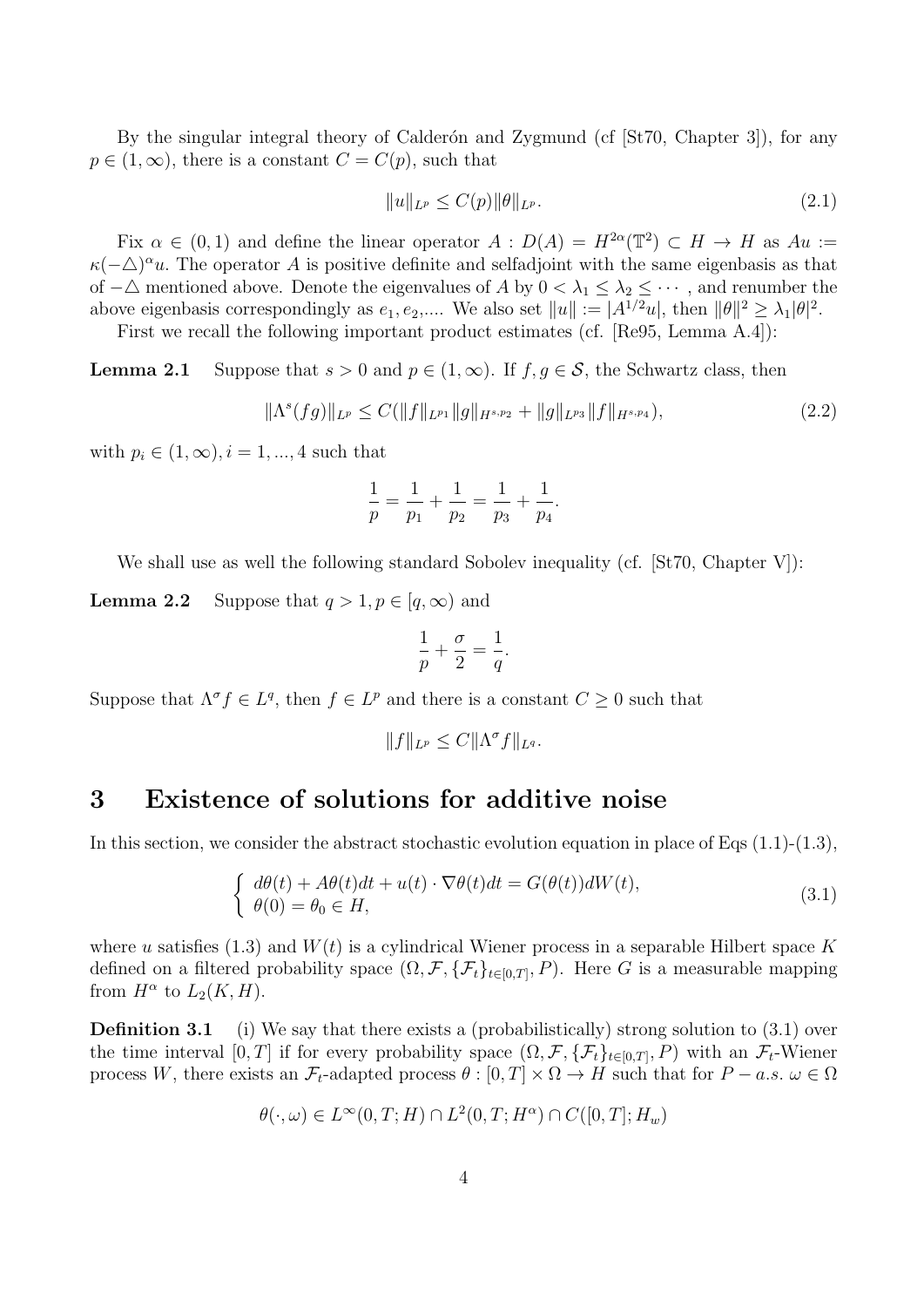and  $P$ -a.s.

$$
\langle \theta(t), \varphi \rangle + \int_0^t \langle A^{1/2} \theta(s), A^{1/2} \varphi \rangle ds - \int_0^t \langle u(s) \cdot \nabla \varphi, \theta(s) \rangle ds = \langle \theta_0, \varphi \rangle + \langle \int_0^t G(\theta(s)) dW(s), \varphi \rangle,
$$

for all  $t \in [0,T]$  and all  $\varphi \in C^1(\mathbb{T}^2)$ , (assuming also that all integrals in the equation are defined). Here  $C([0, T]; H_w)$  denotes the space of H-valued weakly continuous functions on  $[0, T]$ .

(ii) If  $\theta$  is not an  $\mathcal{F}_t$ -adapted process, then for additive noise the equation is still defined. In this case we call  $\theta$  a (probabilistically) weak solution.

**Remark 3.2** Note that, because  $divu = 0$  for regular functions  $\theta$  and v, we have

$$
\langle u(s) \cdot \nabla(\theta(s) + \psi), \theta(s) + \psi \rangle = 0,
$$

so

$$
\langle u(s) \cdot \nabla \theta(s), \psi \rangle = -\langle u(s) \cdot \nabla \psi, \theta(s) \rangle.
$$

Thus the integral equation in Definition 3.1 corresponds to equation (3.1).

**Assumption 3.3** Assume that G does not depend on  $\theta$  and Tr( $\Lambda^{2(1+\sigma-\alpha)+\varepsilon}GG^*$ ) <  $\infty$  for some  $\varepsilon > 0$ , where  $\sigma := (1 - 2\alpha) \vee 0$ .

Consider the O-U equation

$$
dz(t) + Az(t)dt = GdW(t).
$$

It is known that the process

$$
z(t) = \int_0^t e^{-(t-s)A} G dW(s)
$$

is a solution with continuous trajectories.

Under Assumption 3.3 by standard methods we obtain that  $\sup_{0 \leq t \leq T} ||\nabla z(t)||_{L^q} < \infty P -$ *a.s.* with  $q = (\frac{1}{\alpha} + \varepsilon) \vee 2$  for some  $\varepsilon > 0$  (see e.g. the proof of [DZ92, Theorem 5.16]).

**Theorem 3.4** Let  $\alpha \in (0,1)$  and suppose that Assumption 3.3 holds. Then for each initial condition  $\theta_0 \in H$ , there exists a weak solution  $\theta$  of equation (3.1) over [0, *T*] with initial condition  $\theta(0) = \theta_0$ .

*Proof* By the classical change of variable  $v(t) = \theta(t) - z(t)$  we obtain the differential equation

$$
\frac{dv(t)}{dt} + Av(t) + u(t) \cdot \nabla (v(t) + z(t)) = 0.
$$
\n(3.2)

For almost all given paths of the process  $z(t)$  we study this equation as a deterministic evolution equation.

Let  $P_n$  be the orthogonal projection in H onto the linear space spanned by  $e_1, \ldots e_n$ . Consider the ordinary differential equation

$$
\frac{dv_n(t)}{dt} + Av_n(t) + P_n(u_n(t) \cdot \nabla (v_n(t) + z(t))) = 0,
$$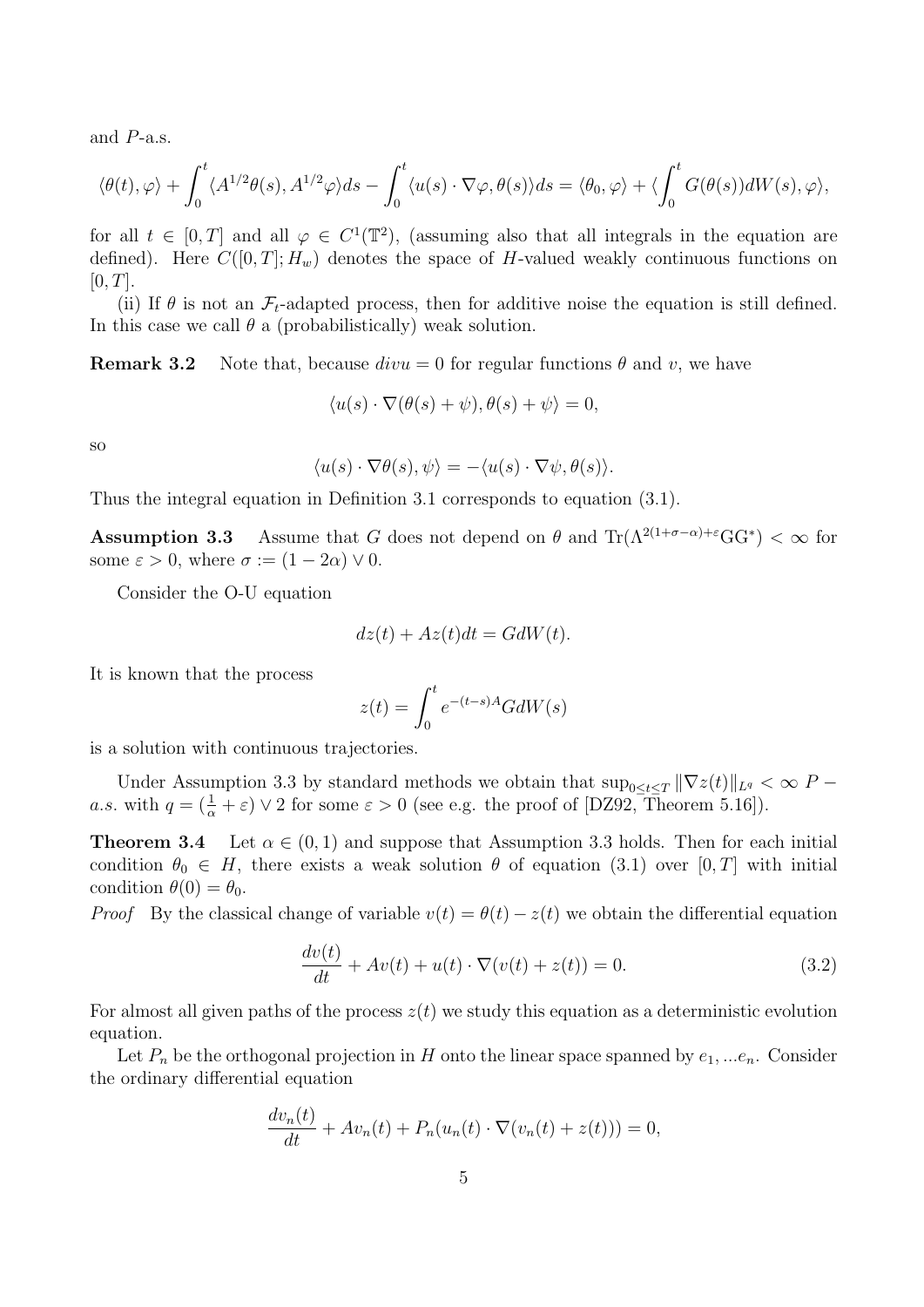with initial condition

$$
v_n(0) = P_n v_0.
$$

Here  $u_n$  satisfies (1.3) with  $\theta$  replaced by  $v_n + z$ .

Its solution satisfies

$$
\frac{1}{2}\frac{d}{dt}|v_n|^2 + ||v_n||^2 = \langle -u_n(t)\cdot \nabla(v_n(t) + z(t)), v_n(t)\rangle.
$$

Here  $\omega \in \Omega$  is fixed. For simplicity, in the following estimate, we set  $v = v_n$  and  $u(t) =$  $u_v(t) + u_z(t)$ ,  $u_v$  and  $u_z$  satisfying (1.3) with  $\theta$  replaced by  $v$  and  $z$ , respectively. We have

$$
\begin{aligned} |\langle -u(t)\cdot\nabla(v(t)+z(t)),v(t)\rangle| &= |\langle u_v(t)\cdot\nabla z(t),v(t)\rangle + \langle u_z(t)\cdot\nabla z(t),v(t)\rangle| \\ &\leq & C \|\nabla z\|_{L^q} \|v\|_{L^p}^2 + C \|\nabla z\|_{L^q} \|z\|_{L^p} \|v\|_{L^p}.\end{aligned}
$$

Here  $\frac{1}{q} + \frac{2}{p}$  $\frac{2}{p} = 1$ . Since

$$
||v||_{L^{p}}^{2} \leq C||v||_{H^{\alpha-\varepsilon_{1}}}^{2} \leq C||v||^{2\beta}|v|^{2(1-\beta)},
$$

where  $\beta = \frac{\alpha - \varepsilon_1}{\alpha}$ , by Young's inequality, we obtain

$$
\frac{1}{2}\frac{d}{dt}|v|^2 + \|v\|^2 \le \varepsilon \|v\|^2 + C(\varepsilon)|v|^2 + C(\varepsilon)|v|^2 \|\nabla z\|_{L^q}^{1/(1-\beta)} + C \|\nabla z\|_{L^q}^4.
$$

Therefore, for all  $t \in [0, T]$ ,

$$
|v(t)|^2 \le e^{\int_0^t C(1+\|\nabla z(s)\|_{L^q}^{1/(1-\beta)})ds}|v_0|^2 + C \int_0^t e^{\int_\tau^t C(1+\|\nabla z(s)\|_{L^q}^{1/(1-\beta)})ds} \|\nabla z(\tau)\|_{L^q}^4 d\tau,
$$
 (3.3)

and for  $[r, t] \subset [0, T]$ ,

$$
\int_{r}^{t} \|v\|^{2} d\tau \le |v(r)|^{2} + C \int_{r}^{t} (|v|^{2} + |v|^{2} \|\nabla z\|_{L^{q}}^{1/(1-\beta)} + \|\nabla z\|_{L^{q}}^{4}) d\tau.
$$
 (3.4)

Then by Assumption 3.3, all the terms in  $(3.3)$  and  $(3.4)$  containing z are uniformly bounded in t. Therefore, from (3.3) and (3.4) (which hold true for  $v_n$ ) we obtain that the sequence  $v_n$ is bounded in  $L^{\infty}(0,T;H)$  and in  $L^2(0,T;H^{\alpha})$ . It is obvious that there exists an element  $v \in L^{\infty}(0, T; H) \cap L^{2}(0, T; H^{\alpha})$  and a sub-sequence  $v'_{m}$  such that

$$
v'_m \to v
$$
 in  $L^2(0,T;H^{\alpha})$  weakly, and in  $L^{\infty}(0,T;H)$  weak-star, as  $m \to \infty$ .

In order to prove the strong convergence in  $L^2(0,T;H)$ , we need to use [FG 95, Theorem 2.1]. So we just need to prove that  $||v_n||_{W^{\gamma,2}(0,T,H^{-3})}$  is bounded for some  $1/2 < \gamma < 1$ . Then by compact embedding, we have  $v'_m \to v$  in  $L^2(0,T;H) \cap C([0,T];H^{-\beta})$  strongly for some  $\beta > 3$ . Note that  $v_n$  also satisfies

$$
\langle v_n(t), \psi \rangle + \int_0^t \langle A^{1/2} v_n(s), A^{1/2} \psi \rangle ds - \int_0^t \langle u_n(s) \cdot \nabla \psi, v_n(s) + z(s) \rangle ds = \langle P_n v_0, \psi \rangle, \tag{3.5}
$$

for all  $t \in [0, T]$  and all  $\psi \in C^1(\mathbb{T}^2)$ . Then taking the limit in (3.5), we obtain the result.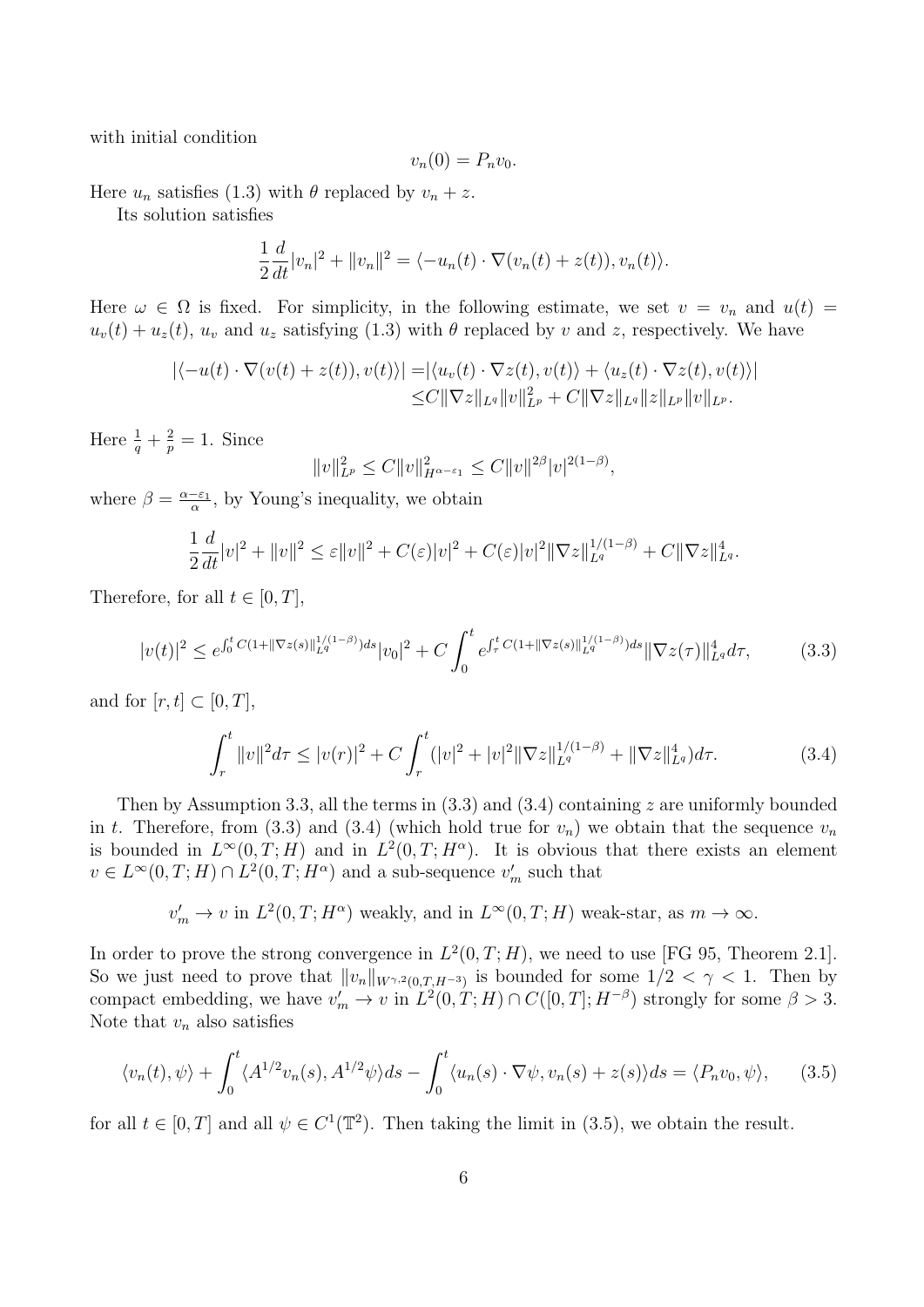Now decompose  $v_n$  as

$$
v_n(t) = P_n v_0 - \int_0^t A v_n(s) ds - \int_0^t P_n(u_n(s) \cdot \nabla (v_n(s) + z(s))) ds.
$$

By (3.4) we obtain

$$
\|\int_0^{\cdot} Av_n(s)ds\|_{W^{1,2}(0,T,H^{-\alpha})} \leq C.
$$

And by  $H^2 \subset L^{\infty}$ , we have for  $\theta \in H^1, \psi \in H^3$ ,

$$
|\langle u \cdot \nabla \theta, \psi \rangle| = |\langle u \cdot \nabla \psi, \theta \rangle| \le |\theta|^2 \|\nabla \psi\|_{\infty} \le |\theta|^2 \|\psi\|_{H^3}.
$$

Then

$$
||P_n(u_n \cdot \nabla (v_n + z))||_{L^2(0,T;H^{-3})} \le T^{1/2} \sup_{0 \le s \le T} |v_n(s) + z(s)|^2 \le C,
$$

whence

$$
\|\int_0^{\cdot} P_n(u_n(s)\cdot \nabla(v_n(s)+z(s)))ds\|_{W^{1,2}(0,T,H^{-3})} \leq C.
$$

Clearly for a Banach space  $B, W^{1,2}(0,T;B) \subset W^{\gamma,2}(0,T;B)$ . So we have proved

 $||v_n||_{W^{\gamma,2}(0,T,H^{-3})} < C.$ 

Thus the assertion follows.

**4 Martingale solutions in the general case**

In this section, we consider multiplicative noise in the general case  $\alpha \in (0,1)$ . First we introduce the following definition of a martingale solution.

**Definition 4.1** We say that there exists a martingale solution of the equation (3.1) if there exists a stochastic basis  $(\Omega, \mathcal{F}, \{\mathcal{F}_t\}_{t\in[0,T]}, P)$ , a cylindrical Wiener process W on the space K and a progressively measurable process  $\theta : [0, T] \times \Omega \to H$ , such that for P-a.e.  $\omega \in \Omega$ ,

$$
\theta(\cdot,\omega) \in L^{\infty}(0,T;H) \cap L^2(0,T;H^{\alpha}) \cap C([0,T];H^{-\beta}),
$$

where  $\beta > 3$ , and such that P-a.s.

$$
\langle \theta(t), \phi \rangle + \int_0^t \langle A^{1/2} \theta(s), A^{1/2} \phi \rangle ds - \int_0^t \langle u(s) \cdot \nabla \phi, \theta(s) \rangle ds = \langle \theta_0, \phi \rangle + \langle \int_0^t G(\theta(s)) dW(s), \phi \rangle, \tag{4.1}
$$

for  $t \in [0, T]$  and all  $\phi \in C^1(\mathbb{T}^2)$ .

Let  $f_n, n \in \mathbb{N}$ , be an ONB of K and consider the following two conditions:

 $(G.1)(i) |G(\theta)|^2_{L_2(K,H)} \leq \lambda_0 |\theta|^2 + \rho, \theta \in H^{\alpha}$ , for some positive real numbers  $\lambda_0$  and  $\rho$ .

(ii) If  $y, y_n \in H^\alpha$  such that  $y_n \to y$  in H, then  $\lim_{n\to\infty} ||G(y_n)^*(v) - G(y)^*(v)||_K = 0$  for all  $v \in C^{\infty}(\mathbb{T}^2).$ 

□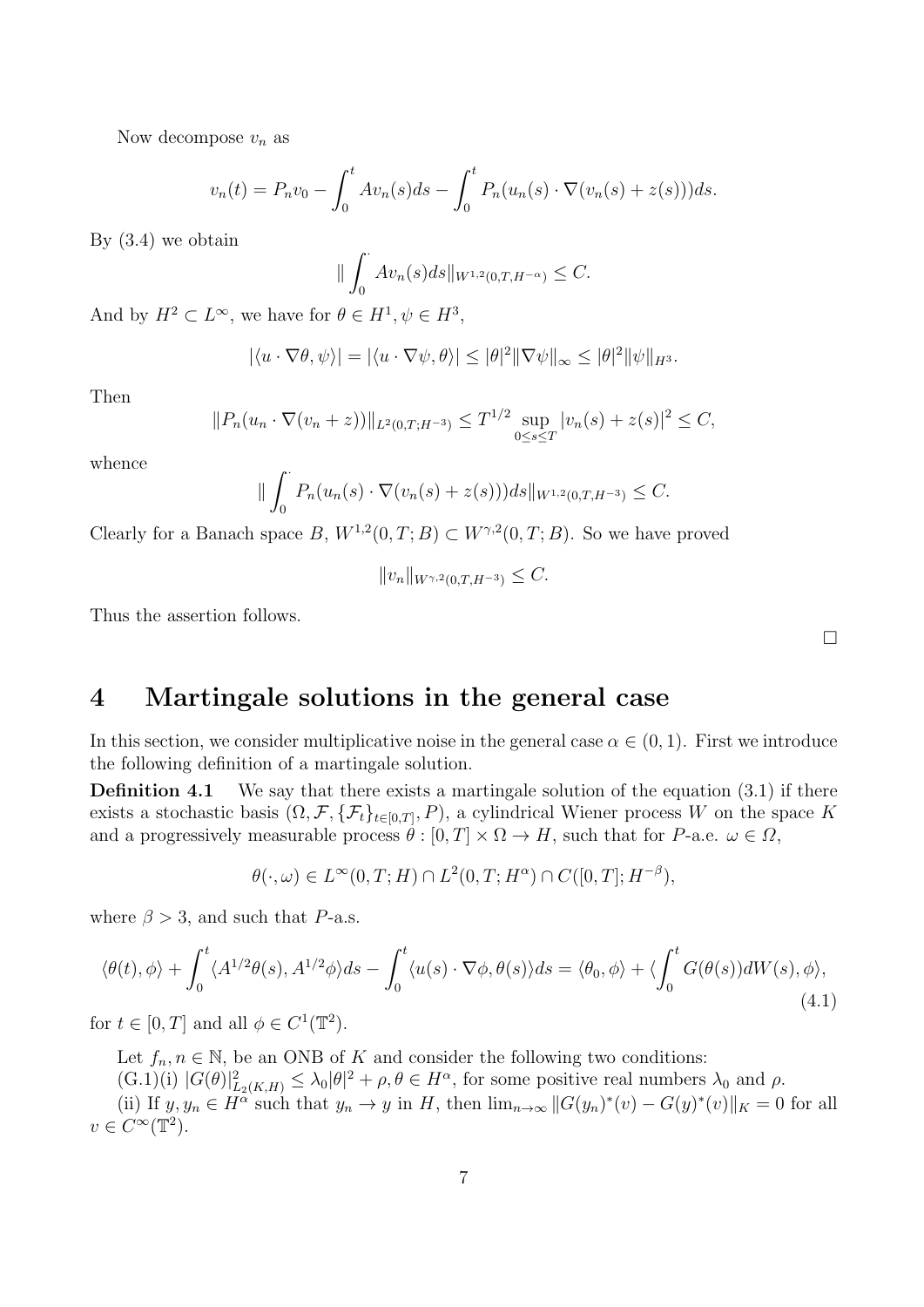$(G.2)$ For  $y \in K$ 

$$
G(u)y = \sum_{k=1}^{\infty} (b_k \Lambda^{\alpha} u + c_k u) \langle y, f_k \rangle_K, u \in H^{\alpha},
$$

where  $b_k, c_k \in C^{\infty}(\mathbb{T}^2)$  satisfying  $\sum_k b_k^2(\xi) < 2\kappa, \sum_k c_k^2(\xi) < M, \xi \in \mathbb{T}^2$ .

**Theorem 4.2** Let  $\alpha \in (0,1)$ . Under Assumption (G.1), there exists a martingale solution  $(\Omega, \mathcal{F}, \{\mathcal{F}_t\}, P, W, \theta)$  to (3.1).

*Proof* [Step 1] Let  $P_n$  be the orthogonal projection in H onto the space spanned by  $e_1, \ldots e_n$ . Consider the Faedo-Galerkin approximation.

$$
\begin{cases}\nd\theta_n(t) + A\theta_n(t)dt + P_n(u_n(t) \cdot \nabla \theta_n(t))dt = P_n G(\theta_n(t))dW(t), \\
\theta_n(0) = P_n \theta_0,\n\end{cases} \tag{4.2}
$$

where  $u_n$  satisfy (1.3) with  $\theta$  replaced by  $\theta_n$ . Since all the coefficients are smooth in  $P_nH$ , this equation has a martingale solution  $\theta_n \in L^2(\Omega; C([0, T]; P_n H)).$ 

Since we have

$$
\langle u_n(t) \cdot \nabla \theta_n(t), \theta_n \rangle = 0,
$$

by Itô's formula, for all  $p \geq 2$  we have

$$
d|\theta_n(t)|^p + p|\theta_n(t)|^{p-2} ||\theta_n||^2 dt \leq p|\theta_n(t)|^{p-2} \langle G(\theta_n)dW(t), \theta_n \rangle + \frac{1}{2} p(p-1) |\theta_n|^{p-2} |P_n G(\theta_n)|^2_{L_2(K,H)} dt.
$$

By classical arguments, we easily show that there exist positive constants  $C_1(p), C_2$ , for each  $p \geq 2$ , such that (cf [FG95, Appendix 1])

$$
E\left(\sup_{0\leq s\leq T}|\theta_n(s)|^p\right)\leq C_1(p),\tag{4.3}
$$

and

$$
E\int_0^T \|\theta_n(s)\|^2 ds \le C_2. \tag{4.4}
$$

[Step 2] Now decompose  $\theta_n$  as

$$
\theta_n(t) = P_n \theta_0 - \int_0^t A \theta_n(s) ds - \int_0^t P_n(u_n(s) \cdot \nabla \theta_n(s)) ds + \int_0^t P_n G(\theta_n(s)) dW(s).
$$

By (4.4) we obtain

$$
E\|\int_0^t A\theta_n(s)ds\|_{W^{1,2}(0,T,H^{-\alpha})} \leq C.
$$

And by  $H^2 \subset L^\infty$  we have for  $\theta \in H^1, v \in H^3$ 

$$
|\langle u \cdot \nabla \theta, v \rangle| = |\langle u \cdot \nabla v, \theta \rangle| \le |\theta|^2 \|\nabla v\|_{\infty} \le |\theta|^2 \|v\|_{H^3}.
$$

Then

$$
E||P_n(u_n \cdot \nabla \theta_n)||_{L^2(0,T;H^{-3})} \le T^{1/2} E[\sup_{0 \le s \le T} |\theta_n(s)|^2] \le C,
$$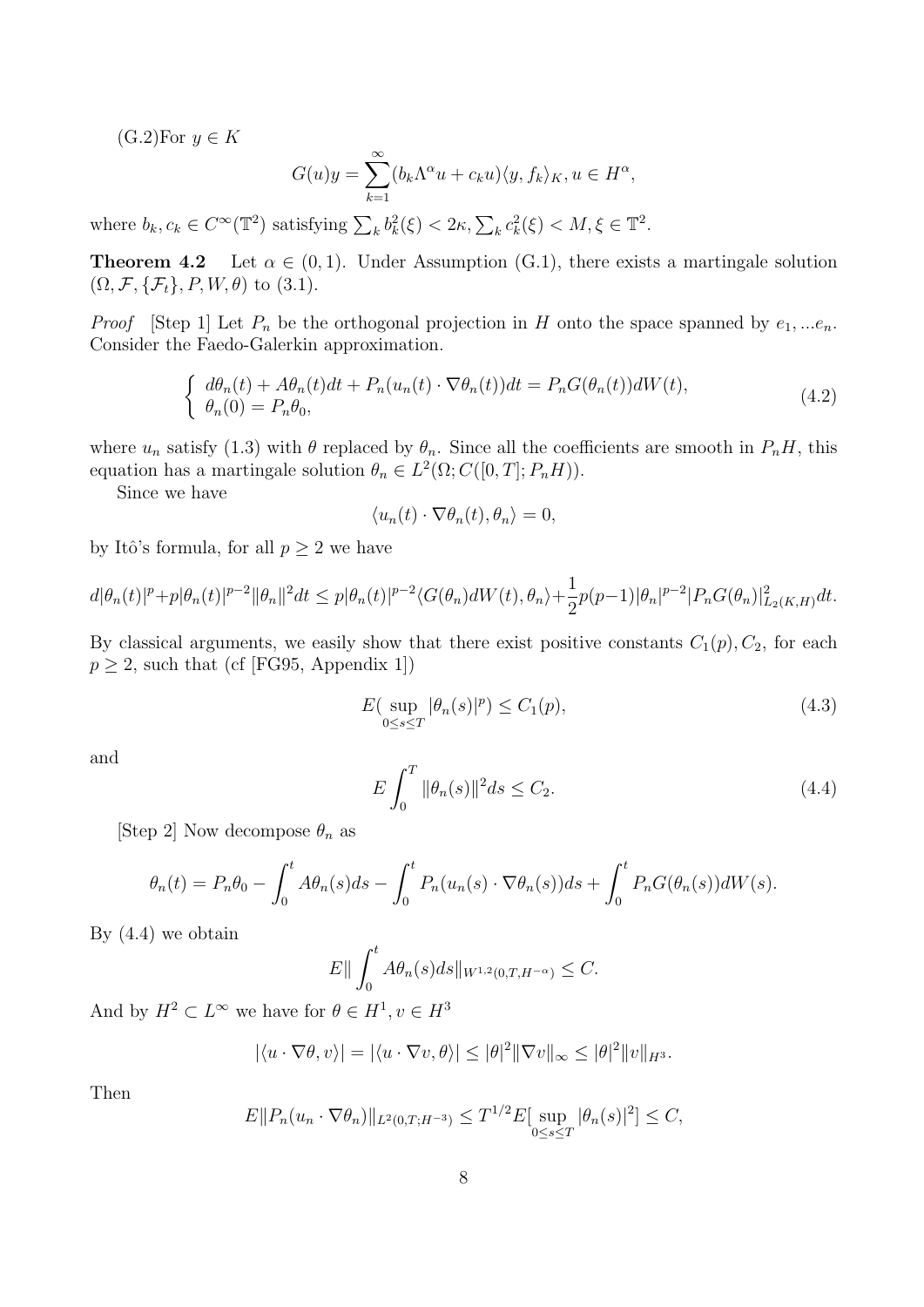whence

$$
E||\int_0^t P_n(u_n(s)\cdot \nabla \theta_n)ds||_{W^{1,2}(0,T,H^{-3})} \leq C.
$$

By [FG95, Lemma 2.1], Assumption  $(G.1)$ , and  $(4.3)$ ,  $(4.4)$ , we have

$$
E\|\int_0^t P_nG(\theta_n(s))dW(s)\|_{W^{\gamma,2}(0,T;H)}\leq C.
$$

Clearly, for a Banach space  $B, W^{1,2}(0,T;B) \subset W^{\gamma,2}(0,T;B)$  for  $0 < \gamma < 1$ . So, we have proved

$$
E\|\theta_n\|_{W^{\gamma,2}(0,T,H^{-3})} \leq C.
$$

Recalling (4.4), this implies that the laws  $\mathcal{L}(\theta_n), n \in \mathbb{N}$  are bounded in probability in

 $L^2(0, T; H^{\alpha}) \cap W^{\gamma,2}(0, T, H^{-3})$ 

and thus are tight in  $L^2(0,T;H)$  by [FG95, Theorem 2.1].

Arguing similarly for the term  $\int_0^t P_n G(\theta_n(s)) dW(s)$ , on the basis of the estimate (4.3), we apply [FG95,Theorem 2.2] and have that the family  $\mathcal{L}(\theta_n), n \in \mathbb{N}$ , is tight in  $C([0,T]; H^{-\beta})$ , for all given  $\beta > 3$ . Thus, we find a subsequence, still denoted by  $\theta_n$ , such that  $\mathcal{L}(\theta_n)$  converges weakly in

$$
L^2(0,T;H) \cap C(0,T,H^{-\beta}).
$$

By Skorohod's embedding theorem, there exist a stochastic basis  $(\Omega^1, \mathcal{F}^1, {\{\mathcal{F}_t^1\}}_{t\in[0,T]}, P^1)$ and, on this basis,  $L^2(0,T;H) \cap C(0,T,H^{-\beta})$ -valued random variables  $\theta^1, \theta_n^1, n \ge 1$ , such that  $\theta_n^1$  has the same law as  $\theta_n$  on  $L^2(0,T;H) \cap C(0,T,H^{-\beta})$ , and  $\theta_n^1 \to \theta^1$  in  $L^2(0,T;H) \cap$  $C(0, T, H^{-\beta}), P^1$  -a.s. For  $\theta_n^1$  we also have (4.3) and (4.4). Hence it follows that

$$
\theta^1(\cdot,\omega) \in L^2(0,T;H^{\alpha}) \cap L^{\infty}(0,T;H) \text{ for } P^1 - a.e \omega \in \Omega.
$$

For each  $\theta_n^1$  we have that  $u_n^1$  satisfies (1.3) with  $\theta$  replaced by  $\theta_n^1$ .

For each  $n \geq 1$ , define the process

$$
M_n^1(t) := \theta_n^1(t) - P_n \theta_0^1 + \int_0^t A \theta_n^1(s) ds + \int_0^t P_n(u_n^1(s) \cdot \nabla \theta_n^1(s)) ds.
$$

In fact  $M_n^1$  is a square integrable martingale with respect to the filtration

$$
\{\mathcal{G}_n^1\}_t = \sigma\{\theta_n^1(s), s \le t\}.
$$

Then by a standard method (cf [FG95], [DZ92]) we obtain the martingale solution.

□

In order to get an estimate for the  $L^p$  norm, we need to use another approximation.

**Theorem 4.3** Let  $\alpha \in (0,1)$ . If  $G \in L_2(K,H)$  satisfies  $(G.1)$  and also the following conditions: for all  $\theta \in H^{\alpha} \cap L^{p}(\mathbb{T}^{2}),$ 

$$
\int (\sum_{j} |G(\theta)(f_j)|^2)^{p/2} d\xi \le C(\int |\theta|^p d\xi + 1), \forall t > 0,
$$
\n(4.5)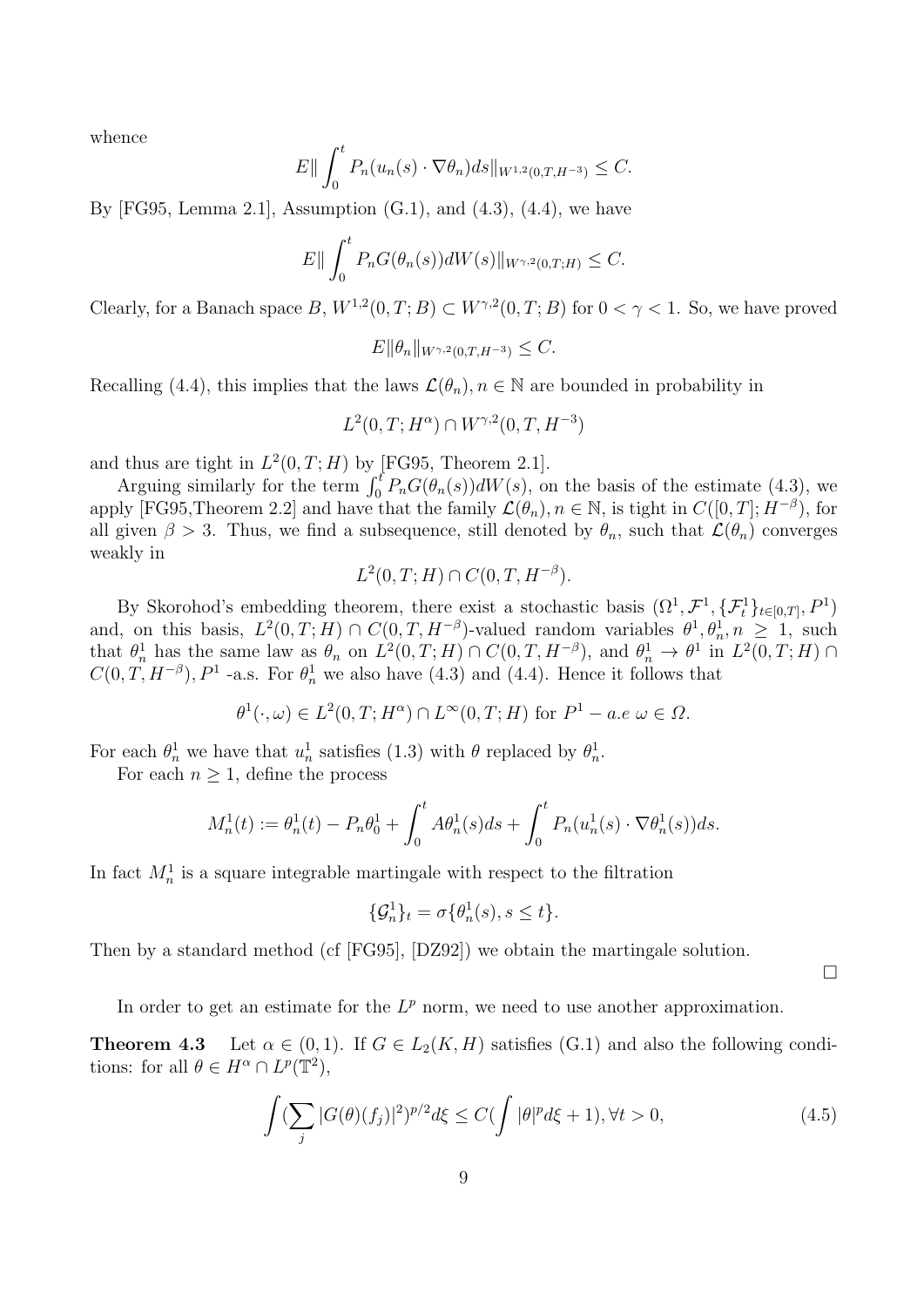with  $2 < p < \infty$  for some constant  $C := C(p) > 0$  and for all  $\theta_1, \theta_2 \in H^{\alpha} \cap L^p(\mathbb{T}^2)$ ,

$$
\int (\sum_{j} |(G(\theta_1) - G(\theta_2))(f_j)|^2)^{p/2} d\xi \le C \int |\theta_1 - \theta_2|^p d\xi,
$$
\n(4.6)

then there exists a martingale solution  $(\Omega, \mathcal{F}, \{\mathcal{F}_t\}, P, W, \theta)$  to (3.1). Moreover, if  $\theta_0 \in L^p(\mathbb{T}^2)$ with  $p > 2$ , then

$$
E \sup_{t \in [0,T]} \|\theta(t)\|_{L^p} < \infty.
$$

**Remark 4.4** Typical examples for G satisfying (4.5) have the following form: for  $\theta \in H^{\alpha}$ 

$$
G(\theta)y = \sum_{k=1}^{\infty} b_k \langle y, f_k \rangle_K \theta, y \in K
$$

where  $b_k$  are  $C^{\infty}$  functions on  $\mathbb{T}^2$  satisfying  $\sum_{k=1}^{\infty} b_k^2(\xi) \leq M$ .

*Proof* [Step 1] We first establish the existence of  $L^p$ -bounded solutions of the linear equation:

$$
d\theta(t) + A\theta(t)dt + w(t) \cdot \nabla\theta(t)dt = k_{\delta} * G(\theta)dW(t),
$$
\n(4.7)

with a given coefficient function  $w(t)$  which satisfies  $divw(t) = 0$  and  $\sup_{t \in [0,T]} ||w(t)||_{C^3} \leq C$ . Here  $k_{\delta} * G(\theta)$  means for  $y \in K$ ,  $k_{\delta} * G(\theta)(y) = k_{\delta} * (G(\theta)(y))$ , where  $k_{\delta}$  is the periodic Poisson kernel in  $\mathbb{T}^2$  given by  $k_{\delta}(\zeta) = e^{-\delta|\zeta|}, \zeta \in \mathbb{Z}^2$ . First, we consider G not depending on  $\theta$ . Now take  $z = \int_0^t e^{-(t-s)A} k_\delta * \tilde{G} dW(s), v = \theta - z$ . We have

$$
dv(t) + Av(t)dt + w(t) \cdot \nabla(v + z(t))dt = 0,
$$

which is easily seen to have a solution  $v \in C([0, T]; H) \cap L^2([0, T]; H^{\alpha})$ . We have for any  $s > 0$ ,

$$
\frac{d}{dt}|\Lambda^s v|^2 + 2|\Lambda^{s+\alpha} v|^2 \le C(||w||_{C^3(\mathbb{T}^2)})|\Lambda^s v|^2 + |\Lambda^{s+\alpha} v|^2 + C(|\Lambda^{s+\alpha} z|).
$$

By this estimate and a standard argument we prove that if  $v(t_0) \in H^s$ , then  $v \in C([t_0, T], H^s) \cap$  $L^2([t_0,T], H^{s+\alpha})$ . Then we obtain  $v \in C((0,T]; H^s)$  for any  $3 > s > 0$ . Thus we get the existence of  $L^p$ -bounded solutions for additive noise. Then consider the mapping  $\Gamma$ :  $L^1(\Omega, L^\infty([0,T], L^p)) \to L^1(\Omega, L^\infty[0,T], L^p))$  defined by  $\Gamma(\theta_1) = \theta$ , where  $\theta$  satisfies (4.7) with  $G(\theta)$  replaced by  $G(\theta_1)$ . Thus, by considering the norm  $[E \sup_{s \in [0,T]} (e^{-\beta s} || \theta(s) ||_{L^p}^p)]^{1/p}$  for suitable  $\beta \in (0, \infty)$  and a similar calculation as (4.9) below, we obtain  $\Gamma$  maps  $L^1(\Omega, L^{\infty}[0, T], L^p)$ into itself and is a contraction. Thus, the equation  $\theta_1 = \Gamma(\theta_1)$  has a unique solution. Hence  $(4.7)$  has a unique  $L^p$  bounded solution.

[Step 2] Now we construct an approximation of (3.1).

We pick a smooth  $\phi \geq 0$ , with supp $\phi \subset [1, 2]$ ,  $\int_0^\infty \phi = 1$ , and for  $\delta > 0$  let

$$
U_{\delta}[\theta](t) := \int_0^\infty \phi(\tau)(k_\delta * R^\perp \theta)(t - \delta \tau) d\tau,
$$

where  $k_{\delta}$  is the periodic Poisson Kernel in  $\mathbb{T}^2$  given by  $k_{\delta}(\zeta) = e^{-\delta|\zeta|}, \zeta \in \mathbb{Z}^2$ , and we set  $\theta(t) = 0, t < 0$ . We take a zero sequence  $\delta_n$  and consider the equation:

$$
d\theta_n(t) + A\theta_n(t)dt + u_n(t) \cdot \nabla \theta_n(t)dt = k_{\delta_n} * G(\theta)dW(t),
$$
\n(4.8)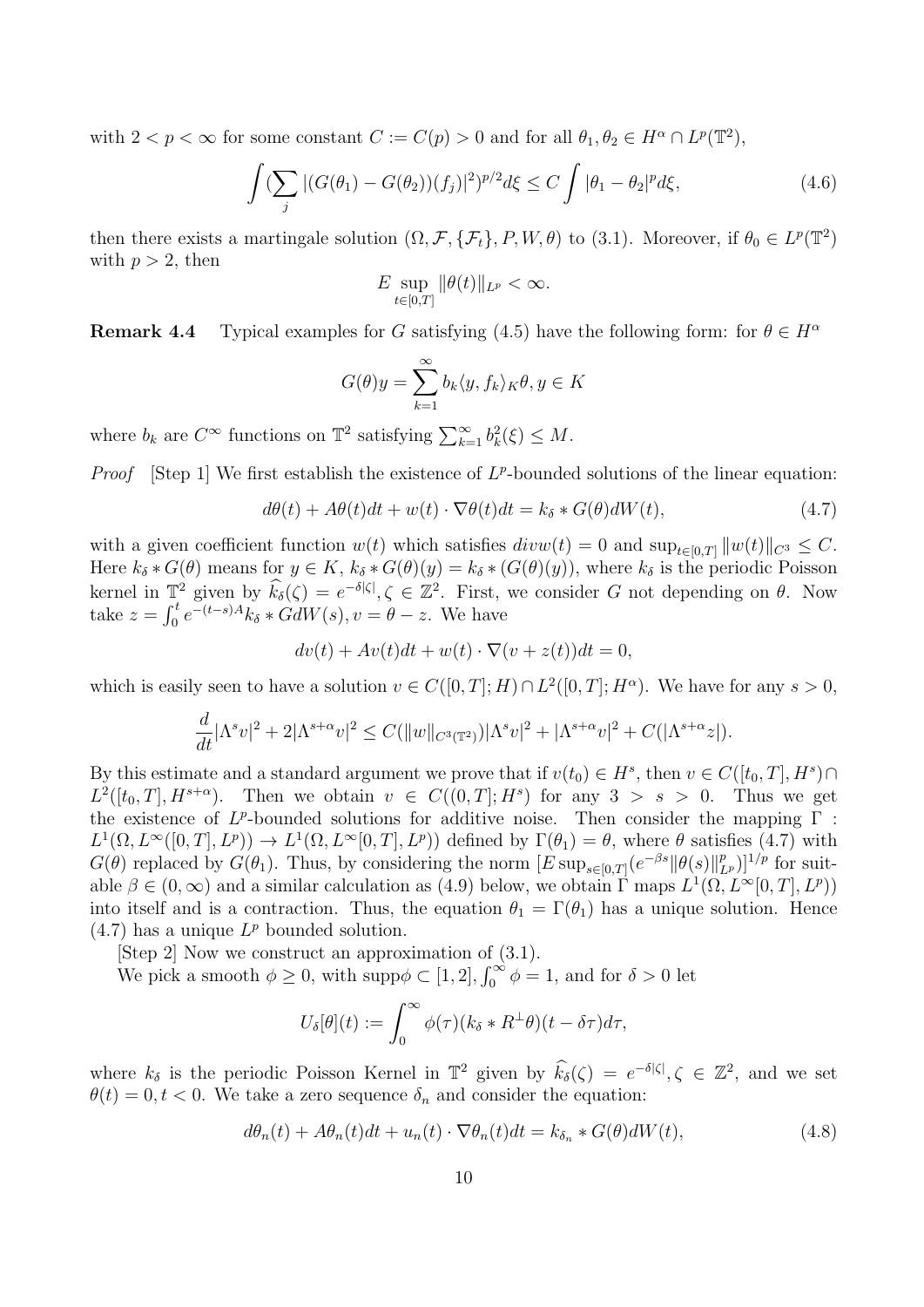with initial data  $\theta_n(0) = \theta_0$  and  $u_n = U_{\delta_n}[\theta_n]$ . For a fixed n, this is a linear equation in  $\theta_n$  on each subinterval  $[t_k, t_{k+1}]$  with  $t_k = k\delta_n$ , since  $u_n$  is determined by the values of  $\theta_n$  on the two previous subintervals. By [Step1], we obtain the existence of a solution to (4.8).

[Step 3] It is sufficient to show that  $\theta_n$  converge to the solution of (3.1). This follows by similar arguments as in the proof of Theorem 4.2. Just as in Theorem 4.2, we only need to prove

$$
E\|\theta_n\|_{W^{\gamma,2}(0,T,H^{-3})} \leq C.
$$

Here we can't bound  $|u_n|$  by  $|\theta_n|$ , pointwise in time. Instead, we have

$$
\sup_{[0,t]} |u_n| \leq C \sup_{[0,t]} |\theta_n|.
$$

Thus by a small modification of the proof of Theorem 4.2, we get the martingale solution  $(\Omega, \mathcal{F}, \{\mathcal{F}_t\}, P, W, \theta)$  to (3.1).

[Step 4] Now we prove the last statement. It is sufficient to prove that

$$
E \sup_{t \in [0,T]} \|\theta_n(t)\|_{L^p}^p \le C.
$$

We write for simplicity  $\theta(t) = \theta_n(t, \xi)$ . By [Kr10, Lemma 5.1], we have

$$
\|\theta(t)\|_{L^{p}}^{p} = \|\theta_{0}\|_{L^{p}}^{p} + \int_{0}^{t} [-p \int_{\mathbb{T}^{2}} |\theta(s)|^{p-2} \theta(s)(\Lambda^{2\alpha}\theta(s) + u(s) \cdot \nabla\theta(s))d\xi \n+ \frac{1}{2}p(p-1) \int_{\mathbb{T}^{2}} |\theta(s)|^{p-2} (\sum_{j} |k_{\delta_{n}} * G(\theta(s))(f_{j})|^{2}) d\xi] ds \n+ p \int_{0}^{t} \int_{\mathbb{T}^{2}} |\theta(s)|^{p-2} \theta(s) k_{\delta_{n}} * G(\theta(s)) d\xi dW(s) \n\leq ||\theta_{0}||_{L^{p}}^{p} + \int_{0}^{t} \frac{1}{2}p(p-1) \int_{\mathbb{T}^{2}} |\theta(s)|^{p-2} (\sum_{j} |k_{\delta_{n}} * G(\theta(s))(f_{j})|^{2}) d\xi ds \n+ p \int_{0}^{t} \int_{\mathbb{T}^{2}} |\theta(s)|^{p-2} \theta(s) k_{\delta_{n}} * G(\theta(s)) d\xi dW(s) \n\leq ||\theta_{0}||_{L^{p}}^{p} + \int_{0}^{t} (\varepsilon \int_{\mathbb{T}^{2}} |\theta(s)|^{p} d\xi + C(\varepsilon) \int (\sum_{j} |k_{\delta_{n}} * G(\theta(s))(f_{j})|^{2})^{p/2} d\xi) ds \n+ p \int_{0}^{t} \int_{\mathbb{T}^{2}} |\theta(s)|^{p-2} \theta(s) k_{\delta_{n}} * G(\theta(s)) d\xi dW(s).
$$

Then by the Burkholder-Davis-Gundy inequality, Minkowski's inequality and the same estimate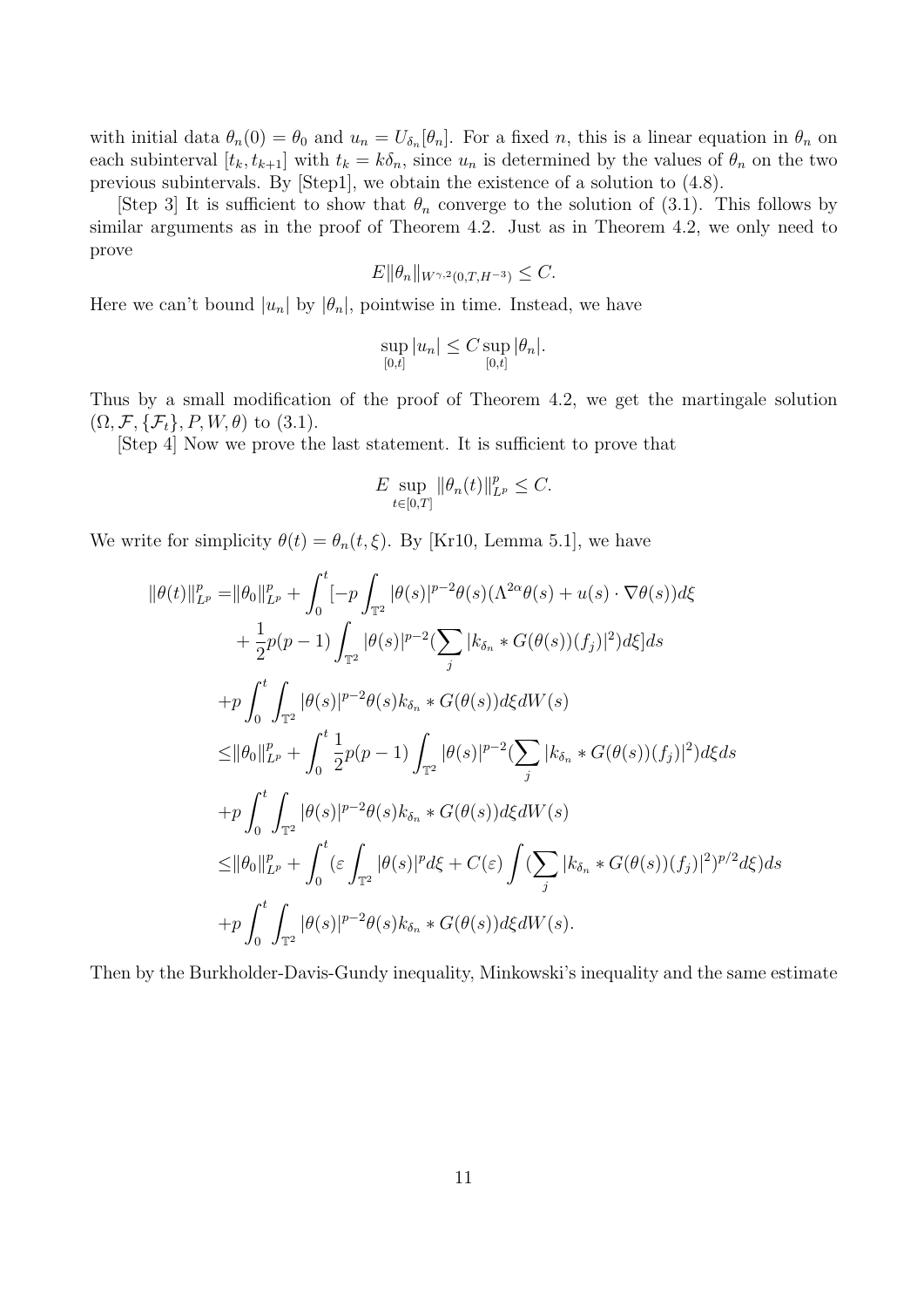as in the proof of  $(6.4)$  in [Kr10] and  $(4.1)$  we have

$$
E \sup_{s \in [0,t]} \|\theta(s)\|_{L^p}^p \leq E \|\theta_0\|_{L^p}^p + E \int_0^t (\varepsilon \int_{\mathbb{T}^2} |\theta(s)|^p d\xi + C \int (\sum_j |k_{\delta_n} * G(\theta(s))(f_j)|^2)^{p/2} d\xi) ds
$$
  
+
$$
+ pE (\int_0^t (\int_{\mathbb{T}^2} |\theta(s)|^{p-1} (\sum_j |k_{\delta_n} * G(\theta(s))(f_j)|^2)^{1/2} d\xi)^2 ds)^{1/2}
$$
  

$$
\leq E \|\theta_0\|_{L^p}^p + E \int_0^t (\varepsilon \int_{\mathbb{T}^2} |\theta(s)|^p d\xi + C \int (\sum_j |k_{\delta_n} * G(\theta(s))(f_j)|^2)^{p/2} d\xi) ds
$$
  
+
$$
+ pE \sup_{s \in [0,t]} \|\theta(s)\|_{L^p}^{p-1} (\int_0^t (\int_{\mathbb{T}^2} (\sum_j |k_{\delta_n} * G(\theta(s))(f_j)|^2)^{p/2} d\xi)^{2/p} ds)^{1/2}
$$
  

$$
\leq E \|\theta_0\|_{L^p}^p + E \int_0^t (\varepsilon \int_{\mathbb{T}^2} |\theta(s)|^p d\xi + C \int (\sum_j |G(\theta(s))(f_j)|^2)^{p/2} d\xi) ds
$$
  
+
$$
C(T)E \sup_{s \in [0,t]} \|\theta(s)\|_{L^p}^{p-1} (\int_0^t (\int_{\mathbb{T}^2} (\sum_j |G(\theta(s))(f_j)|^2)^{p/2} d\xi) ds)^{1/p}
$$
  

$$
\leq E \|\theta_0\|_{L^p}^p + \varepsilon E \sup_{s \in [0,t]} \|\theta(s)\|_{L^p}^p + C_1 E \int_0^t \|\theta(s)\|_{L^p}^p ds + C_2
$$
  
By Gronwall's lemma, the assertion follows.

**Theorem 4.5** Let  $\alpha \in (0,1)$ . Under Assumption (G.2), there exists a martingale solution  $(\Omega, \mathcal{F}, \{\mathcal{F}_t\}, P, W, \theta)$  to (3.1).

*Proof* The proof is similar to the one for Theorem 4.2. The only difference is the proof of  $\theta(\cdot,\omega) \in C([0,T]; H^{-\beta})$ . Here by Aldous' criterion it suffices to check that for all stopping times  $\tau_n \leq T$  and  $\delta_n \to 0$ ,

$$
\lim_{n} E \|\theta_n(\tau_n + \delta_n) - \theta_n(\tau_n)\|_{H^{-\beta}} = 0.
$$

This can however be checked easily.  $\Box$ 

### **5 Uniqueness of solutions**

In this section, we will prove pathwise uniqueness for equation (3.1). First we prove uniqueness in the subcritical case.

**Theorem 5.1** Assume  $\alpha > \frac{1}{2}$ . If G satisfies the following condition

$$
\|\Lambda^{-1/2}(G(u) - G(v))\|_{L_2(K,H)}^2 \le \beta|\Lambda^{-1/2}(u - v)|^2 + \beta_1|\Lambda^{\alpha - \frac{1}{2}}(u - v)|^2, \tag{5.1}
$$

for all  $u, v \in H^{\alpha}$ , for some  $\beta \in \mathbb{R}$  independent of  $u, v$ , and  $\beta_1 < 2\kappa$ , then (3.1) admits at most one probabilistically strong solution in the sense of Definition 3.1 such that

$$
\sup_{t\in[0,T]}\|\theta(t)\|_{L^q}<\infty, \qquad P-a.s.,
$$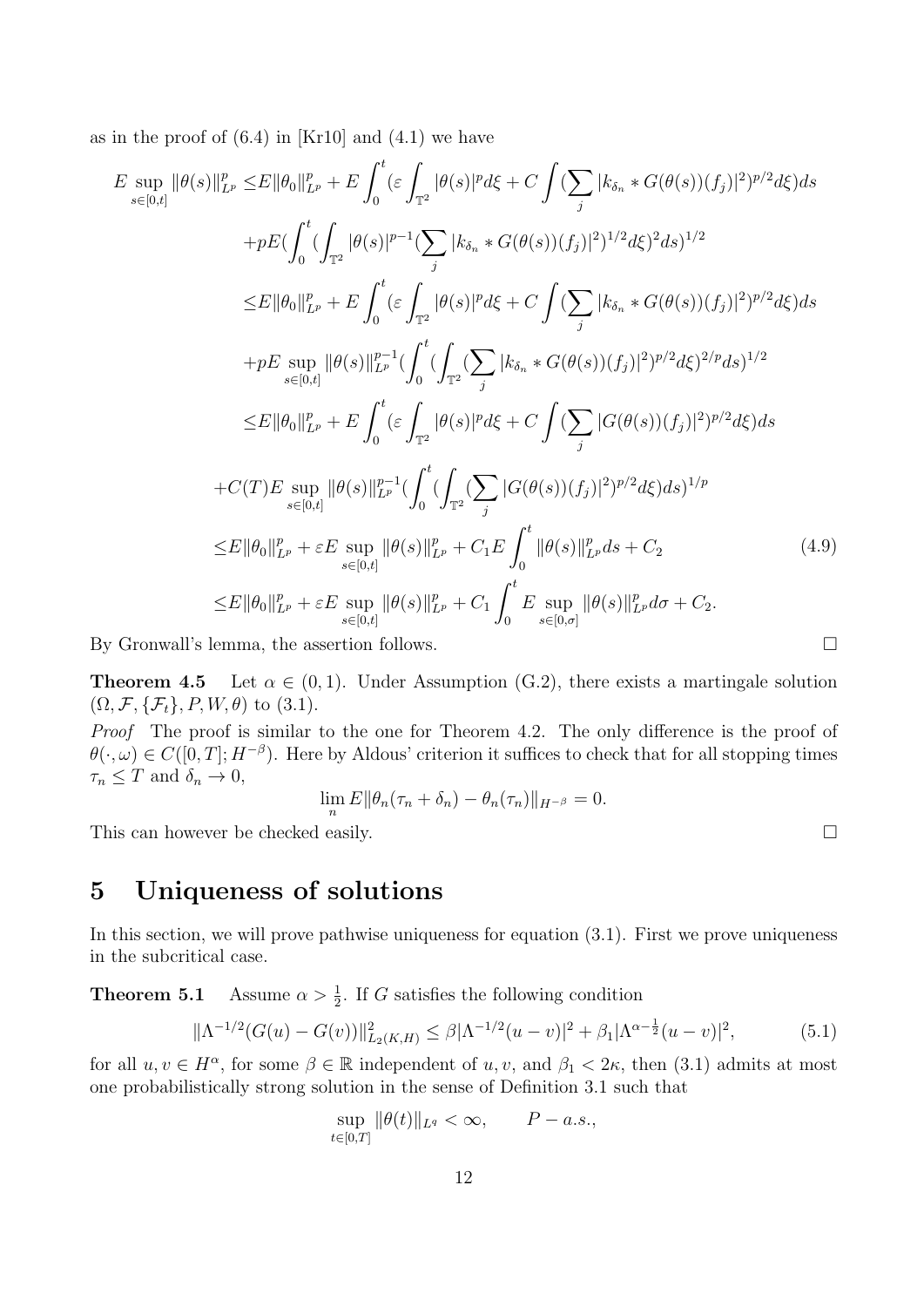with  $0 < 1/q < \alpha - \frac{1}{2}$  $\frac{1}{2}$ , and

$$
E \sup_{t \in [0,T]} |\Lambda^{-1/2}\theta(t)|^2 < \infty.
$$

**Remark** If in Remark 4.4  $b_k = \mu_k e_k$  for  $\mu_k \in \mathbb{R}$ , then (5.1) is satisfied.

*Proof* Let  $\theta_1, \theta_2$  be two solutions of (3.1), and let  $\{e_k\}_{k\in\mathbb{N}}$  be the eigenbasis of A from above. Then their difference  $\theta = \theta_1 - \theta_2$  satisfies

$$
\langle \psi, \theta(t) \rangle - \int_0^t \langle u \cdot \nabla \psi, \theta_1 \rangle ds - \int_0^t \langle u_2 \cdot \nabla \psi, \theta \rangle ds + \kappa \int_0^t \langle \theta, \Lambda^{2\alpha} \psi \rangle ds = \int_0^t \langle \psi, (G(\theta_1) - G(\theta_2)) dW(s) \rangle.
$$
\n(5.2)

Now set  $\phi_k = \langle e_k, \theta(t) \rangle, \varphi_k = \langle \Lambda^{-1} e_k, \theta(t) \rangle$ . Itô's formula and (5.2) yield

$$
\phi_k \varphi_k = \int_0^t \phi_k d\varphi_k + \int_0^t \varphi_k d\phi_k + \langle \varphi_k, \phi_k \rangle(t)
$$
  
= 
$$
2 \int_0^t \langle u \cdot \nabla e_k, \theta_1 \rangle \langle \Lambda^{-1} \theta, e_k \rangle + \langle u_2 \cdot \nabla e_k, \theta \rangle \langle \Lambda^{-1} \theta, e_k \rangle - \kappa \langle \Lambda^{2\alpha} e_k, \theta \rangle \langle \Lambda^{-1} \theta, e_k \rangle ds
$$
  
+ 
$$
2 \int_0^t \langle \Lambda^{-1} \theta, e_k \rangle \langle e_k, (G(\theta_1) - G(\theta_2)) dW(s) \rangle + \int_0^t \langle (G(\theta_1) - G(\theta_2))^* e_k, (G(\theta_1) - G(\theta_2))^* \Lambda^{-1} e_k \rangle ds.
$$
  
(5.3)

The dominated theorem implies:

$$
\sum_{k\leq N}\int_0^t \langle u\cdot \nabla e_k, \theta_1\rangle \langle \Lambda^{-1}\theta, e_k\rangle ds \to \int_0^t H^{-1}\langle u\cdot \nabla \theta_1, \Lambda^{-1}\theta\rangle H^{1}ds, N\to \infty,
$$
  

$$
\sum_{k\leq N}\int_0^t \langle u_2\cdot \nabla e_k, \theta\rangle \langle \Lambda^{-1}\theta, e_k\rangle ds \to \int_0^t H^{-1}\langle u_2\cdot \nabla \theta, \Lambda^{-1}\theta\rangle H^{1}ds, N\to \infty,
$$

and

$$
\sum_{k\leq N}\int_0^t \langle \Lambda^{2\alpha} e_k,\theta\rangle\langle \Lambda^{-1}\theta,e_k\rangle ds\to \int_0^t \langle \theta,\Lambda^{2\alpha-1}\theta\rangle ds, N\to\infty.
$$

Furthermore, since

$$
\int_0^t |\Lambda^{-1/2}\theta|^2 \|\Lambda^{-1/2}(G(\theta_1) - G(\theta_2))\|_{L_2(K,H)}^2 ds \leq C \sup_{s \leq t} |\theta(s)|^2 \int_0^t \|\Lambda^{-1/2}(G(\theta_1) - G(\theta_2))\|_{L_2(K,H)}^2 ds < \infty,
$$

we obtain

$$
\sum_{k\leq N}\int_0^t \langle \Lambda^{-1}\theta, e_k\rangle \langle e_k, (G(\theta_1)-G(\theta_2))dW(s)\rangle \to M_t := \int_0^t \langle \Lambda^{-1/2}\theta, \Lambda^{-1/2}(G(\theta_1)-G(\theta_2))dW(s)\rangle, N\to\infty.
$$

Finally, the following inequality holds:

$$
\sum_{k\leq N}\int_0^t \langle (G(\theta_1)-G(\theta_2))^*e_k, (G(\theta_1)-G(\theta_2))^* \Lambda^{-1}e_k \rangle ds \leq \int_0^t \|\Lambda^{-1/2}(G(\theta_1)-G(\theta_2))\|_{L_2(K,H)}^2 ds.
$$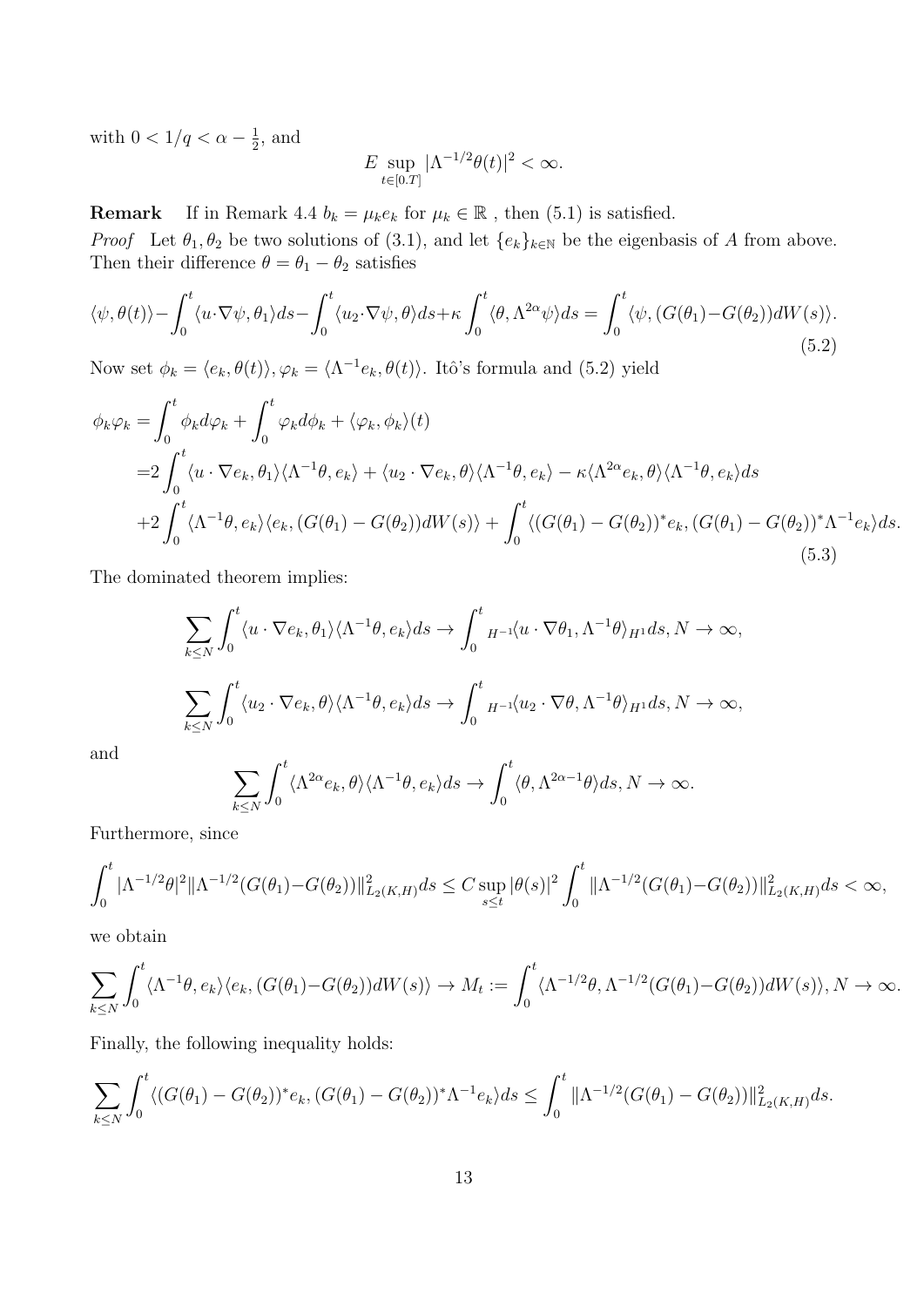Thus, summing up over  $k \leq N$  in (5.3) and letting  $N \to \infty$  we obtain

$$
\begin{aligned}\n&|\Lambda^{-1/2}\theta|^2 + 2\kappa \int_0^t |\Lambda^{\alpha-\frac{1}{2}}\theta|^2 ds \\
&\leq 2M(t) + 2 \int_0^t H_{-1}\langle u \cdot \nabla \theta_1, \Lambda^{-1}\theta \rangle_{H_1} + H_{-1}\langle u_2 \cdot \nabla \theta, \Lambda^{-1}\theta \rangle_{H_1} ds \\
&+ \int_0^t \|\Lambda^{-1/2}(G(\theta_1) - G(\theta_2))\|_{L_2(K,H)}^2 ds.\n\end{aligned}
$$

By [Re95] we have

$$
{}_{H^{-1}}\langle u\cdot\nabla\theta_1,\Lambda^{-1}\theta\rangle_{H^1}=0,
$$

and

$$
|_{H_{-1}}\langle u_2 \cdot \nabla \theta, \Lambda^{-1}\theta \rangle_{H_1}| \leq ||u_2||_{L^q} ||\theta||_{L^p} ||\nabla \Lambda^{-1}\theta||_{L^p} \leq C ||u_2||_{L^q} ||\theta||_{H^{1/q}} ||\nabla \Lambda^{-1}\theta||_{H^{1/q}} \n\leq C ||\theta_2||_{L^q} ||\Lambda^{-1}\theta||_{H^{1+\frac{1}{q}}}^2 \leq C ||\theta_2||_{L^q} ||\Lambda^{-1}\theta||_{H^{1/2}}^{2/N} ||\Lambda^{-1}\theta||_{H^{\frac{1}{2}+\alpha}}^{2(1-\frac{1}{N})} \n\leq \varepsilon |\Lambda^{\alpha-\frac{1}{2}}\theta|^2 + C ||\theta_2||_{L^q}^{N} |\Lambda^{-1/2}\theta|^2.
$$

Here  $\frac{1}{q} + \frac{2}{p}$  $\frac{2}{p} = 1$  for  $0 < 1/q < \alpha - 1/2$ ,  $N = \frac{\alpha}{\alpha - \frac{1}{2} - \frac{1}{q}}$  and we use  $H^{1/q} \hookrightarrow L^p$  continuously. Now by  $(5.1)$  we have

$$
|\Lambda^{-1/2}\theta|^2 \le M(t) + \int_0^t C \|\theta_2\|_{L^q}^N |\Lambda^{-1/2}\theta|^2 ds + \beta \int_0^t |\Lambda^{-1/2}(\theta_1 - \theta_2)|^2 ds.
$$

Let

$$
\tau_n^1 := \inf\{t > 0, \|\theta_2(t)\|_{L^q} > n\}.
$$

Then by the weak continuity of  $\theta_2$ ,  $\tau_n^1$  are stopping times with respect to  $\mathcal{F}_{t+}$ ,  $(\mathcal{F}_{t+} := \cap_{s>t} \mathcal{F}_s)$  and  $||\theta_2(t \wedge \tau_n^1)||_{L^q}$  ≤ *n* for large *n*. Also let  $\tau_n^2$  be a localizing sequence of stopping times for *M* and  $\tau_n := \tau_n^1 \wedge \tau_n^2$ . Then, since  $M(t \wedge \tau_n)$  is a martingale with respect to  $\mathcal{F}_{t+}$ , we get

$$
E|\Lambda^{-1/2}\theta(t\wedge\tau_n)|^2 \leq Cn^N E \int_0^{t\wedge\tau_n} |\Lambda^{-1/2}\theta|^2 ds + \beta E \int_0^{t\wedge\tau_n} |\Lambda^{-1/2}\theta|^2 ds
$$
  
= $C(n) \int_0^t E|\Lambda^{-1/2}\theta(s\wedge\tau_n)|^2 ds + \beta \int_0^t E|\Lambda^{-1/2}\theta(s\wedge\tau_n)|^2 ds.$ 

By Gronwall's inequality, we get  $|\Lambda^{-1/2}\theta(t \wedge \tau_n)|^2 = 0$  *P* – *a.s.*, and recalling that  $\tau_n \to T$  as  $n \to \infty$ , we obtain that  $\theta(t) = 0$   $P - a.s$ . for  $t \leq T$ , thus completing the proof. □

From the proof we immediately obtain the following result. **Corollary 5.2** Assume  $\alpha > \frac{1}{2}$ . If there exists a probabilistically strong solution  $\theta_2$  in the sense of Definition 3.1 such that

$$
\sup_{t\in[0,T]}\|\theta_2(t)\|_{L^q}<\infty, \qquad P-a.s.
$$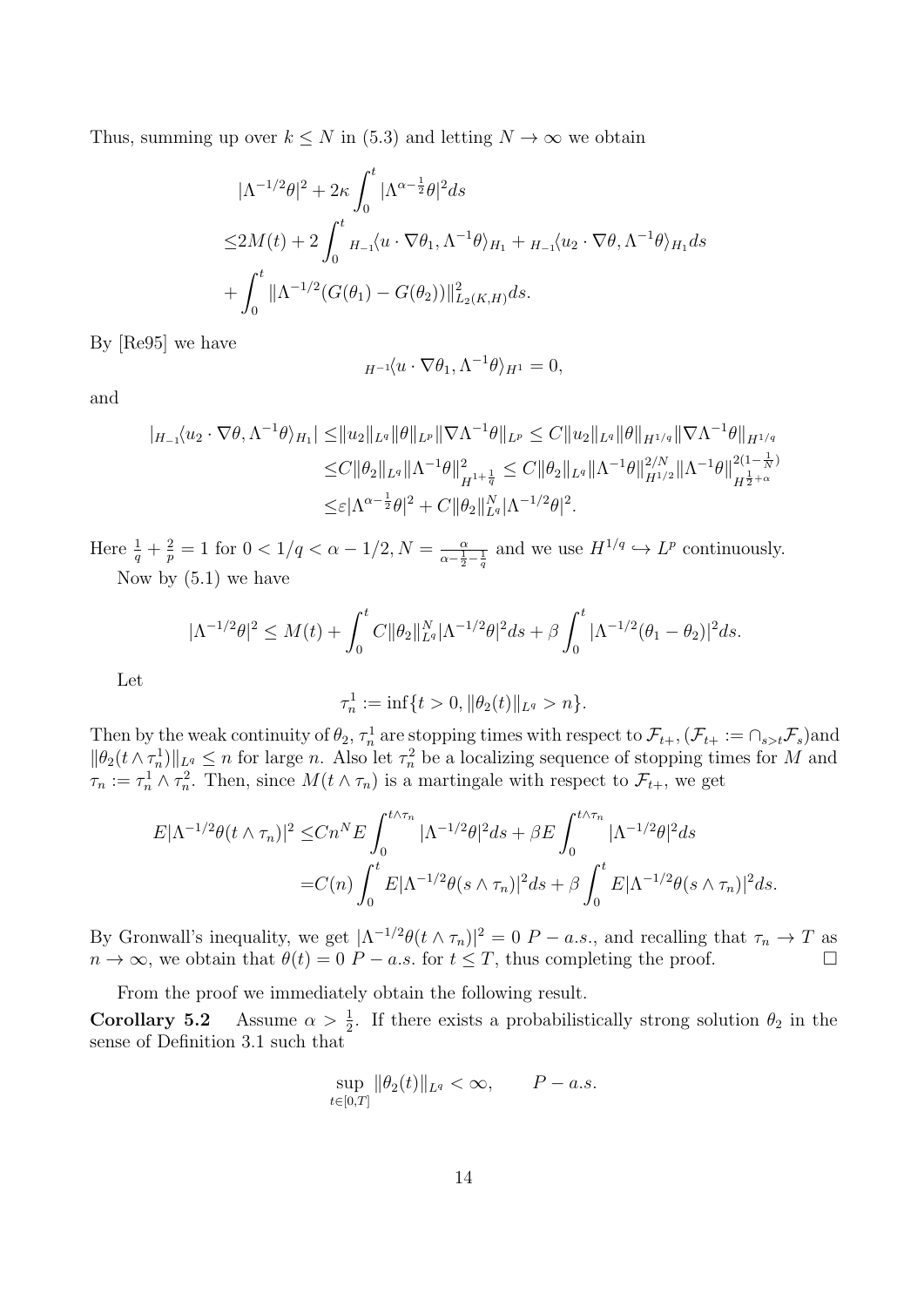for some q with  $0 < 1/q < \alpha - \frac{1}{2}$  $\frac{1}{2}$  and G satisfies (5.1), then  $\theta_2$  is the only solution to (3.1) such that

$$
E \sup_{t \in [0,T]} |\Lambda^{-1/2} \theta_2(t)|^2 < \infty.
$$

Thus, combining Theorem 5.1, Theorem 4.3 and the Yamada-Watanabe Theorem in [Ku07], we get the following existence and uniqueness result.

**Theorem 5.3** Assume  $\alpha > \frac{1}{2}$  and that G satisfies (5.1), (G.1) (4.5) and (4.6) for some p with  $0 < 1/p < \alpha - \frac{1}{2}$  $\frac{1}{2}$ . Then for each initial condition  $\theta_0 \in L^p$ , there exists a pathwise unique probabilistically strong solution  $\theta$  of equation (3.1) over [0, *T*] with initial condition  $\theta(0) = \theta_0$ such that

$$
\sup_{t\in[0,T]}\|\theta(t)\|_{L^p}<\infty, \qquad P-a.s,
$$

and

$$
E \sup_{t \in [0,T]} |\Lambda^{-1/2}\theta(t)|^2 < \infty.
$$

Combining Theorem 5.3 and Corollary 5.2, we obtain the following more general existence and uniqueness result.

**Theorem 5.4** Assume  $\alpha > \frac{1}{2}$  and that *G* satisfies (5.1), (G.1), (4.5) and (4.6) with  $0 < 1/p <$  $\alpha - \frac{1}{2}$  $\frac{1}{2}$ . Then for each initial condition  $\theta_0 \in L^p$ , there exists a pathwise unique probabilistically strong solution  $\theta$  of equation (3.1) over [0, *T*] with initial condition  $\theta(0) = \theta_0$  such that

$$
E \sup_{t \in [0,T]} |\Lambda^{-1/2}\theta(t)|^2 < \infty.
$$

Moreover, the solution satisfies

$$
\sup_{t\in[0,T]}\|\theta(t)\|_{L^p}<\infty, \qquad P-a.s..
$$

**Theorem 5.5** (Markov property) Assume  $\alpha > \frac{1}{2}$  and that G satisfies (G.1),(5.1) and (4.5),(4.6) with  $0 < 1/p < \alpha - \frac{1}{2}$  $\frac{1}{2}$ . If  $\theta_0 \in L^p$ , then for every bounded,  $\mathcal{B}(H)$ -measurable  $F : H \to \mathbb{R}$ , and all  $s, t \in [0, T], s \le t$ 

$$
E(F(\theta(t))|\mathcal{F}_s)(\omega) = E(F(\theta(t,s,\theta(s)(\omega)))) \text{ for } P - a.s.\omega \in \Omega.
$$

Here  $\theta(t, s, \theta(s)(\omega))$  denotes the solution to (3.1) starting from  $\theta(s)$  at time s satisfying

$$
E \sup_{t \in [s,T]} |\Lambda^{-1/2}\theta(t)|^2 < \infty.
$$

*Proof* By Theorem 5.4, we have  $\theta(t) = \theta(t, s, \theta(s))$  *P*-a.s.. Then by the same arguments as in [PR07, Proposition 4.3.3] and the Yamada-Watanabe Theorem in [RSZ08], the assertion follows.  $\Box$ 

Set

$$
p_t(x, dy) := P \circ (\theta(t, x))^{-1}(dy), 0 \le t \le T, x \in H.
$$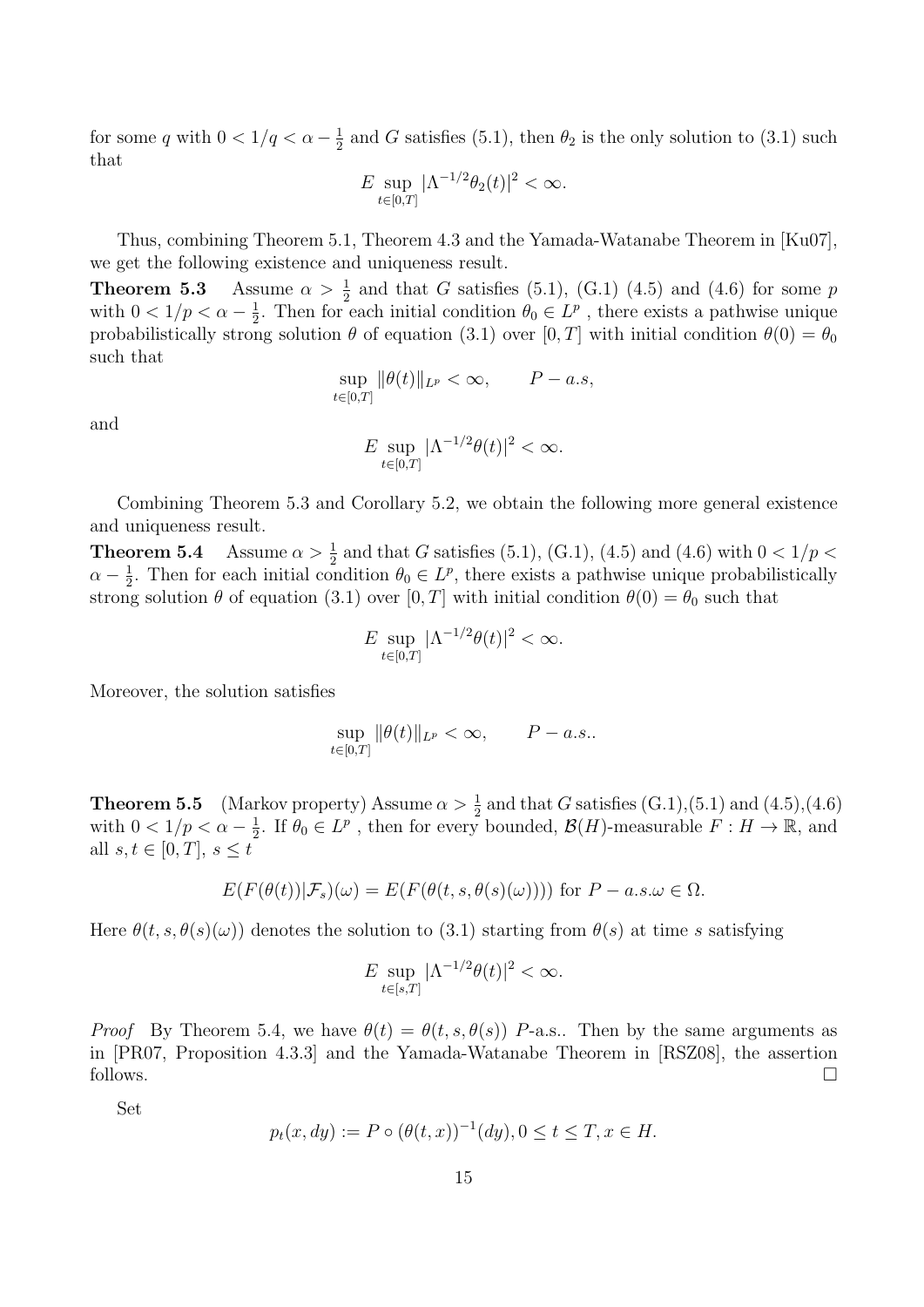Here and in the following, we use  $\theta(t, x)$  to denote a solution with initial value x. We set for  $\mathcal{B}(H)$ -measurable  $F : H \to \mathbb{R}$ , and  $t \in [0, T]$ ,  $x \in H$ 

$$
P_t F(x) := \int F(y) p_t(x, dy),
$$

provided *F* is  $p_t(x, dy)$ -integrable. Then by Theorem 5.5, we have for  $F : H \to \mathbb{R}$ , bounded and  $\mathcal{B}(H)$ -measurable,  $s, t \geq 0$ ,

$$
P_s(P_t F)(x) = P_{s+t} F(x), x \in L^p \text{ with } 0 < 1/p < \alpha - \frac{1}{2}.
$$

**Theorem 5.6** Let  $\alpha \in (0,1)$ . If G satisfies the Lipschitz condition

$$
||G(u) - G(v)||_{L_2(K,H)}^2 \le \beta |u - v|^2 + \beta_1 ||u - v||_{H_\alpha}^2
$$
\n(5.4)

for all  $u, v \in H^{\alpha}$ , for some  $\beta \in \mathbb{R}$  independent of  $u, v$ , and  $\beta_1 < 2\kappa$ , then (3.1) admits at most one solution in the sense of Definition 3.1 such that

$$
E \sup_{t \in [0,T]} |\theta(t)|^4 < \infty
$$

and

$$
\int_0^T \|\Lambda^{1-\alpha+\varepsilon}\theta(t)\|_{L^p}^q dt < \infty, \frac{1}{p} + \frac{\alpha}{q} = \frac{\alpha+\varepsilon}{2} \qquad P-a.s.,
$$

where  $\varepsilon \in (0, \alpha]$  and  $q < \infty$ .

*Proof* By the same argument as in the proof of Theorem 5.1, we get (5.2). Set  $\phi_k := \langle e_k, \theta(t) \rangle$ . Then Itô's formula and  $(5.2)$  yield

$$
\phi_k^2 = 2 \int_0^t \phi_k d\phi_k + [\phi_k](t)
$$
  
= 
$$
2 \int_0^t \langle u \cdot \nabla e_k, \theta_1 \rangle \langle \theta, e_k \rangle + \langle u_2 \cdot \nabla e_k, \theta \rangle \langle \theta, e_k \rangle - \kappa \langle \Lambda^{2\alpha} e_k, \theta \rangle \langle \theta, e_k \rangle ds
$$
  
+ 
$$
2 \int_0^t \langle \theta, e_k \rangle \langle e_k, (G(\theta_1) - G(\theta_2)) dW(s) \rangle + \int_0^t \langle (G(\theta_1) - G(\theta_2))^* e_k, (G(\theta_1) - G(\theta_2))^* e_k \rangle ds.
$$
  
(5.5)

Since

$$
\begin{split} |\langle u_2 \cdot \nabla \theta, \varphi \rangle| &\leq \|\Lambda^{1-\alpha+\varepsilon} \varphi\|_{L^{p_1}} \|\Lambda^{\alpha-\varepsilon}(u_2 \theta)\|_{L^{p'_1}} \leq C \|\Lambda^{1-\alpha+\varepsilon} \varphi\|_{L^{p_1}} (\|\theta_2\|_{L^{q_1}} \|\Lambda^{\alpha-\varepsilon} \theta\|_{L^{q_2}} + \|\theta\|_{L^{q_1}} \|\Lambda^{\alpha-\varepsilon} \theta_2\|_{L^{q_2}}) \\ &\leq C \|\Lambda^{1-\alpha+\varepsilon} \varphi\|_{L^{p_1}} (\|\theta_2\|+\|\theta_1\|)^{2-\beta-\gamma} (\|\Lambda^{\alpha} \theta_1\|+\|\Lambda^{\alpha} \theta_2\|)^{\beta+\gamma} \\ &\leq C \|\Lambda^{1-\alpha+\varepsilon} \varphi\|_{L^{p_1}}^{p'_2} (\|\theta_2\|^2+\|\theta_1\|^2) + \|\Lambda^{\alpha} \theta_2\|^2 + \|\Lambda^{\alpha} \theta_1\|^2, \end{split}
$$

the term  $u_2 \cdot \nabla \theta$  can be considered as an element in  $(H^{1-\alpha+\varepsilon,p_1})'$ . Here  $\frac{1}{q_1} + \frac{1}{q_2}$  $\frac{1}{q_2} = \frac{1}{p'}$  $\frac{1}{p'_1}$  and  $\beta + \gamma = \frac{1}{\alpha}$  $\frac{1}{\alpha}(\alpha - \varepsilon + \frac{2}{p_1}$  $\frac{2}{p_1}$ ,  $p_2 = 2/(\beta + \gamma)$ .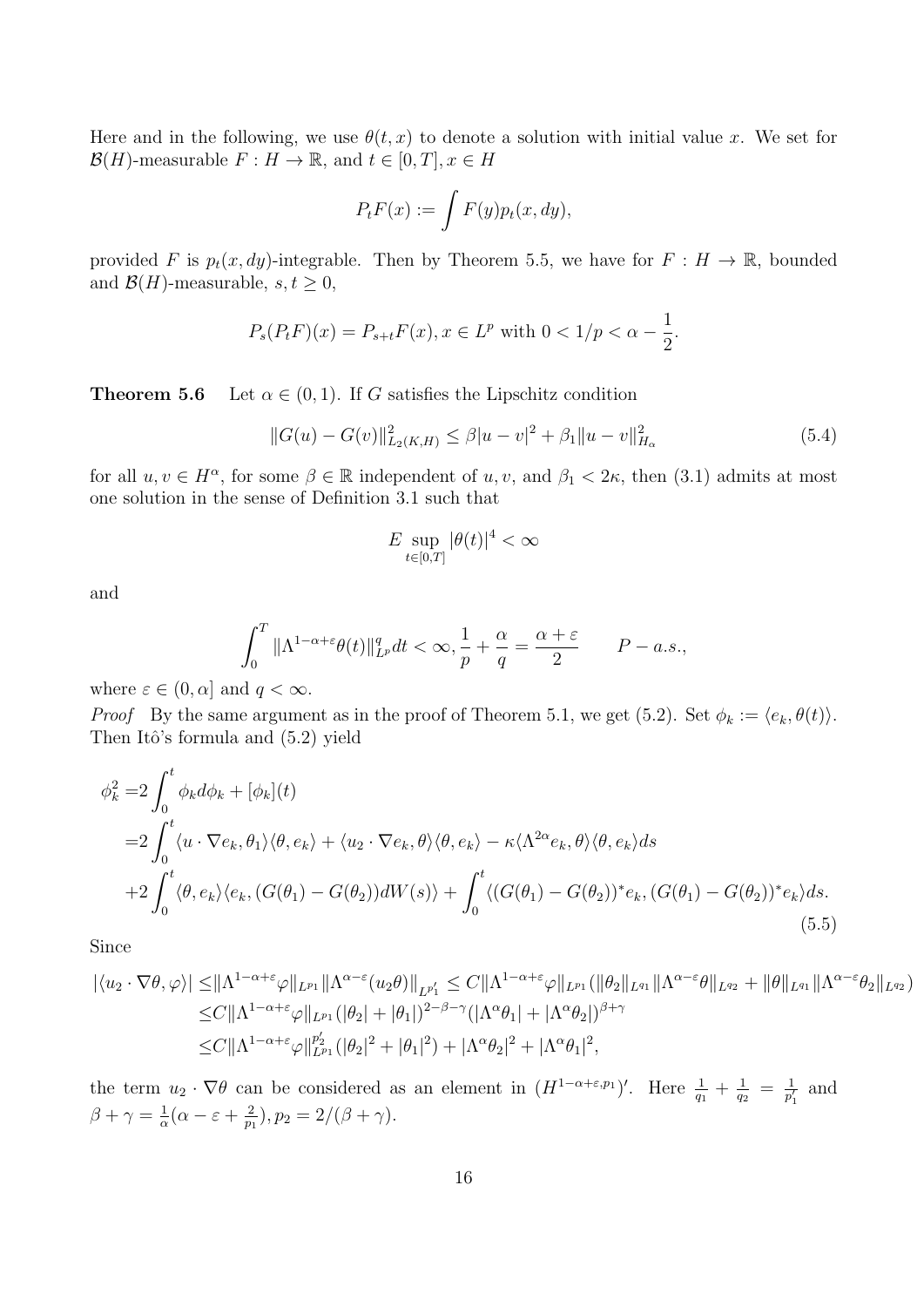By a similar calculation for  $\langle u \cdot \nabla \theta_1, \theta \rangle$ , the dominated convergence theorem yields the following:

$$
\sum_{k\leq N}\int_0^t \langle u\cdot \nabla e_k, \theta_1\rangle \langle \theta, e_k\rangle ds \to \int_0^t \langle H^{1-\alpha+\varepsilon,p_1}\rangle \langle u\cdot \nabla \theta_1, \theta\rangle_{H^{1-\alpha+\varepsilon,p_1}} ds, N \to \infty,
$$
  

$$
\sum_{k\leq N}\int_0^t \langle u_2\cdot \nabla e_k, \theta\rangle \langle \theta, e_k\rangle ds \to \int_0^t \langle H^{1-\alpha+\varepsilon,p_1}\rangle \langle u_2\cdot \nabla \theta, \theta\rangle_{H^{1-\alpha+\varepsilon,p_1}} ds, N \to \infty,
$$

and

$$
\sum_{k\leq N}\int_0^t \langle \Lambda^{2\alpha}e_k, \theta \rangle \langle \theta, e_k \rangle ds \to \int_0^t \langle \theta, \Lambda^{2\alpha} \theta \rangle ds, N \to \infty.
$$

Furthermore, since

$$
\int_0^t |\theta|^2 \|G(u) - G(v)\|_{L_2(K,H)}^2 ds \leq C \sup_{s \leq t} |\theta(s)|^2 \int_0^t \|G(u) - G(v)\|_{L_2(K,H)}^2 ds < \infty,
$$

we obtain

$$
\sum_{k\leq N}\int_0^t \langle \theta, e_k \rangle \langle e_k, (G(\theta_1) - G(\theta_2))dW(s) \rangle \to M_t := \int_0^t \langle \theta, (G(\theta_1) - G(\theta_2))dW(s) \rangle, N \to \infty.
$$

Finally, the following inequality holds:

$$
\sum_{k\leq N}\int_0^t \langle (G(\theta_1)-G(\theta_2))^*e_k, (G(\theta_1)-G(\theta_2))e_k\rangle ds \leq \int_0^t \|G(\theta_1)-G(\theta_2)\|_{L_2(K,H)}^2 ds.
$$

Thus, summing up over  $k \leq N$  in (5.5) and letting  $N \to \infty$  we obtain

$$
|\theta(t)|^2 + 2\kappa \int_0^t |\Lambda^\alpha \theta|^2 ds \le 2M(t) + 2 \int_0^t \langle u \cdot \nabla \theta_1, \theta \rangle + \langle u_2 \cdot \nabla \theta, \theta \rangle ds
$$

$$
+ \int_0^t \|(G(\theta_1) - G(\theta_2))\|_{L_2(K,H)}^2 ds.
$$

We have

$$
\langle u_2 \cdot \nabla \theta, \theta \rangle = 0,
$$

and by a similar calculation as in the proof of [Ju05, Theorem 3.3], we have

$$
|\langle u \cdot \nabla \theta_1, \theta \rangle| \leq ||\Lambda^{1-\alpha+\varepsilon}\theta_1||_{L^{p_1}} ||\Lambda^{\alpha-\varepsilon}(u\theta)||_{L^{p'_1}} \leq C ||\Lambda^{1-\alpha+\varepsilon}\theta_1||_{L^{p_1}} ||\theta||_{L^{q_1}} ||\Lambda^{\alpha-\varepsilon}\theta||_{L^{q_2}}
$$
  
\n
$$
\leq C ||\Lambda^{1-\alpha+\varepsilon}\theta_1||_{L^{p_1}} ||\theta|^{2-\beta-\gamma} |\Lambda^{\alpha}\theta|^{\beta+\gamma}
$$
  
\n
$$
\leq \varepsilon |\Lambda^{\alpha}\theta|^2 + C ||\Lambda^{1-\alpha+\varepsilon}\theta_1||_{L^{p_1}}^{p'_2} ||\theta|^2.
$$

Here  $\frac{1}{q_1} + \frac{1}{q_2}$  $\frac{1}{q_2}=\frac{1}{p'_1}$  $\frac{1}{p'_1}$  and  $\beta + \gamma = \frac{1}{\alpha}$  $\frac{1}{\alpha}(\alpha - \varepsilon + \frac{2}{p_1})$  $\frac{2}{p_1}$ ,  $p_2 = 2/(\beta + \gamma)$ . Now by (5.4) we have

$$
|\theta(t)|^2 \le M(t) + \int_0^t C ||\Lambda^{1-\alpha+\varepsilon}\theta_1||_{L^{p_1}}^{p_2'} |\theta|^2 ds + \beta \int_0^t |(\theta_1 - \theta_2)|^2 ds.
$$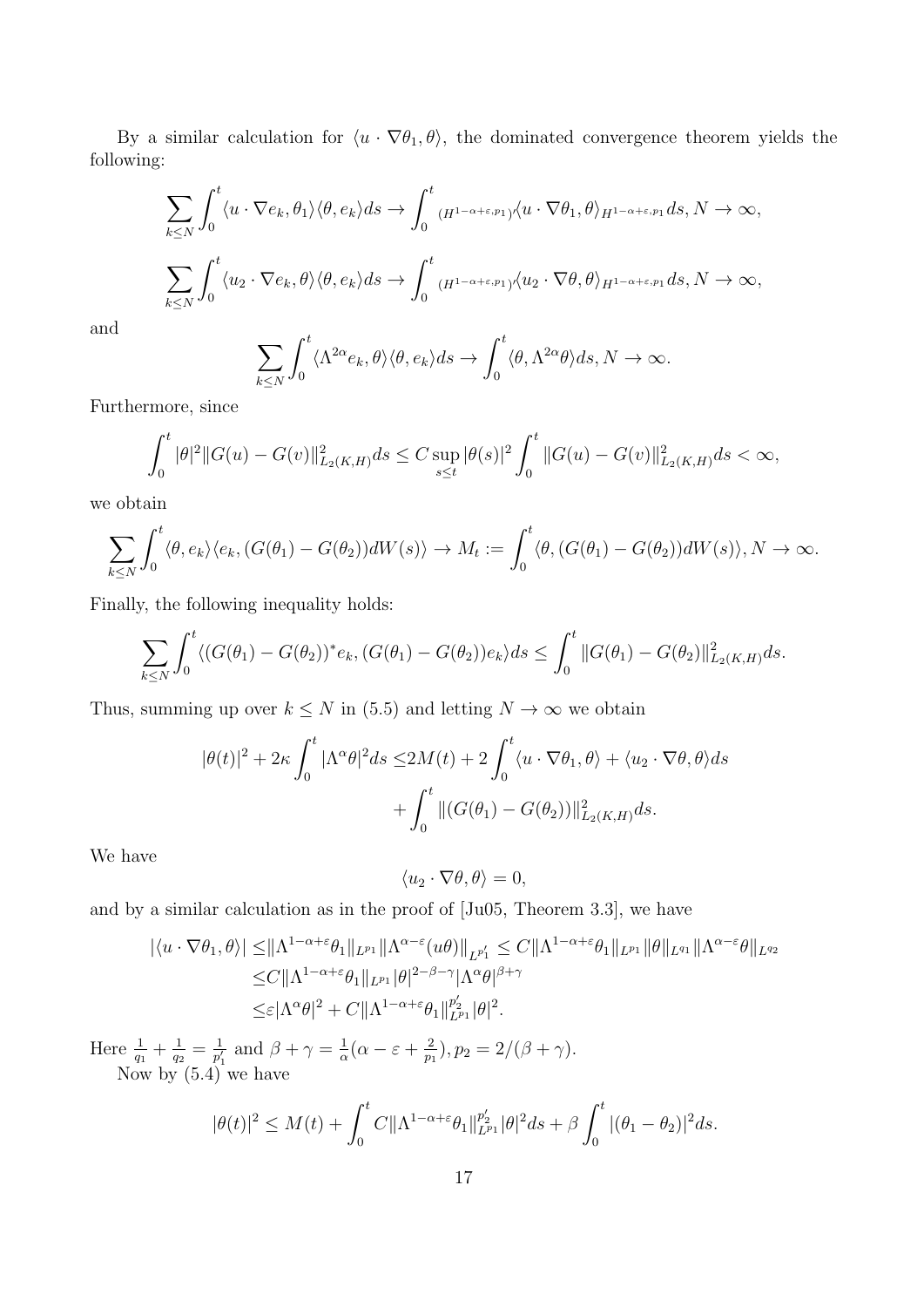Define the stopping time

$$
\tau_n := \inf \{ t > 0, \int_0^t \| \Lambda^{1-\alpha+\varepsilon} \theta_1 \|_{L^{p_1}}^{p_2'} ds > n \}.
$$

Applying Gronwall's lemma, we have

$$
|\theta(t\wedge\tau_n)|^2\leq |M(t\wedge\tau_n)|e^{\int_0^{t\wedge\tau_n}C\|\Lambda^{1-\alpha+\varepsilon}\theta_1\|_{L^{p_1}}^{p_2'}ds+\beta t}\leq |M(t\wedge\tau_n)|e^{Cn+\beta t}.
$$

Consequently,

$$
E|\theta(t \wedge \tau_n)|^4 \le e^{2Cn + 2\beta t} E \int_0^{t \wedge \tau_n} |\theta|^2 \|G(\theta_1) - G(\theta_2)\|_{L_2(K, H)}^2 ds
$$
  

$$
\le \beta^2 e^{2Cn + 2\beta t} \int_0^t E|\theta(s \wedge \tau_n)|^4 ds.
$$

By Gronwall's lemma, we get  $|\theta(t \wedge \tau_n)|^2 = 0$  *P* – *a.s.*, and recalling that  $\tau_n \to T$  as  $n \to \infty$ , we obtain that  $\theta(t) = 0$  *P*  $-a.s.$  for  $t \leq T$ , thus completing the proof. □ **Remark 5.7** For  $\alpha = 1/2$ , consider

$$
d\theta = [A\theta + u \cdot \nabla \theta]dt + \sum_{j=1}^{m} b_j \theta \circ dw_j(t),
$$
\n(5.6)

for  $b_j \in \mathbb{R}$ , and independent 1-dimensional Brownian motions  $w_j$ . Consider the process

$$
\beta(t) = e^{-\sum_{j=1}^m b_j w_j(t)}.
$$

Then, the process  $v(t)$  defined by transformation

$$
v(t) = \beta(t)\theta(t),
$$

satisfies the equation (which depends on a random parameter)

$$
\frac{dv}{dt} = Av + \beta^{-1}u_v \cdot \nabla v.
$$
\n(5.7)

Then by the same argument as in the proof of [CC04, Theorem 3.1], we obtain the local existence and uniqueness of smooth solutions starting from  $H<sup>1</sup>$  periodic initial data. More precisely, for P-almost every  $\omega \in \Omega$ , there exists a time  $t(\omega, |\Lambda \theta_0|)$ , such that  $v \in C((0, t), H^m)$  for any  $m > 0$ . On the other hand, by the same arguments as in [CV06, Section 2], we obtain for any  $T > 0$ , there exists  $M(\omega, |\Lambda \theta_0|)$  such that

$$
||v(t, \cdot)||_{\infty} \le M \text{ for } t \in [0, T].
$$

Then

$$
\|\beta^{-1}u_v(t,\cdot)\|_{\text{BMO}} \le M_1(\omega, |\Lambda \theta_0|, T) \text{ for } t \in [0, T].
$$

Hence by [KN09, Theorem 1.1], we obtain that there exists  $\gamma(\omega, |\Lambda \theta_0|, T) > 0$ , such that

$$
||v(\cdot,t)||_{C^{\gamma}(\mathbb{T}^2)} \leq C(\omega, |\Lambda \theta_0|, T).
$$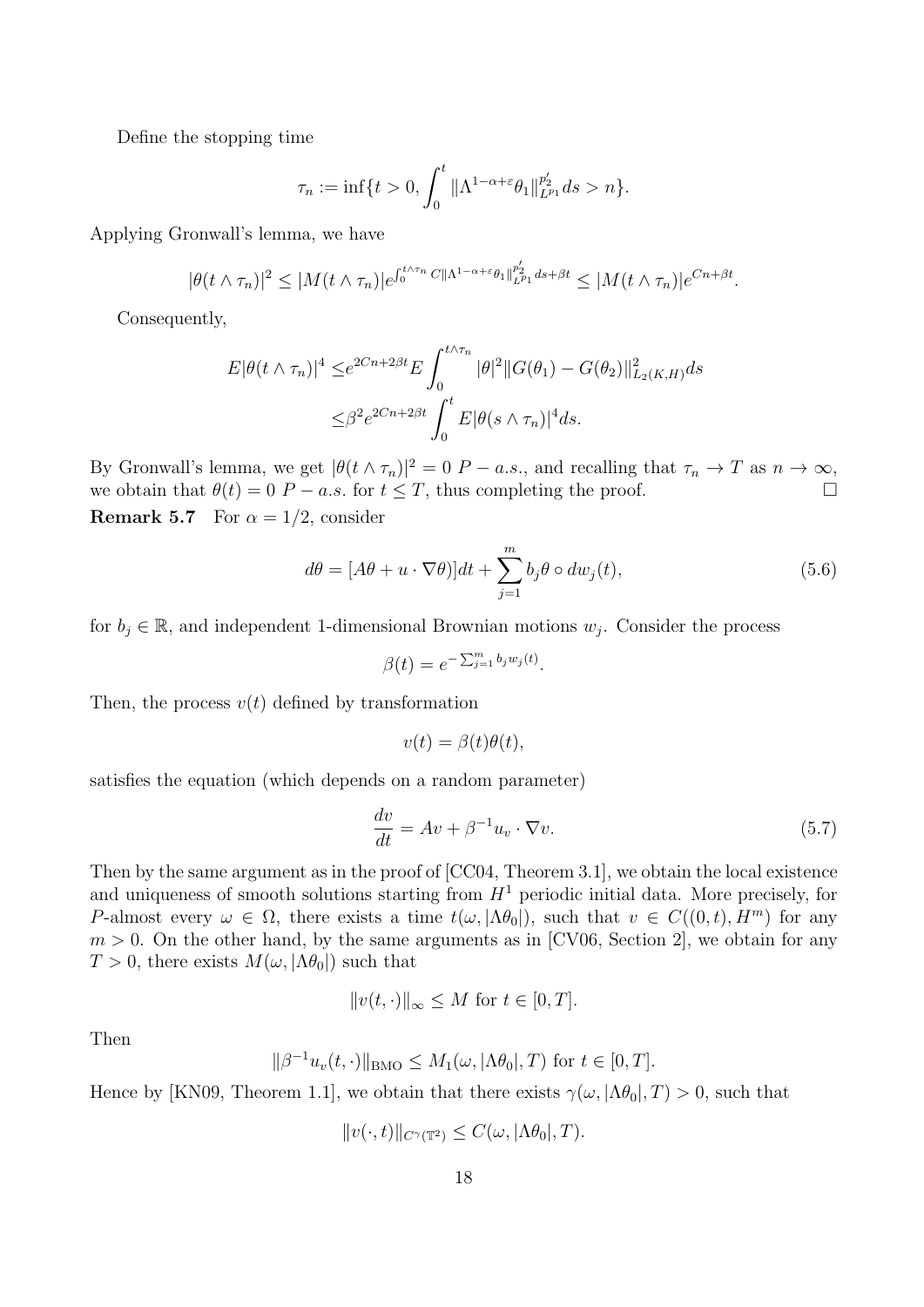Then by the same arguments as in the proofs of [CW07, Theorem 3.1] and [CV06, Theorem 10], we obtain

$$
||v(\cdot,t)||_{C^1(\mathbb{T}^2)} \leq C_1(\omega, |\Lambda \theta_0|, T) \text{ for } t \in [0, T].
$$

By this a-priori bound and the local existence, we obtain a global regular solution  $v$  for  $P$ -almost every  $\omega \in \Omega$ . Define

$$
\theta(t,\xi) := \beta(t)^{-1} v(t,\xi).
$$

Then we obtain a solution  $\theta$  such that

$$
\sup_{t\in[0,T]}\|\Lambda^{1-\alpha+\varepsilon}\theta\|_{L^p}<\infty,\frac{1}{p}\leq\frac{\alpha+\varepsilon}{2}\qquad P-a.s..
$$

So, for this special linear multiplicative noise, we obtain a solution satisfying the condition in Theorem 5.6. Unfortunately, we don't get this result for more general noise and  $\alpha = \frac{1}{2}$  $rac{1}{2}$  since the results and the method in the deterministic case (e.g. [CV06], [KNV07], [KN09]) cannot be applied directly

### **6 Markov selections in the general case**

In this section, we will use [GRZ09, Theorem 4.7] to get an almost sure Markov family  $(P_x)_{x\in L^2}$ for Eq. (3.1). Here we will use the same notation as in [GRZ09]. Below we choose

$$
H = \mathbb{Y} = L^2(\mathbb{T}^2)
$$

and

$$
\mathbb{X} = (H^{2+2\alpha})^*, \qquad \mathbb{X}^* = H^{2+2\alpha}.
$$

Then X is a Hilbert space and  $X^* \subset Y$  compactly. Let  $\mathcal{E} = \{e_i, i \in \mathbb{N}\}\$  be the orthonormal basis of *H* introduced in Section 2. We define the operator  $\mathcal A$  as follows: for  $\theta \in C^{\infty}(\mathbb{T}^2)$ 

$$
\mathcal{A}(\theta) := -\kappa (-\Delta)^{\alpha} \theta - u \cdot \nabla \theta,
$$

where *u* satisfies (1.3). Then by Lemma 6.3 below, A can be extended to an operator  $A : H \rightarrow$  $\mathbb{X}$ . For *θ* not in *H* define  $\mathcal{A}(\theta) := \infty$ .

Set

$$
\Omega := C([0,\infty);\mathbb{X}),
$$

and let *B* denote the  $\sigma$ -field of Borel sets of  $\Omega$  and let  $\mathcal{P}(\Omega)$  denote the set of all probability measures on  $(\Omega, \mathcal{B})$ . Define the canonical process  $\xi : \Omega \to \mathbb{X}$  as

$$
\xi_t(\omega)=\omega(t).
$$

For each  $t, \mathcal{B}_t = \sigma(\xi_s : 0 \le s \le t)$ . Given  $P \in \mathcal{P}(\Omega)$  and  $t > 0$ , let  $P(\cdot | \mathcal{B}_t)(\omega)$  denote a regular conditional probability distribution of P given  $\mathcal{B}_t$ . In particular,  $P(\cdot|\mathcal{B}_t)(\omega) \in \mathcal{P}(\Omega)$  for every  $\omega \in \Omega$  and for any bounded *B*-measurable function f on  $\Omega$ 

$$
E^{P}[f|\mathcal{B}_{t}] = \int_{\Omega} f(y)P(dy|\mathcal{B}_{t}), \quad P - a.s.,
$$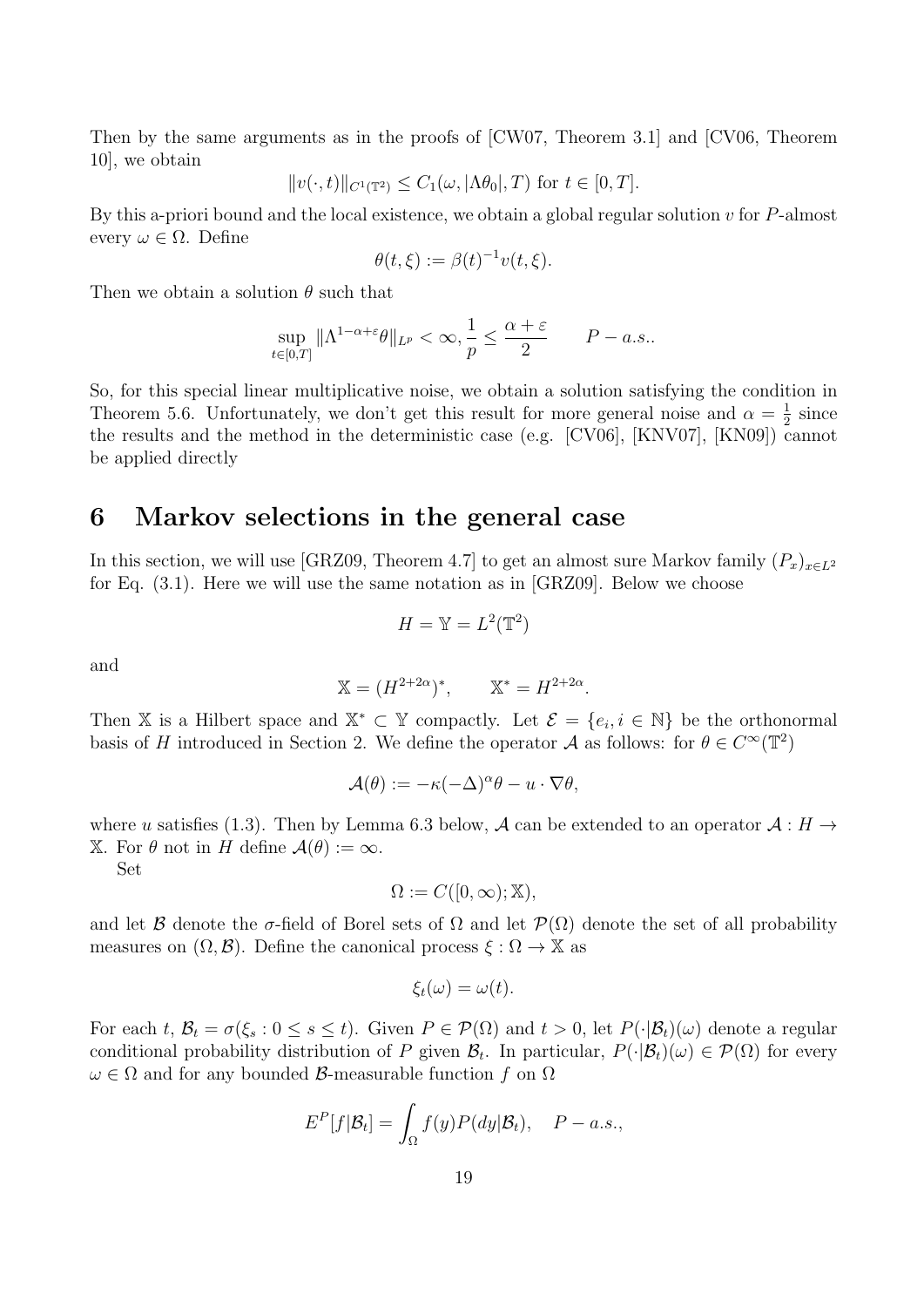and there exists a P-null set  $N \in \mathcal{B}_t$  such that for every  $\omega$  not in N

$$
P(\cdot|\mathcal{B}_t)(\omega)_{|\mathcal{B}_t} = \delta_\omega (= \text{ Dirac measure at } \omega),
$$

hence

$$
P({y : y(s) = \omega(s), s \in [0, t]} | \mathcal{B}_t)(\omega) = 1.
$$

In particular, we can consider  $P(\cdot|\mathcal{B}_t)(\omega)$  as a measure on  $(\Omega^t, \mathcal{B}^t)$ , i.e.,

$$
P(\cdot|\mathcal{B}_t)(\omega) \in \mathcal{P}(\Omega^t),
$$

where  $\Omega^t := C([t, \infty); \mathbb{X})$  and  $\mathcal{B}^t := \sigma(\xi_s : s \ge t)$ .

We say  $P \in \mathcal{P}(\Omega)$  is concentrated on the paths with values in H, if there exists  $A \in \mathcal{B}$  with  $P(A) = 1$  such that  $A \subset \{\omega \in \Omega : \xi_t(\omega) \in H, \forall t \geq 0\}$ . The set of such measures is denoted by  $\mathcal{P}_H(\Omega)$ . The shift operator  $\Phi_t : \Omega \to \Omega^t$  is defined by

$$
\Phi_t(\omega)(s) = \omega(s - t), \ s \ge t.
$$

Following [GRZ09, Definitions 2.5], we introduce the following notions.

**Definition 6.1** A family  $(P_x)_{x \in H}$  of probability measures in  $\mathcal{P}_H(\Omega)$ , is called an *almost sure Markov family* if for any  $A \in \mathcal{B}$ ,  $x \mapsto P_x(A)$  is  $\mathcal{B}(H)/\mathcal{B}([0,1])$ -measurable, and for each  $x \in H$ there exists a Lebesgue null set  $T_{P_x} \subset (0,\infty)$  such that for all t not in  $T_{P_x}$  and  $P_x$ -almost all  $\omega \in \Omega$ 

$$
P_x(\cdot|\mathcal{B}_t)(\omega) = P_{\omega(t)} \circ \Phi_t^{-1}.
$$

We now introduce the following notion of a martingale solution to Eq. (3.1) and write  $\xi(t)$ instead of  $\xi_t$ .

**Definition 6.2** Let  $x_0 \in H$ . A probability measure  $P \in \mathcal{P}(\Omega)$  is called a martingale solution of Eq.  $(3.1)$  with initial value  $x_0$ , if:

(M1)  $P(\xi(0) = x_0) = 1$  and for any  $n \in \mathbb{N}$ 

$$
P\{\xi \in \Omega : \int_0^n \|\mathcal{A}(\xi(s))\|_{\mathbb{X}} ds + \int_0^n \|G(\xi(s))\|_{L_2(K;H)}^2 ds < +\infty\} = 1;
$$

(M2) for every  $l \in \mathcal{E}$ , the process

$$
M_l(t,\xi) := \mathbf{x} \langle \xi(t), l \rangle_{\mathbb{X}^*} - \int_0^t \mathbf{x} \langle \mathcal{A}(\xi(s)), l \rangle_{\mathbb{X}^*} ds
$$

is a continuous square-integrable  $\mathcal{F}_t$ -martingale under P, whose quadratic variation process is given by

$$
\langle M_l \rangle (t,\xi) := \int_0^t \|G^*(\xi(s))(l)\|_K^2 ds,
$$

where the asterisk denotes the adjoint operator of  $G(\xi(s))$ ;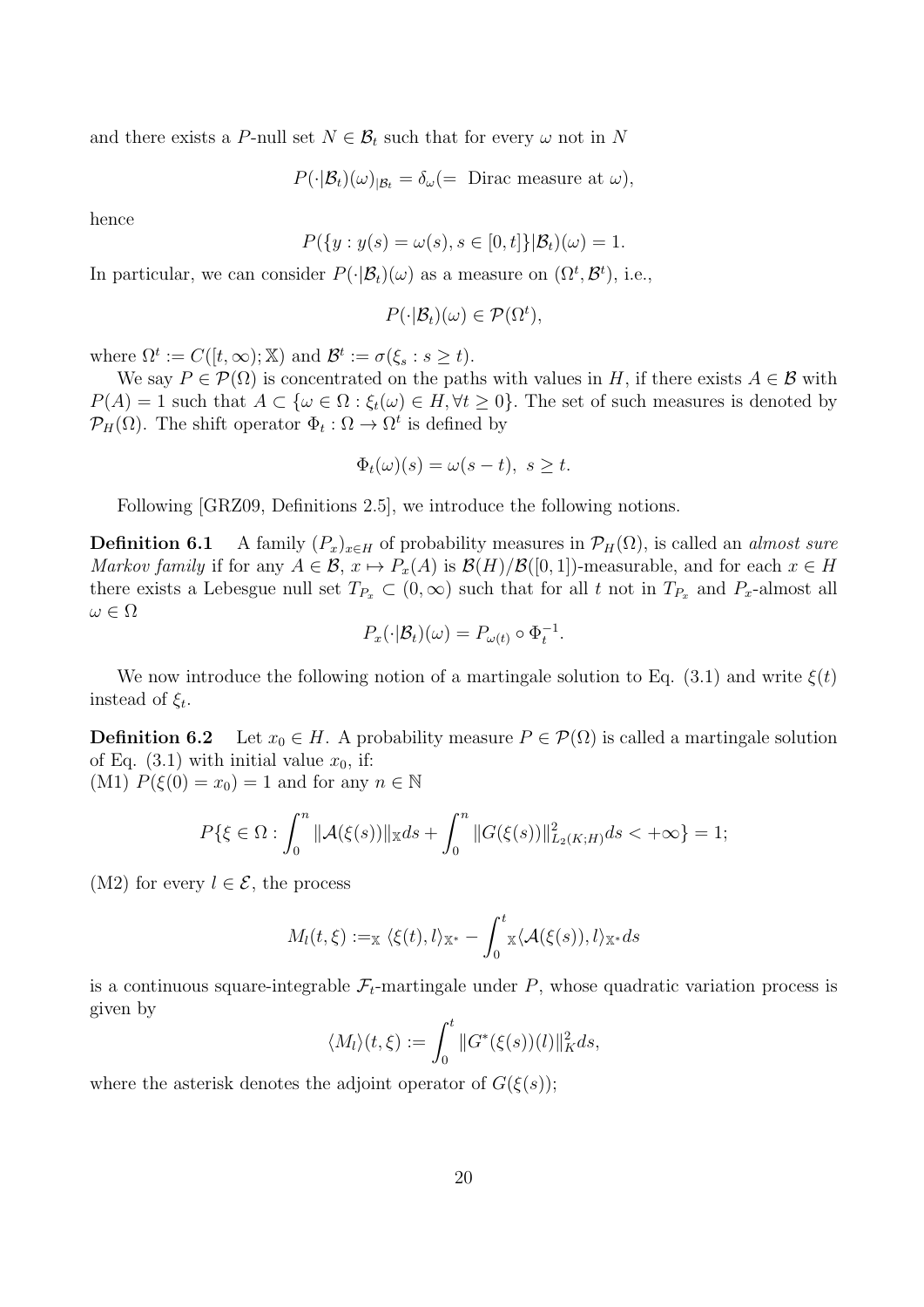(M3) for any  $p \in \mathbb{N}$ , there exist a continuous positive real function  $t \mapsto C_{t,p}$  (only depending on p and  $A, G$ , a lower semi-continuous positive real functional  $\mathcal{N}_p : \mathbb{Y} \to [0, \infty]$ , and a Lebesgue null set  $T_P \subset (0, \infty)$  such that for all  $0 \le s \in [0, \infty) \setminus T_P$  and for all  $t \ge s$ 

$$
E^{P}[\sup_{r \in [s,t]} |\xi(r)|^{2p} + \int_{s}^{t} \mathcal{N}_{p}(\xi(r)) dr |\mathcal{B}_{s}] \leq C_{t-s}(|\xi(s)|^{2p} + 1).
$$

**Remark** This definition of martingale solution is different from Definition 4.1. By [On05, Theorem 2], it follows that it is more general than Definition 4.1. We will use Definition 6.2 below.

First, we prove the following lemma.

**Lemma 6.3** For any  $\theta_1, \theta_2 \in C^{\infty}(\mathbb{T}^2)$ ,

$$
\|(-\Delta)^{\alpha}\theta_1 - (-\Delta)^{\alpha}\theta_2\|_{\mathbb{X}} \le C_1|\theta_1 - \theta_2|,
$$
  

$$
\|u_1 \cdot \nabla \theta_1 - u_2 \cdot \nabla \theta_2\|_{\mathbb{X}} \le C_2(|\theta_1| + |\theta_2|)|\theta_1 - \theta_2|,
$$

for constants  $C_1, C_2$ . In particular, the operator  $\mathcal{A}: C^{\infty}(\mathbb{T}^2) \to \mathbb{X}$  extends to an operator  $\mathcal{A}: H \to \mathbb{X}$  by continuity.

*Proof* We only prove the second assertion, the first can be proved analogously. By the Sobolev embedding theorem we have

$$
\|u_1 \cdot \nabla \theta_1 - u_2 \cdot \nabla \theta_2\|_{\mathbb{X}}
$$
\n
$$
= \sup_{w \in C^{\infty}(\mathbb{T}^2): \|w\|_{H^{2+2\alpha}} \le 1} |\langle u_1 \cdot \nabla \theta_1 - u_2 \cdot \nabla \theta_2, w \rangle|
$$
\n
$$
= \sup_{w \in C^{\infty}(\mathbb{T}^2): \|w\|_{H^{2+2\alpha}} \le 1} |\langle u_1 \cdot \nabla w, \theta_1 \rangle - \langle u_2 \cdot \nabla w, \theta_2 \rangle|
$$
\n
$$
= \sup_{w \in C^{\infty}(\mathbb{T}^2): \|w\|_{H^{2+2\alpha}} \le 1} |\langle (u_1 - u_2) \cdot \nabla w, \theta_1 \rangle + \langle u_2 \cdot \nabla w, \theta_1 - \theta_2 \rangle|
$$
\n
$$
\le C \Big[ \sup_{w \in C^{\infty}(\mathbb{T}^2): \|w\|_{H^{2+2\alpha}} \le 1} \| \nabla w \|_{C(\mathbb{T}^2)} |(|u_1 - u_2| \cdot |\theta_1| + |\theta_1 - \theta_2| \cdot |u_2|)
$$
\n
$$
\le C (|\theta_1| + |\theta_2|) |\theta_1 - \theta_2|.
$$

In the last inequality we use  $(2.1)$  and the constant C changes from line to line.  $\Box$ 

In order to use [GRZ09, Theorem 4.7], we define the functional  $\mathcal{N}_1$  on  $\mathbb{Y}$  as follows:

$$
\mathcal{N}_1(\theta) := \begin{cases} |\Lambda^{\alpha} \theta|^2, & \text{if } \theta \in H^{\alpha}, \\ +\infty, & \text{otherwise}. \end{cases}
$$

It is obvious that  $\mathcal{N}_1 \in \mathfrak{U}^2$ , defined in [GRZ09, Section 4]. We recall that a lower semicontinuous  $\mathcal{L}$  function  $\mathcal{N}: \mathbb{Y} \to [0, \infty]$  belongs to  $\mathfrak{U}^2$  if  $\mathcal{N}(x) = 0$  implies  $x = 0, \mathcal{N}(cy) \leq c^2 \mathcal{N}(y), \forall c \geq 0, y \in \mathcal{N}(y)$  $\mathbb{Y}$  and  $\{y \in \mathbb{Y} : \mathcal{N}(y) \leq 1\}$  is relatively compact in  $\mathbb{Y}$ .

**Theorem 6.4** Let  $\alpha \in (0,1)$  and assume G satisfies (G.1). Then for each  $x_0 \in H$ , there exists a martingale solution  $P \in \mathcal{P}(\Omega)$  starting from  $x_0$  to Eq. (3.1) in the sense of Definition 6.2.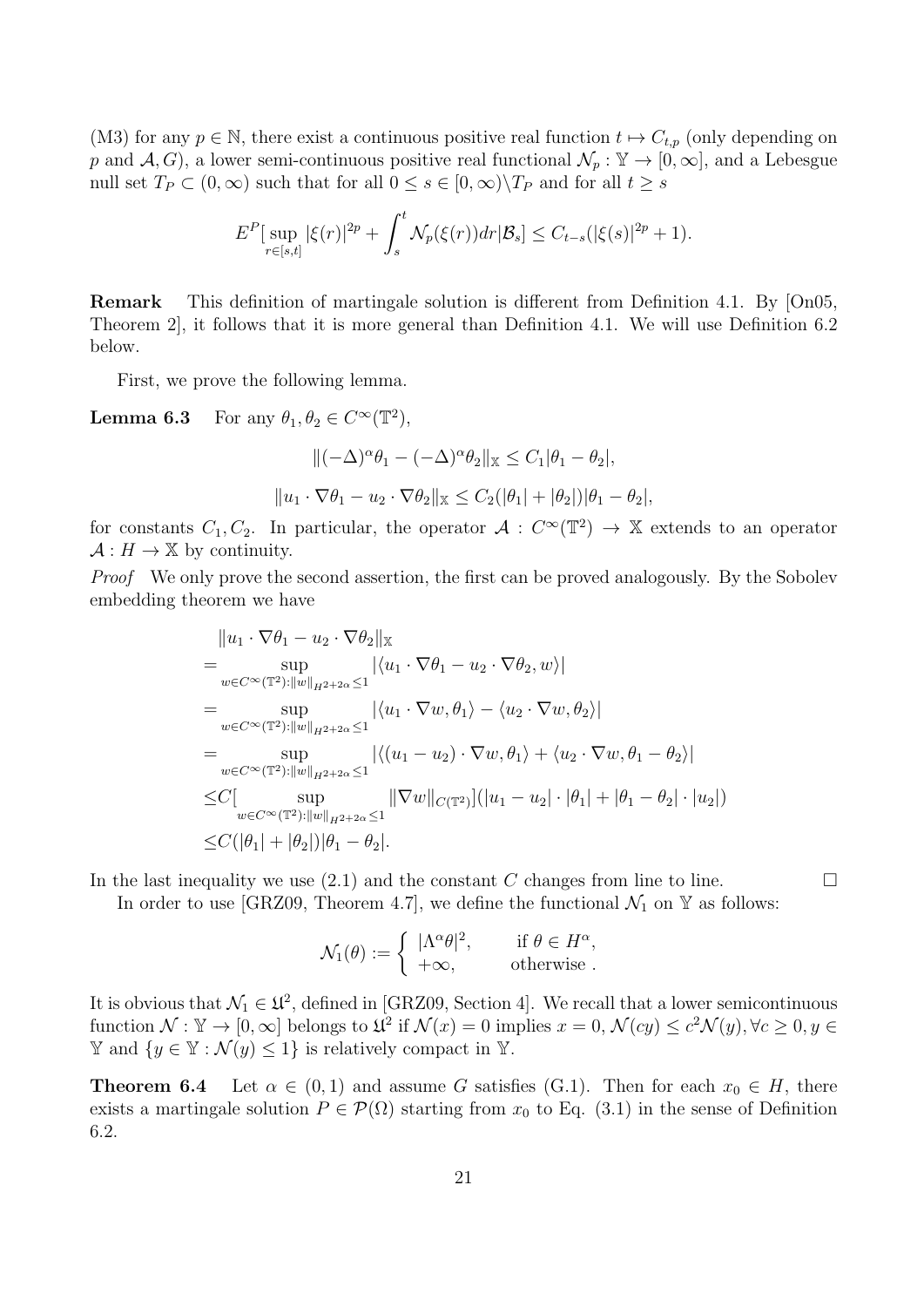*Proof* We only need to check  $(C1)$ - $(C3)$  in [GRZ09, Section 4] for the above A and G.

(C1) holds since Lemma 6.3 implies demi-continuity of  $A$  and  $G$ .

(C2) follows, because noting that for  $\theta \in \mathbb{X}^*$ 

$$
\langle u \cdot \nabla \theta, \theta \rangle = 0,
$$

we have

$$
\langle \mathcal{A}(\theta), \theta \rangle = -\mathcal{N}_1(\theta).
$$

Also (C3) is clear since by Lemma 6.3

$$
\|\mathcal{A}(\theta)\|_{\mathbb{X}} \leq C|\theta|^2
$$

and

$$
||G(\theta)||_{L_2(K;H)} \leq C(|\theta|+1).
$$

□

The set of all such martingale solutions with initial value  $x_0$  is denoted by  $\mathcal{C}(x_0)$ . Using [GRZ09, Theorem 4.7], we now obtain the following:

**Theorem 6.5** Let  $\alpha \in (0,1)$ . Assume G satisfies (G.1). Then there exists an almost sure Markov family  $(P_{x_0})_{x_0 \in H}$  for Eq. (3.1) and  $P_{x_0} \in C(x_0)$  for each  $x_0 \in H$ .

# **7** Ergodicity for  $\alpha > \frac{2}{3}$

In this section, we assume that  $\alpha > \frac{2}{3}$ ,  $K = H$ , and that G satisfies:

**Assumption 7.1** There are an isomophism  $Q_0$  of  $H$  and a number  $s \ge 1$  such that  $G =$  $A^{-\frac{s+\alpha}{2\alpha}}Q_0^{1/2}$  $_{0}^{1/2}$ , and furthermore, *G* satisfies (4.5) for some fixed  $p \in ((\alpha - \frac{1}{2})$  $(\frac{1}{2})^{-1}, \infty)$  and  $f_j = e_j$ , (which is e.g. always the case if  $Q_0 = I$ ).

For  $x := \theta_0 \in L^p$ , let  $P_x$  denote the law of the corresponding solution  $\theta$  to (3.1). Then by Theorems 5.4 and 5.5 the measures  $P_x, x \in L^p$ , form a Markov process. Let  $(P_t)_{t\geq0}$  be the associated transition semi-group on  $\mathcal{B}_{h}(H)$ , defined as

$$
P_t(\varphi)(x) := E_x[\varphi(\xi_t)], \qquad x \in L^p, \varphi \in \mathcal{B}_b(H), \tag{7.1}
$$

where  $E_x$  denotes expectation under  $P_x$ .

## $7.1$  The strong Feller property for  $\alpha > \frac{2}{3}$

In this subsection we prove that its transition semigroup has the strong Feller property under appropriate conditions.

**Remark 7.1.1** (i) Since in our case  $\alpha < 1$ , the linear part  $(-\Delta)^{\alpha}$  in (1.1) is less regularizing. As  $G = A^{-\frac{s+\alpha}{2\alpha}} Q_0^{1/2}$  $_{0}^{1/2}$ , we get the trajectories z of the associated O-U process to be in  $C([0,\infty), H^{s+2\alpha-1-\varepsilon})$  for every  $\varepsilon > 0$  (c.f. [DZ92, Theorem 5.16], [DO06, Proposition 3.1]). However, in order to prove the weak-strong uniqueness principle (see (7.2) and Theorem 7.1.3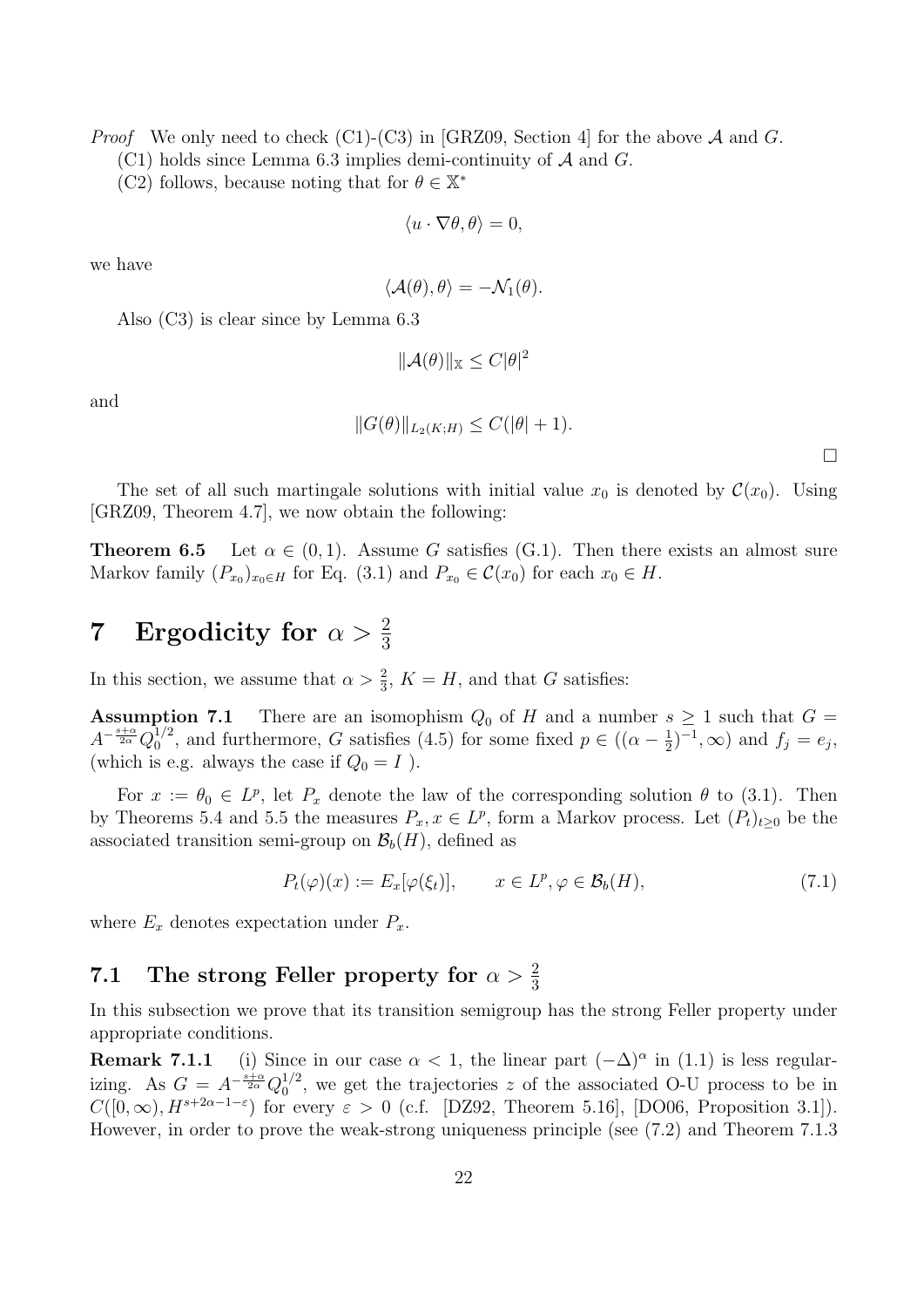below) and the strong Feller property of the semigroup associated with the solution of the cutoff equation (see Proposition 7.1.4 below), we need  $z \in C([0,\infty), H^{s+1-\alpha+\sigma_1})$  for some  $\sigma_1 > 0$ . Therefore, we need  $s + 2\alpha - 1 > s + 1 - \alpha$ , i.e.  $\alpha > \frac{2}{3}$ . The situation of the 3D-Navier-Stokes equation is different. While in our case the needed regularity of  $z$  is higher than the regularity of our solution space  $C((0,\infty), H^s)$  for the cutoff equation (7.2), for the 3-D Navier-Stokes equation the needed regularity of  $z$  is the same as for the solution of the cutoff equation.

(ii) Since  $\alpha$  < 1, we can't use the same type of estimate as in [FR08] (c.f. [FR08, Lemma D.2]) to obtain our results. We use Lemma 2.1 and choose suitable parameters  $(s, \sigma_1, \sigma_2)$  such that the approach in  $[FR08]$  can be modified to apply here (see  $(7.6)-(7.10)$ ,  $(7.13)$ ) and so on ).

(iii) It seems difficult to use the Kolmogorov equation method as in [DD03], [DO06] or a coupling approach as in [O08] in our situation. In fact, to get a uniform  $H^s$ -norm estimate for the solutions of the Galerkin approximations of the equation  $(1.1)$  for some  $s > 0$ , the regularity, needed for the trajectories of the associated Ornstein-Uhlenbeck  $(O-U)$  process z is higher than  $H^s$ , which is entirely different from the situation of the 3-D Navier-Stokes equation. According to the method in [DD03], DO06] and [O08], we should use the solutions'  $H^{s+\alpha}$ -norm to control the  $H^{s+\alpha}$ -norm of the derivative of the solutions as required for the Bismut-Elworthy-Li formula. In particular, the associated O-U process  $z$  should be also in  $H^{s+\alpha}$ . However, under Assumption 7.1 for the noise, our O-U process z is only in  $L^2([0,T], H^{s+2\alpha-1})$ . As a result, for their method to apply here, we need even  $\alpha \geq 1$ .

Fix  $s \geq 1$  as in Assumption 7.1 and set  $W := H^s$  and  $|x|_W := ||x||_{H^s}$ . Now we state the main result of this section.

**Theorem 7.1.2** Under Assumption 7.1,  $(P_t)_{t>0}$  is W-strong Feller, i.e. for every  $t>0$  and  $\psi \in \mathcal{B}_b(H)$ ,  $P_t \psi \in C_b(\mathcal{W})$ .

We shall use [FR08, Theorem 5.4], which is an abstract result to prove the strong Feller property. In order to use [FR08, Theorem 5.4], we follow the idea of [FR08, Theorem 5.11] to construct  $P_x^{(R)}$ . We introduce an equation which differs from the original one by a cut-off only, so that with large probability they have the same trajectories on a small random time interval (see (7.3) below). We consider the equation

$$
d\theta(t) + A\theta(t)dt + \chi_R(\theta|\mathcal{V}_W^2)u(t) \cdot \nabla\theta(t)dt = GdW(t),\tag{7.2}
$$

where  $\chi_R : \mathbb{R} \to [0,1]$  is of class  $C^\infty$  such that  $\chi_R(|\theta|) = 1$  if  $|\theta| \le R$ ,  $\chi_R(|\theta|) = 0$  if  $|\theta| > R + 1$ and with its first derivative bounded by 1. Then, if we can prove the following Theorem 7.1.3 and Proposition 7.1.4, Theorem 7.1.2 follows.

**Theorem 7.1.3** (Weak-strong uniqueness) Suppose Assumption 7.1 holds. Then for every  $x \in \mathcal{W}$ , Eq. (7.2) has a unique martingale solution  $P_x^{(R)}$ , with

$$
P_x^{(R)}[C([0,\infty);\mathcal{W})] = 1.
$$

Let  $\tau_R : \Omega \to [0, \infty]$  be defined as

$$
\tau_R(\omega) = \inf\{t \ge 0 : |\omega(t)|_{\mathcal{W}}^2 \ge R\},\
$$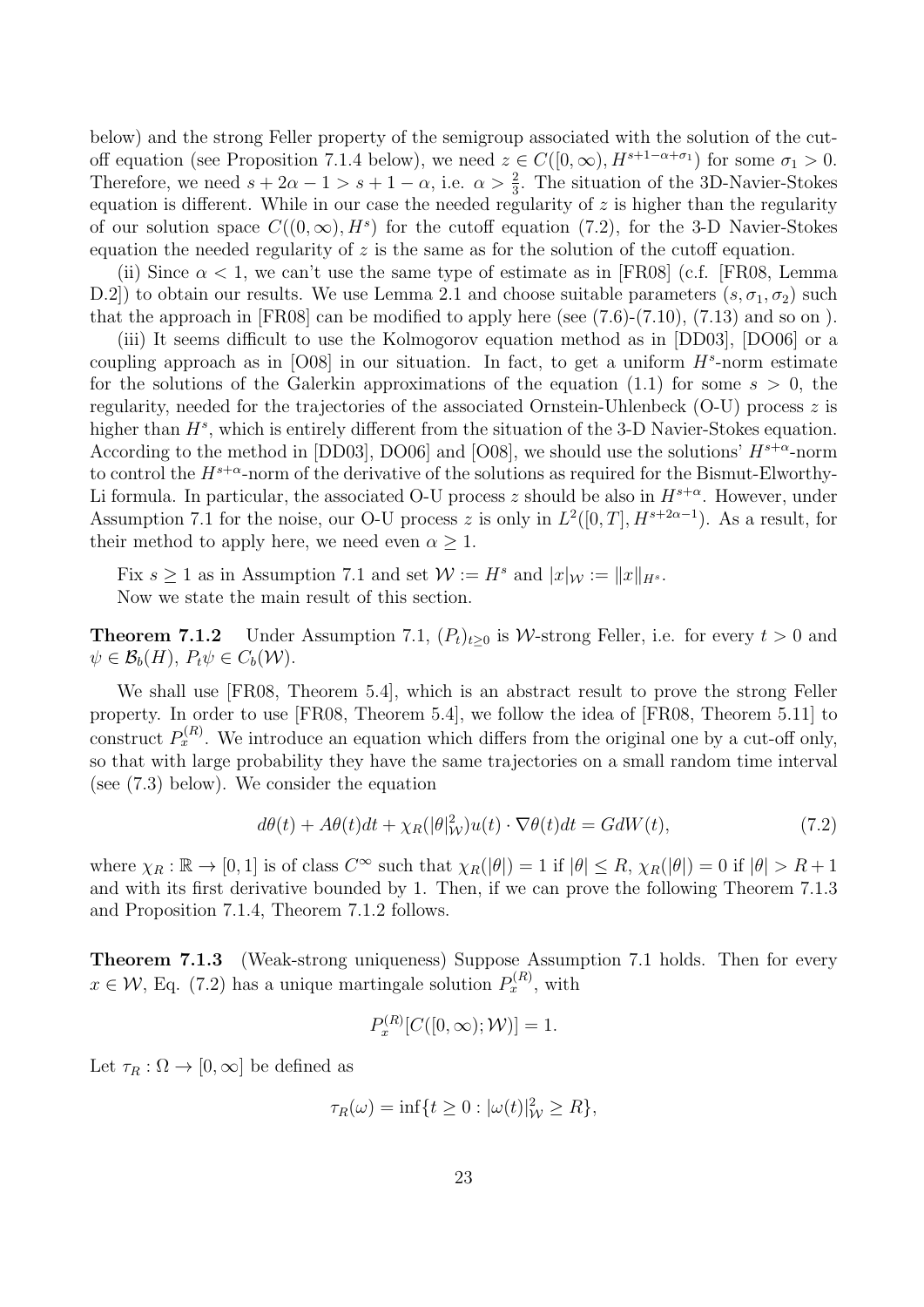and  $\tau_R(\omega) = \infty$  if this set is empty. If  $x \in \mathcal{W}$  and  $|x|_{\mathcal{W}}^2 < R$ , then

$$
\lim_{\varepsilon \to 0} P_{x+h}^{(R)}[\tau_R \ge \varepsilon] = 1, \text{ uniformly in } h \in \mathcal{W}, |h|_{\mathcal{W}} < 1. \tag{7.3}
$$

Moreover,

$$
E^{P_x^{(R)}}[\varphi(\xi_t)1_{[\tau_R \ge t]}] = E^{P_x}[\varphi(\xi_t)1_{[\tau_R \ge t]}],
$$
\n(7.4)

for every  $t \geq 0$  and  $\varphi \in \mathcal{B}_b(H)$ , where  $P_x$  is the martingale solution of (3.1). *Proof* Let z denote the solution to

$$
dz(t) + Az(t)dt = GdW(t),
$$

with initial data  $z(0) = 0$  and let  $v_x^{(R)}$  be the solution to the auxiliary problem

$$
\frac{dv^{(R)}(t)}{dt} + Av^{(R)}(t) + u^{(R)}(t) \cdot \nabla (v^{(R)}(t) + z(t)) \chi_R(|v^{(R)} + z|_{\mathcal{W}}^2) = 0,\tag{7.5}
$$

with  $v^{(R)}(0) = x$ . Here  $u^{(R)}(t) = u_{v^{(R)}}(t) + u_z(t)$ ,  $u_{v^{(R)}}$  and  $u_z$  satisfy (1.3) with  $\theta$  replaced by  $v^{(R)}$  and z, respectively. Moreover, define  $\theta^{(R)} := v^{(R)} + z$ , which is a martingale solution to equation (7.2). We denote its law on  $\Omega$  by  $P_x^{(R)}$ . By Assumption 7.1 the trajectories of the noise belong to

$$
\Omega^* := \bigcap_{\beta \in (0,\frac{1}{2}), \kappa \in [0,\frac{s+\alpha}{2\alpha}-\frac{1}{2\alpha})} C^{\beta}([0,\infty);D(A^{\kappa})),
$$

with probability one. Hence, the analyticity of the semigroup generated by  $A$  implies that for each  $\omega \in \Omega^*, z(\omega) \in C([0,\infty), D(\Lambda^{s+2\alpha-1-\varepsilon}))$  for every  $\varepsilon > 0$ .

Now, for  $\omega \in \Omega^*$  we prove that Eq. (7.5) with  $z(\omega)$  replacing z has a unique global weak solution in the space  $C([0,\infty);\mathcal{W})$ . First, we obtain the following a-priori estimate for suitable  $\sigma_1, \sigma_2 > 0$  with  $\sigma_2 \leq s, \sigma_2 + \sigma_1 = 1, s + \sigma_1 - \alpha + 1 < s + 2\alpha - 1 < s + \alpha$ , where we used that  $\alpha > \frac{2}{3}$  since  $0 < \sigma_1 < 3\alpha - 2$ :

$$
\frac{1}{2} \frac{d}{dt} |\Lambda^s v^{(R)}|^2 + \kappa |\Lambda^{s+\alpha} v^{(R)}|^2 \leq C \chi_R(|\theta^{(R)}|_{\mathcal{W}}^2) |\Lambda^{s-\alpha+1} R(u^{(R)} \theta^{(R)})| \cdot |\Lambda^{s+\alpha} v^{(R)}| \n\leq C \chi_R(|\theta^{(R)}|_{\mathcal{W}}^2) |\Lambda^{s-\alpha+1+\sigma_1} \theta^{(R)}| |\Lambda^{\sigma_2} \theta^{(R)}| \cdot |\Lambda^{s+\alpha} v^{(R)}| \n\leq C \chi_R(|\theta^{(R)}|_{\mathcal{W}}^2) (|\Lambda^{s-\alpha+1+\sigma_1} v^{(R)}| + |\Lambda^{s-\alpha+1+\sigma_1} z|) \cdot |\Lambda^{s+\alpha} v^{(R)}| \n\leq C \chi_R(|\theta^{(R)}|_{\mathcal{W}}^2) (C |\Lambda^s v^{(R)}|^{1-r} |\Lambda^{s+\alpha} v^{(R)}|^{r} + |\Lambda^{s-\alpha+1+\sigma_1} z|) \cdot |\Lambda^{s+\alpha} v^{(R)}| \n\leq C \chi_R(|\theta^{(R)}|_{\mathcal{W}}^2) (|\Lambda^s v^{(R)}|^2 + |\Lambda^{s-\alpha+1+\sigma_1} z|^2) + \frac{\kappa}{2} |\Lambda^{s+\alpha} v^{(R)}|^2 \n\leq C \chi_R(|\theta^{(R)}|_{\mathcal{W}}^2) (C(R) + |\Lambda^{s-\alpha+1+\sigma_1} z|^2) + \frac{\kappa}{2} |\Lambda^{s+\alpha} v^{(R)}|^2,
$$
\n(7.6)

where  $r := \frac{1-\alpha+\sigma_1}{\alpha}$ . Here in the second inequality we used Lemmas 2.1 and 2.2, and in the fourth inequality we used the Gagliardo-Nirenberg inequality and in the fifth inequality we used Young's inequality. Then as in Theorem 3.4, we prove (7.5) has a weak solution in  $L^{\infty}([0,T],\mathcal{W}).$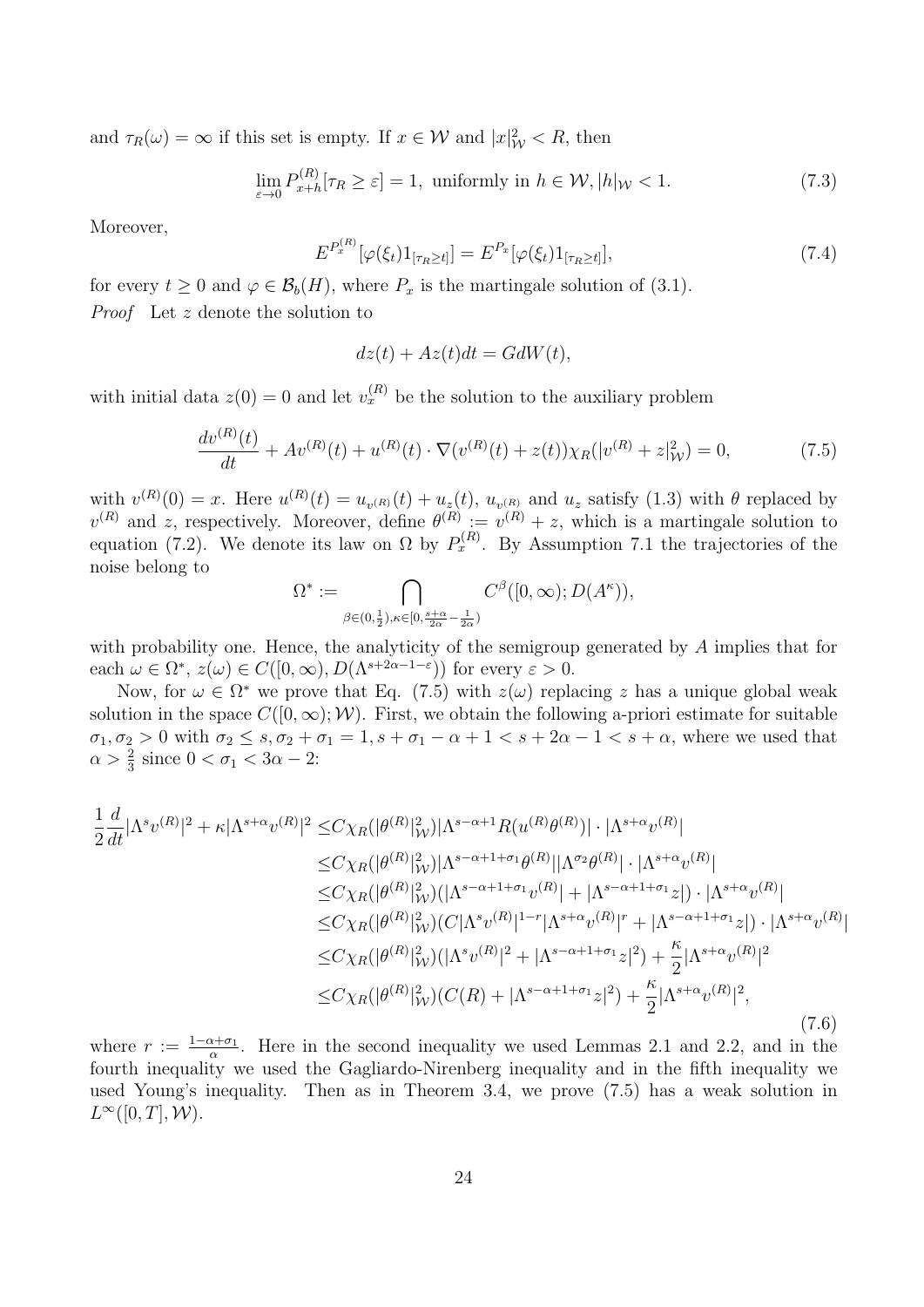[Continuity] For each  $\omega \in \Omega^*$ ,  $\sigma_1$  and  $\sigma_2$  as above, since  $s - \alpha + 1 + \sigma_1 < s + 2\alpha - 1$ , we have  $z \in C([0,\infty); D(\Lambda^{s-\alpha+1+\sigma_1}))$ . For  $s > 3-3\alpha$ ,  $s_0 = s-\alpha$ , multiplying the equations (7.5) by  $\frac{d}{dt} \Lambda^{2s_0} v^{(R)}$ , we obtain

$$
\frac{\kappa}{2} \frac{d}{dt} |\Lambda^{s_0 + \alpha} v^{(R)}|^2 + |\Lambda^{s_0} \dot{v}^{(R)}|^2 \leq C \chi_R(|\theta^{(R)}|_{\mathcal{W}}^2) |\Lambda^{s_0 + 1} R(u^{(R)} \theta^{(R)})| \cdot |\Lambda^{s_0} \dot{v}^{(R)}| \n\leq C \chi_R(|\theta^{(R)}|_{\mathcal{W}}^2) |\Lambda^{s_0 + 1 + \sigma_1} \theta^{(R)}| |\Lambda^{\sigma_2} \theta^{(R)}| \cdot |\Lambda^{s_0} \dot{v}^{(R)}| \n\leq C \chi_R(|\theta^{(R)}|_{\mathcal{W}}^2) (|\Lambda^{s + \alpha} v^{(R)}|^2 + |\Lambda^{s_0 + \alpha} v^{(R)}|^2 + |\Lambda^{s_0 + 1 + \sigma_1} z|^2) \n+ \frac{1}{2} |\Lambda^{s_0} \dot{v}^{(R)}|^2.
$$
\n(7.7)

Here in the second inequality we used Lemmas 2.1 and 2.2, and in the third inequality we used the Gagliardo-Nirenberg inequality and Young's inequality.

As  $\int_0^T |\Lambda^{s+\alpha} v^{(R)}(t_1)|^2 dt_1$  can be dominated by the same arguments as (7.6), we get an a-priori estimate for the time derivative  $\frac{d}{dt}v^{(R)}$  in  $L^2(0,T;H^{s_0})$ . Then by [Te84], we obtain  $v^{(R)} \in C([0, T], \mathcal{W}).$ 

[Uniqueness] Let  $\theta_1, \theta_2$  be two solutions of Eq. (7.5) in  $C([0, \infty); \mathcal{W})$  and set  $w := \theta_1 - \theta_2$ and  $u_w := u_1 - u_2$ . Then by a similar argument as in the proof of Theorem 5.1, we have for small  $\varepsilon_0 > 0$ 

$$
\frac{1}{2}\frac{d}{dt}|\Lambda^{s_0}w|^2 + \kappa|\Lambda^{s_0+\alpha}w|^2 = -(\chi_R(|\theta_1|_W^2) - \chi_R(|\theta_2|_W^2))\langle\Lambda^{s_0+\varepsilon_0-\alpha}(u_1\cdot\nabla\theta_1),\Lambda^{s_0+\alpha-\varepsilon_0}w\rangle
$$

$$
- \chi_R(|\theta_2|_W^2)\langle\Lambda^{s_0-\alpha}(u_1\cdot\nabla w + u_w\cdot\nabla\theta_2),\Lambda^{s_0+\alpha}w\rangle
$$

$$
= I + II + III.
$$

As

$$
|\chi_R(|\theta_1|_{\mathcal{W}}^2) - \chi_R(|\theta_2|_{\mathcal{W}}^2)| \le C(R)|w|_{\mathcal{W}}[1_{[0,R+1]}(|\theta_1|_{\mathcal{W}}^2) + 1_{[0,R+1]}(|\theta_2|_{\mathcal{W}}^2)],
$$

we have for  $\sigma_1, \sigma_2$  as above,

$$
I \leq C[1_{[0,R+1]}(|\theta_1|_W^2) + 1_{[0,R+1]}(|\theta_2|_W^2)]|w|_W \cdot |\Lambda^{s_0 - \alpha + \varepsilon_0 + 1 + \sigma_1} \theta_1||\Lambda^{\sigma_2} \theta_1| \cdot |\Lambda^{s_0 + \alpha - \varepsilon_0} w|
$$
  
\n
$$
\leq C(R, |\theta_1|_W, |\theta_2|_W)|w|_W|\Lambda^{s_0 + \alpha - \varepsilon_0} w|
$$
  
\n
$$
\leq C(R, |\theta_1|_W, |\theta_2|_W)|\Lambda^{s_0} w|^2 + \frac{\kappa}{4}|w|_W^2,
$$
\n(7.8)

where  $s_0 + \alpha = s$ . Here in the first inequality we used Lemmas 2.1 and 2.2, and in the third inequality we used the Gagliardo-Nirenberg inequality and Young's inequality. In a similar way, we obtain

$$
II\leq\!\!C(R,|\theta_1|_{\mathcal{W}})|\Lambda^{s_0}w|^2+\frac{\kappa}{4}|w|^2_{\mathcal{W}},
$$

and

$$
III \le C(R, |\theta_2|_{\mathcal{W}}) |\Lambda^{s_0} w|^2 + \frac{\kappa}{4} |w|_{\mathcal{W}}^2.
$$

Then we obtain

$$
\frac{1}{2}\frac{d}{dt}|\Lambda^{s_0}w|^2+\kappa|\Lambda^{s_0+\alpha}w|^2\leq C(R,\sup_{t\in[0,T]}|\theta_1(t)|_{\mathcal{W}},\sup_{t\in[0,T]}|\theta_2(t)|_{\mathcal{W}})|\Lambda^{s_0}w|^2+\frac{3\kappa}{4}|w|_{\mathcal{W}}^2.
$$

By Gronwall's lemma we have  $|\Lambda^{s_0} w| = 0$ , which implies  $w = 0$ .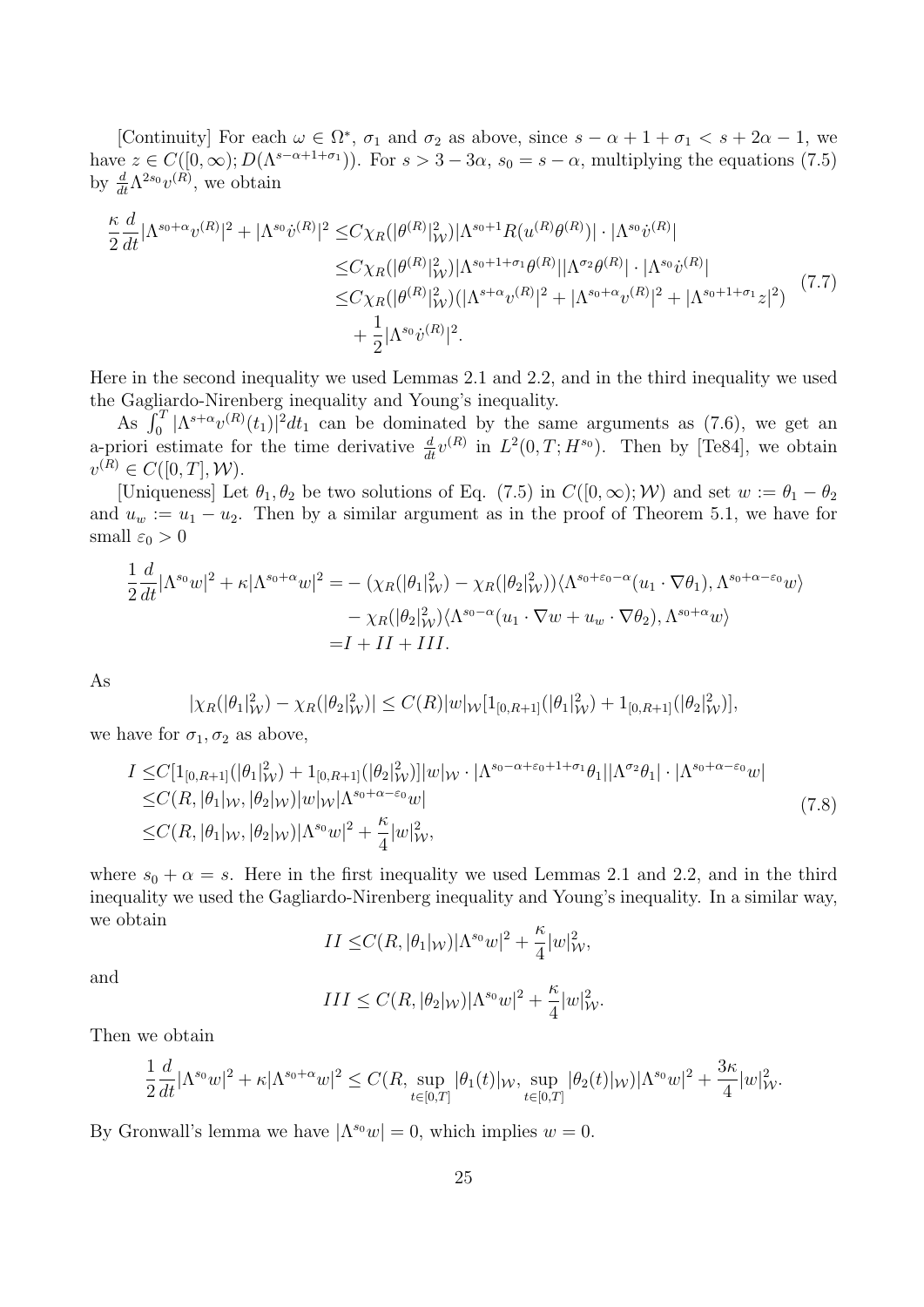So Eq. (7.5) has a unique global weak solution in the space  $C([0,\infty);\mathcal{W})$ .

Next, we prove (7.3). In order to do so, it is sufficient to show that  $P_x^{(R)}[\tau_R < \varepsilon] \leq C(\varepsilon, R)$ with  $C(\varepsilon, R) \downarrow 0$  as  $\varepsilon \downarrow 0$ , for all  $x \in \mathcal{W}$ , with  $|x|_{\mathcal{W}}^2 \leq \frac{R}{8}$  $\frac{R}{8}$ . So, fix  $\varepsilon > 0$  small enough, let  $\Theta_{\varepsilon,R} := \sup_{t \in [0,\varepsilon]} |A^{s-\alpha+1+\sigma_1}z(t)|$  and assume that  $\Theta_{\varepsilon,R}^2 \leq \frac{R}{8}$  $\frac{R}{8}$ . Setting  $\varphi(t) := |v^{(R)}|_{\mathcal{W}}^2 + \Theta_{\varepsilon,R}^2$ , by (7.6) we get  $\varphi \leq C(R)$ . This implies, together with the bounds on x and  $\Theta_{\varepsilon,R}$ , that

$$
|\theta^{(R)}(t)|_{\mathcal{W}}^2 \le 2(|v^{(R)}(t)|_{\mathcal{W}}^2 + |z(t)|_{\mathcal{W}}^2) \le R,
$$

for  $\varepsilon$  small enough. In particular, since this holds for all  $t \leq \varepsilon$ , it follows that  $\tau_R \geq \varepsilon$ . Hence

$$
P_x^{(R)}[\tau_R < \varepsilon] \le P_x^{(R)}[\sup_{t \in [0,\varepsilon]} |\Lambda^{s+1+\sigma_1-\alpha} z(t)|^2 > \frac{R}{8}].
$$

Letting  $\varepsilon \downarrow 0$ , we have  $P_x^{(R)}[\tau_R < \varepsilon] \to 0$ , and the claim is proved, since the probability above is independent of  $x$ .

Finally, the same arguments as in the proof of Theorem 5.1 imply that

$$
\theta_x(t \wedge \tau_R(\theta_x^{(R)})) = \theta_x^{(R)}(t \wedge \tau_R(\theta_x^{(R)})) \quad \forall t, P_x - a.s..
$$

Moreover, since  $\theta$  is H-valued weakly continuous, we obtain  $\tau_R(\theta_x^{(R)}) = \tau_R(\theta)$ .

In order to apply [FR08, Theorem 5.4], we now only need the following result.

**Proposition 7.1.4** For every  $R > 0$ , the transition semi-group  $(P_t^{(R)})$  $P_t^{(R)}$ <sub> $t \geq 0$ </sub> associated to Eq.  $(7.2)$  is *W*-strong Feller.

*Proof* We shall provide formal estimates, that can, however, be made rigorous through Galerkin approximations. Let  $(\Sigma, \mathcal{F}, (\mathcal{F}_t)_{t\geq 0}, \mathbb{P})$  be a filtered probability space,  $(W_t)_{t\geq 0}$  a cylindrical Wiener process on H and, for every  $x \in \mathcal{W}$ , let  $\theta_x^{(R)}$  be the solution to Eq. (7.2). By the Bismut, Elworthy and Li formula,

$$
D_y(P_t^{(R)}\psi)(x) = \frac{1}{t}E^{\mathbb{P}}[\psi(\theta_x^{(R)}(t))\int_0^t \langle G^{-1}D_y\theta_x^{(R)}(s), dW(s)\rangle],
$$

where  $D_y(P_t^{(R)}\psi)$  denotes  $\langle D(P_t^{(R)}\psi), y \rangle$  for  $y \in H$ , and thus, for  $\|\psi\|_{\infty} \leq 1$ , by the B-D-G inequality

$$
|(P_t^{(R)}\psi)(x_0+h)-(P_t^{(R)}\psi)(x_0)|\leq \frac{C}{t}\sup_{\eta\in[0,1]}E^{\mathbb{P}}[(\int_0^t|G^{-1}D_h\theta_{x_0+\eta h}^{(R)}(s)|^2ds)^{1/2}].
$$

The proposition is proved once we prove that the right-hand side of the above inequality converges to 0 as  $|h|_W \to 0$ .

Fix  $x \in \mathcal{W}, y \in H$  and write  $\theta = \theta_x^{(R)}, D\theta = D_y\theta, Du = D_yu$ . The term  $D\theta$  solves the following equation

$$
\frac{d}{dt}D\theta + \kappa \Lambda^{2\alpha}(D\theta) = -[\chi_R(|\theta|_{\mathcal{W}}^2)[Du\cdot \nabla \theta + u\cdot \nabla D\theta] + 2\chi_R'(|\theta|_{\mathcal{W}}^2)\langle \theta, D\theta \rangle_{\mathcal{W}} u\cdot \nabla \theta].
$$

Multiplying the above equation with  $\Lambda^{2s}D\theta$  and taking the inner product in  $L^2$ , we have

$$
\frac{1}{2}\frac{d}{dt}|\Lambda^s D\theta|^2 + \kappa|\Lambda^{s+\alpha}(D\theta)|^2 = -\langle [\chi_R(|\theta|_W^2)[Du\cdot\nabla\theta + u\cdot\nabla D\theta] + 2\chi_R'(|\theta|_W^2)\langle\theta, D\theta\rangle_W u\cdot\nabla\theta], \Lambda^{2s} D\theta\rangle.
$$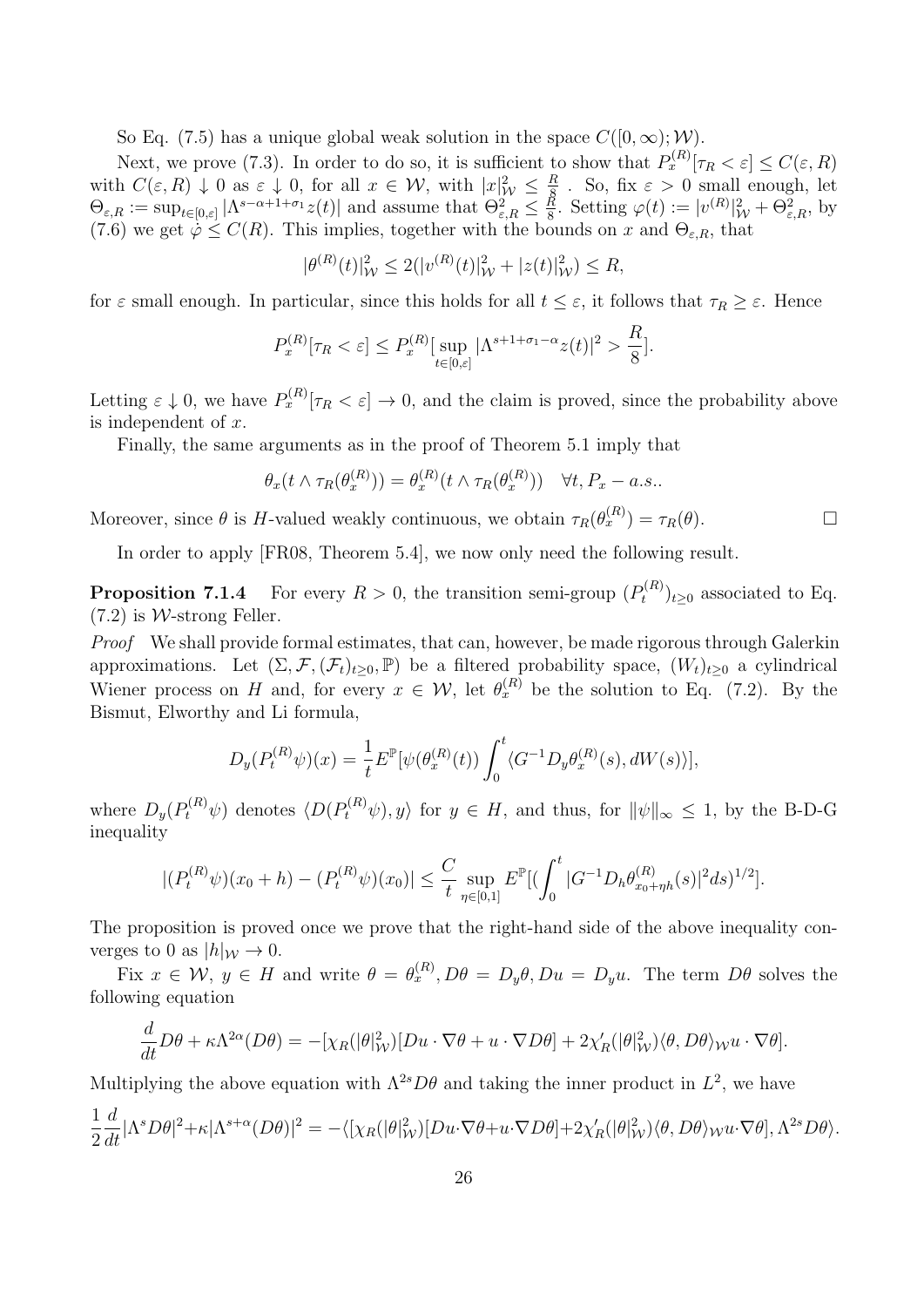For the first term on the left hand side, we have for  $|\theta|_W^2 \leq R$ 

$$
|\langle Du \cdot \nabla \theta, \Lambda^{2s} D\theta \rangle| = |\langle \Lambda^{s-\alpha} (Du \cdot \nabla \theta), \Lambda^{s+\alpha} D\theta \rangle|
$$
  
\n
$$
\leq C|\Lambda^{s-\alpha+1+\sigma_1}\theta| \cdot |\Lambda^{\sigma_2} D\theta| \cdot |\Lambda^{s+\alpha} D\theta| + C|\Lambda^{s-\alpha+1+\sigma_1} D\theta| \cdot |\Lambda^{\sigma_2}\theta| \cdot |\Lambda^{s+\alpha} D\theta|
$$
  
\n
$$
\leq \varepsilon |\Lambda^{s+\alpha} D\theta|^2 + C(C(R) + |\Lambda^{s+\alpha} v|^2 + |\Lambda^{s-\alpha+1+\sigma_1} z|^2)|\Lambda^s D\theta|^2,
$$
\n(7.9)

for  $\sigma_1, \sigma_2$  as above, where we used Lemmas 2.1, 2.2 in the first inequality as well as the Gagliardo-Nirenberg inequality and Young's inequality in the second inequality.

The second term can be estimated similarly. For the third term, by Lemmas 2.1, 2.2 we have

$$
|\langle u \cdot \nabla \theta, \Lambda^{2s} D\theta \rangle| = |\langle \Lambda^{s-\alpha}(u \cdot \nabla \theta), \Lambda^{s+\alpha} D\theta \rangle|
$$
  
\n
$$
\leq C|\Lambda^{s-\alpha+1+\sigma_1}\theta| |\Lambda^{\sigma_2}\theta| \cdot |\Lambda^{s+\alpha} D\theta|
$$
  
\n
$$
\leq C(|\Lambda^{s+\alpha}v| + |\Lambda^{s-\alpha+1+\sigma_1}z|)|\Lambda^s\theta| |\Lambda^{s+\alpha} D\theta|.
$$
\n(7.10)

Then we obtain

$$
\frac{1}{2}\frac{d}{dt}|\Lambda^s D\theta|^2 + \kappa|\Lambda^{s+\alpha}(D\theta)|^2 \leq \frac{\kappa}{2}|\Lambda^{s+\alpha}(D\theta)|^2 + C(C(R) + |\Lambda^{s+\alpha}v|^2 + |\Lambda^{s-\alpha+1+\sigma_1}z|^2)|\Lambda^s D\theta|^2.
$$

From Gronwall's inequality we finally obtain

$$
\int_0^t |\Lambda^{s+\alpha}(D\theta(l))|^2 dl \le \exp(C \int_0^t (C(R) + |\Lambda^{s+\alpha}v|^2 + |\Lambda^{s-\alpha+1+\sigma_1}z|^2 dl)) |\Lambda^s h|^2.
$$

By (7.6) we obtain

$$
E\int_0^t |\Lambda^{s+\alpha}(D\theta(l))|^2 dl \le \sum_{n=1}^\infty \exp(Ct(C(R)+cn^2))P(\sup_{(0,t)}|\Lambda^{s-\alpha+1+\sigma_1}z|>n)|\Lambda^s h|^2.
$$

Because of Assumption 7.1 and since  $z$  is a Gaussian process, one deduces that there exist  $\eta, C > 0$  such that  $-2$ 

$$
P[\sup_{l\in[0,t]}|\Lambda^{s-\alpha+1+\sigma_1}z(l)|^2>R_0]\le Ce^{-\eta\frac{R_0^{\kappa}}{t}},
$$

(see e.g. [FR07, Proposition 15]). Then for  $t_0^2 \leq \frac{\eta}{cC}$ , we obtain

$$
E\int_0^{t_0} |\Lambda^{s+\alpha}(D\theta(s))|^2 ds \le c(t_0, R) |\Lambda^s h|^2,
$$

which, as  $G = Q_0^{-1/2} \Lambda^{s+\alpha}$ , implies the assertion for  $t_0$ . For general t, by the semigroup property the assertion follows easily.  $\Box$ 

### **7.2** A support theorem for  $\alpha > 2/3$

A Borel probability measure  $\mu$  on  $H$  is fully supported on  $W$  if  $\mu(U) > 0$  for every non-empty open set  $U \subset W$ . Set  $W_1 := D(\Lambda^{s-\alpha+1+\sigma_1})$ , where  $\sigma_1$  is the same as in the proof of Theorem 7.1.3 and we will use it below.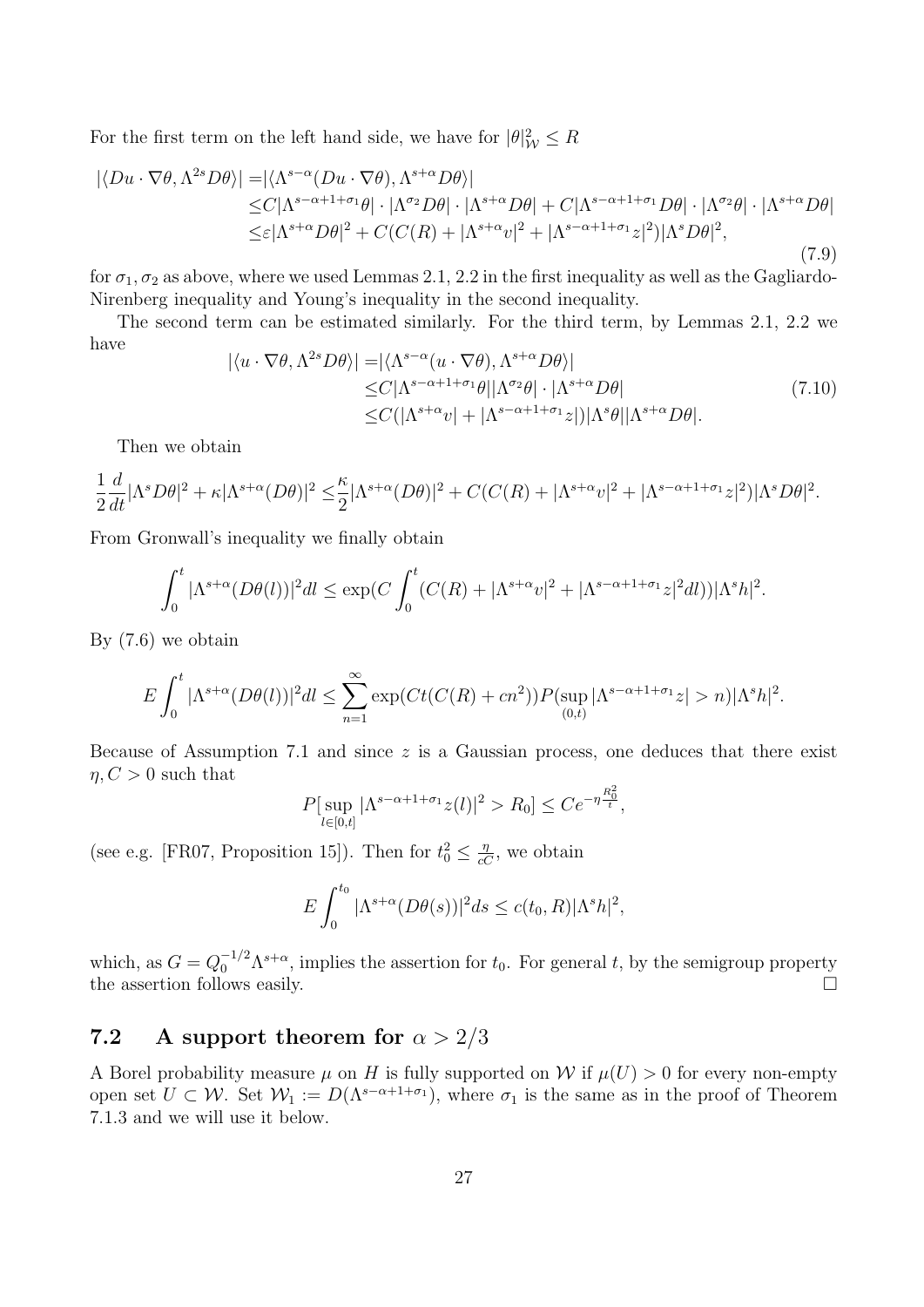**Lemma 7.2.1** (Approximate controllability) Let  $R > 0$ ,  $T > 0$ . Let  $x \in \mathcal{W}$  and  $y \in \mathcal{W}$ , with  $Ay \in \mathcal{W}_1$ , such that

$$
|x|_{\mathcal{W}}^2 \le \frac{R}{2} \qquad |y|_{\mathcal{W}}^2 \le \frac{R}{2}.
$$

Then there exist (a control function)  $\omega \in \text{Lip}([0, T]; \mathcal{W}_1)$  and

$$
\theta \in C([0,T];\mathcal{W}) \cap L^2([0,T];D(\Lambda^{s+\alpha})),
$$

such that  $\theta$  solves the equation

$$
\theta(t) - x + \int_0^t A\theta(r) + \chi_R(\theta|_{\mathcal{W}}^2)u(r) \cdot \nabla\theta(r)dr = \omega(t) \quad dt - a.e.t \in [0, T], \tag{7.11}
$$

with  $\theta(0) = x$  and  $\theta(T) = y$ , and

$$
\sup_{t \in [0,T]} |\theta(t)|_{\mathcal{W}}^2 \le R. \tag{7.12}
$$

*Proof* First consider  $\omega = 0$ . Then by an inequality similar to (7.6), we get

$$
\frac{d}{dt}|\theta|_{\mathcal{W}}^2 + \kappa |\Lambda^{\alpha}\theta|_{\mathcal{W}}^2 \le C(R)|\theta|_{\mathcal{W}}^2.
$$

Hence by Gronwall's lemma  $\theta(t) \in D(\Lambda^{s+\alpha})$  for almost every  $t \in [0,T]$  and, by solving again the equation with one of these regular points as initial condition, by Lemma 2.1 we have

$$
\frac{d}{dt}|\Lambda^{\alpha+s}\theta|^2+\kappa|\Lambda^{2\alpha+s}\theta|_{\mathcal{W}}^2\leq C|\Lambda^{2\alpha+s}\theta||\Lambda^{s+1+\sigma}\theta|\|\theta\|_{L^p}\leq C(R)|\Lambda^{s+\alpha}\theta|^2+\frac{\kappa}{2}|\Lambda^{s+2\alpha}\theta|^2,
$$

where  $\sigma = \frac{2}{n}$  $\frac{2}{p}$  < 2 $\alpha$  − 1 and where we used the  $L_p$ -estimate in the same way as in the proof of [Re95, Theorem 3.3]. Then we find a small  $T_* \in (0, \frac{7}{2})$  $\frac{T}{2}$ ) such that  $|\theta(t)|_{\mathcal{W}}^2 \leq R$  and  $A\theta(T_*) \in \mathcal{W}_1$ for all  $t \leq T_*$ . Define  $\theta$  to be the solution above for  $t \in [0, T_*]$  and extended by linear interpolation between y and  $\theta(T_*)$  in  $[T_*, T]$ . Then obviously (7.12) follows.

Next, if we set

$$
\eta := \partial_t \theta + A\theta + \chi_R(\|\theta\|_{\mathcal{W}}^2) u \cdot \nabla \theta, \quad T_* \le t \le T,
$$

 $\omega := 0$  for  $t \leq T_*$  and  $\omega(t) = \int_{T_*}^t \eta_s ds$  for  $t \in [T_*, T]$ , we also have (7.11). It remains to prove that  $\eta \in L^{\infty}(0,T; \mathcal{W}_1)$ . For the first two terms of  $\eta$  this is obvious. For the non-linear term we have that

$$
|u\cdot\nabla\theta|_{\mathcal{W}_1}\leq C|\Lambda^{2\alpha}\theta|_{\mathcal{W}_1}^2,
$$

for any  $\theta \in D(\Lambda^{s+\sigma_1+1+\alpha})$ . ).  $\Box$ 

Let  $l \in (0, \frac{1}{2})$  $\frac{1}{2}$ ) and  $p > 1$  such that  $l - \frac{1}{p}$  $\frac{1}{p} > 0$ . Under this assumption we see that for every  $\alpha_1 < \frac{s+\alpha-1}{2\alpha}$  the map

$$
\omega \mapsto z(\cdot,\omega): W^{l,p}([0,T];D(A^{\alpha_1})) \to C([0,T];D(A^{\alpha_1+l-\frac{1}{p}-\varepsilon}))
$$

is continuous, for all  $\varepsilon > 0$ , where z is the solution to the Stokes problem

$$
z(t) + \int_0^t A z(s) ds = \omega(t).
$$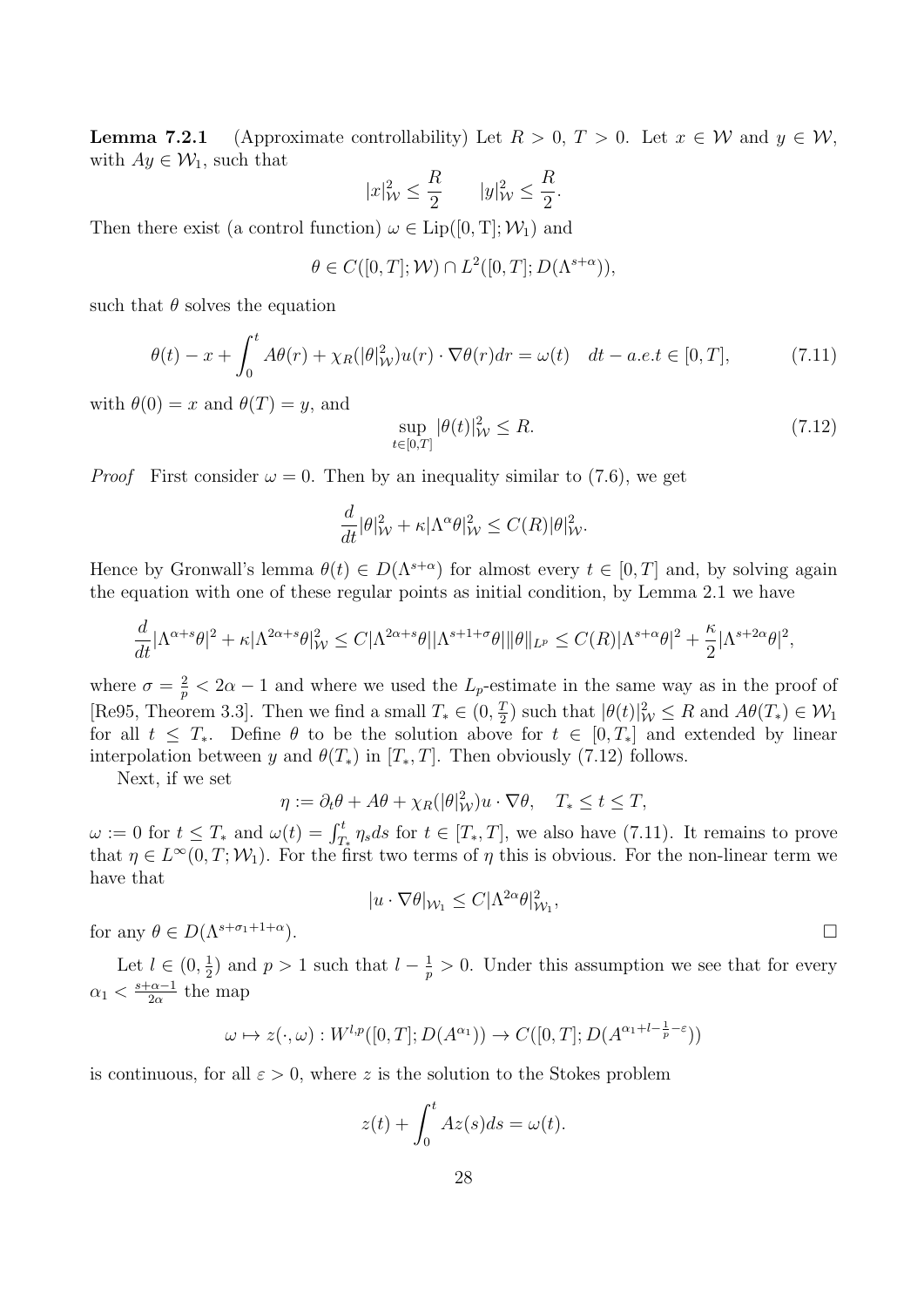In particular, it is possible to find  $\alpha_1 \in (0, \frac{s+\alpha-1}{2\alpha})$ , s and p such that the above map is continuous from  $W^{l,p}([0,T]; D(A^{\alpha_1}))$  to  $C([0,T]; D(\Lambda^{s-\alpha+1+\sigma_1})).$ 

**Lemma 7.2.2** ( Continuity with respect to the control functions) Let  $l, p$  and  $\alpha_1$  be chosen as above, and let  $\omega_n \to \omega$  in  $W^{l,p}([0,T]; D(A^{\alpha_1}))$ . Let  $\theta$  be the solution to equation (7.11) corresponding to  $\omega$  and some initial condition  $x$ , and let

$$
\tau = \inf\{t \ge 0 : |\theta(t)|^2_{\mathcal{W}} \ge R\},\
$$

where as usual we set inf  $\emptyset = \infty$ . For each  $n \in \mathbb{N}$ , define similarly  $\theta_n$  and  $\tau_n$  corresponding to  $\omega_n$  with the same initial condition x. If  $\tau > T$ , then  $\tau_n > T$  for n large enough and

$$
\theta_n \to \theta
$$
 in  $C([0,T]; \mathcal{W})$ .

*Proof* Set  $v_n := \theta_n - z_n$  for each  $n \in \mathbb{N}$ , and  $v := \theta - z$ , where  $z_n, z$  are the solutions to the Stokes problem corresponding to  $\omega_n, \omega$  respectively. Since  $\omega_n \to \omega$  in  $W^{l,p}([0,T]; D(A^{\alpha_1}))$ , we can find a common lower bound for  $(\tau_n)_{n\in\mathbb{N}}$  and  $\tau$ . For every time smaller than this lower bound  $t_0$ , by (7.6) we have

$$
\sup_{(0,t_0)} |\Lambda^s \theta_n|^2 \le R, \qquad \sup_{(0,t_0)} |\Lambda^s \theta|^2 \le R, \qquad \sup_{(0,t_0)} |\Lambda^{s-\alpha+1+\sigma_1} z_n| \le C(R),
$$

and

$$
\sup_{(0,t_0)} |\Lambda^{s-\alpha+1+\sigma_1} z| \le C(R), \qquad \int_0^{t_0} |\Lambda^{s+\alpha} v_n(l)|^2 dl \le C(R), \qquad \int_0^{t_0} |\Lambda^{s+\alpha} v(l)|^2 dl \le C(R),
$$

where  $C(R)$  is a constant depending only on R. Moreover, we obtain for  $t \leq t_0$ 

$$
\frac{d}{dt}|v - v_n|_{\mathcal{W}}^2 + 2\kappa |\Lambda^{\alpha}(v_n - v)|_{\mathcal{W}}^2 = \langle u_n \cdot \nabla \theta_n, \Lambda^{2s}(v - v_n) \rangle - \langle u \cdot \nabla \theta, \Lambda^{2s}(v - v_n) \rangle \n= [\langle (u_{v_n} - u_v) \cdot \nabla \theta_n, \Lambda^{2s}(v - v_n) \rangle + \langle u \cdot \nabla (v_n - v), \Lambda^{2s}(v - v_n) \rangle \n+ \langle (u_{z_n} - u_z) \cdot \nabla \theta_n, \Lambda^{2s}(v - v_n) \rangle + \langle u \cdot \nabla (z_n - z), \Lambda^{2s}(v - v_n) \rangle].
$$

For the first term on the right hand side, by using Lemmas 2.1, 2.2 we have

$$
\left| \langle (v_n - v) \cdot \nabla \theta_n, \Lambda^{2s} (v - v_n) \rangle \right| \le C |\Lambda^{s + \alpha} (v - v_n)| |\Lambda^{s - \alpha + 1 + \sigma_1} (v - v_n)| |\Lambda^{\sigma_2} \theta_n| + C |\Lambda^{s + \alpha} (v - v_n)| |\Lambda^{s - \alpha + 1 + \sigma_1} \theta_n| |\Lambda^{\sigma_2} (v - v_n)|
$$
  

$$
\le \frac{\kappa}{4} |\Lambda^{s + \alpha} (v - v_n)|^2 + (C(R) + |\Lambda^s v_n|^2 + |\Lambda^{s + \alpha} v_n|^2) |\Lambda^s (v - v_n)|^2
$$
  

$$
+ c |\Lambda^{s - \alpha + 1 + \sigma_1} z_n|^2 |\Lambda^s (v - v_n)|^2.
$$
 (7.13)

The other term can be estimated similarly. Then we obtain

$$
\frac{d}{dt}|v - v_n|_{\mathcal{W}}^2 + 2\kappa |\Lambda^{\alpha}(v_n - v)|_{\mathcal{W}}^2 \leq \kappa |\Lambda^{\alpha}(v_n - v)|_{\mathcal{W}}^2 + C(C(R) + |\Lambda^{\alpha}v_n|_{\mathcal{W}}^2 + |\Lambda^{\alpha}v|_{\mathcal{W}}^2)(|v - v_n|_{\mathcal{W}}^2 + |\Lambda^{s - \alpha + 1 + \sigma_1}(z - z_n)|^2).
$$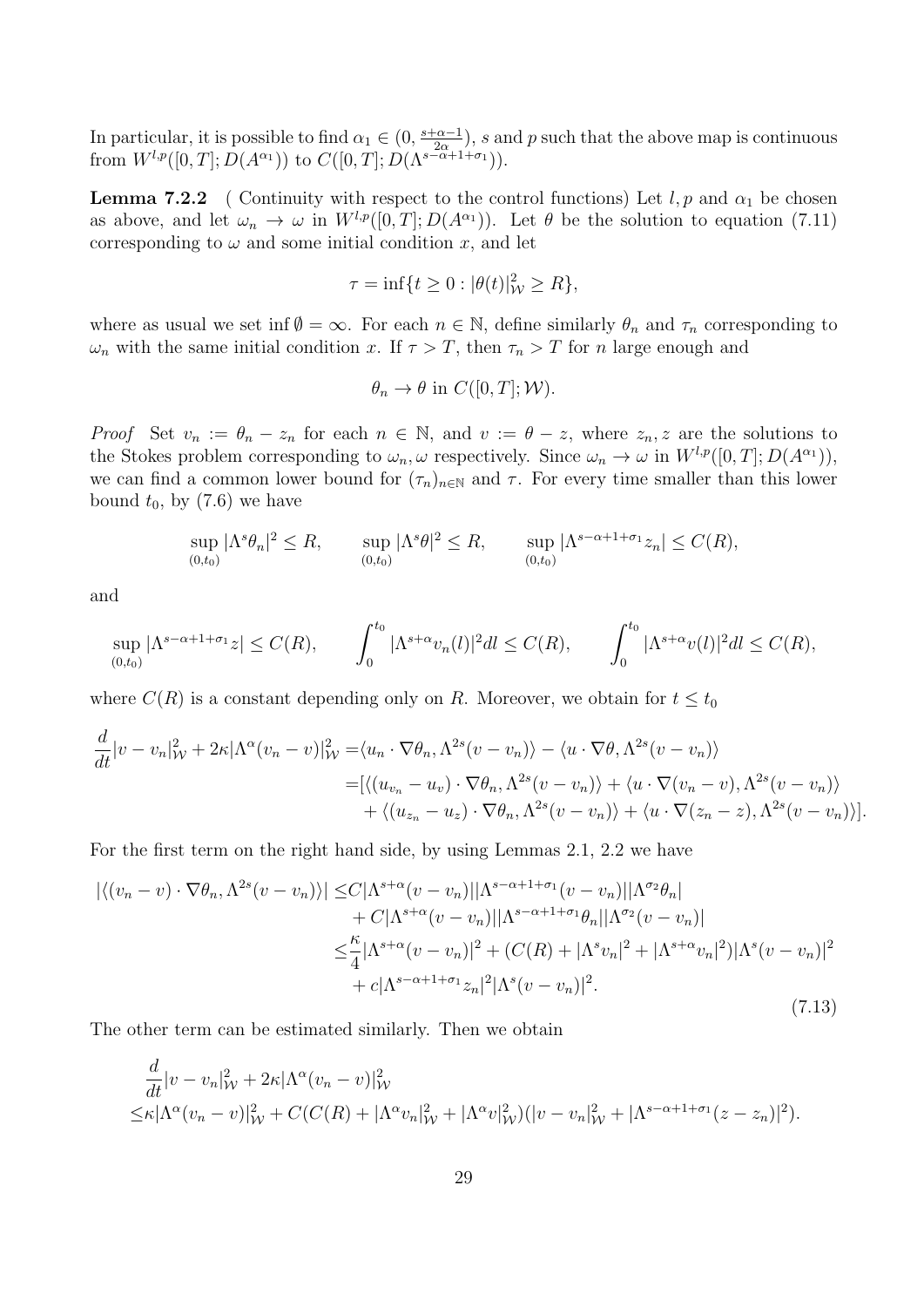Here  $\sigma_1, \sigma_2$  are as above. Then by Gronwall's lemma

$$
|v - v_n|^2_W \leq \Theta_n \exp(C \int_0^t (C(R) + |\Lambda^\alpha v_n|^2_W + |\Lambda^\alpha v|^2_W) dl) \int_0^t (C(R) + |\Lambda^\alpha v_n|^2_W + |\Lambda^\alpha v|^2_W) dl,
$$

where  $\Theta_n = \sup_{[0,T]} |\Lambda^{s-\alpha+1+\sigma_1}(z-z_n)|$ . We conclude  $\theta_n \to \theta$  in  $C([0,T]; \mathcal{W})$ . Now, since  $\tau > T$ , if  $S = \sup_{t \in [0,T]} |\Lambda^s \theta(t)|^2$ , then  $S < R$  and we find  $\delta > 0$  (depending only on R and S) and  $n_0 \in \mathbb{N}$  such that  $\Theta_n < \delta$  and  $|v_n - v|_{\mathcal{W}}^2 < \delta$  for all  $n \ge n_0$ , and so

$$
|\theta_n(t)|_{\mathcal{W}} \le |v_n(t) - v(t)|_{\mathcal{W}} + \Theta_n + |\theta(t)|_{\mathcal{W}} \le 2\sqrt{\delta} + \sqrt{S} \le \sqrt{R - \delta}.
$$

Then  $\tau_n > T$  for all  $n \geq n_0$ .

**Theorem 7.2.3** Suppose Assumption 7.1 holds and for  $x \in H$  let  $P_x$  be the distribution of the solution of (3.1) with initial value  $\theta(0) = x$ . Then for every  $x \in \mathcal{W}$  and every  $T > 0$ , the image measure of  $P_x$  at time T is fully supported on W.

*Proof* Fix  $x \in \mathcal{W}$  and  $T > 0$ . We need to show that for every  $y \in \mathcal{W}$  and  $\varepsilon > 0$ ,  $P_x[|\theta_T - y|_{\mathcal{W}} <$  $\mathcal{E}$  > 0. Let  $\bar{y} \in \mathcal{W} \cap D(A)$  such that  $A\bar{y} \in \mathcal{W}_1$  and  $|y - \bar{y}|_{\mathcal{W}} < \frac{\varepsilon}{2}$  $\frac{\varepsilon}{2}$ . Choose  $R > 0$  such that  $3|x|_W^2 < R$  and  $3|y|_W^2 < R$ . Then by Theorem 7.1.3,

$$
P_x[|\theta_T - y|_{\mathcal{W}} < \varepsilon] \ge P_x[|\theta_T - \bar{y}|_{\mathcal{W}} < \frac{\varepsilon}{2}] \ge P_x[|\theta_T - \bar{y}|_{\mathcal{W}} < \frac{\varepsilon}{2}, \tau_R > T]
$$
  
= 
$$
P_x^{(R)}[|\theta_T - \bar{y}|_{\mathcal{W}} < \frac{\varepsilon}{2}, \tau_R > T].
$$

By Lemma 7.2.1, there is a control  $\bar{\omega} \in W^{l,p}([0,T]; D(A^{\alpha_1}))$ , with *l*, *p* and  $\alpha_1$  chosen as in Lemma 7.2.2, such that the solution  $\bar{\theta}$  to the control problem (7.11) corresponding to  $\bar{\omega}$  satisfies  $\bar{\theta}(0) = x, \bar{\theta}(T) = \bar{y}$  and  $|\bar{\theta}(t)|_W^2 \leq \frac{2}{3}R$ . By Lemma 7.2.2, there exists  $\delta > 0$  such that for all  $\omega \in W^{l,p}([0,T]; D(A^{\alpha_1}))$  with  $|\omega - \overline{\omega}|_{W^{l,p}([0,T]; D(A^{\alpha_1}))} < \delta$ , we have

$$
|\theta(T,\omega)-\bar{y}|_{\mathcal{W}} < \frac{\varepsilon}{2}
$$
 and  $\sup_{t \in [0,T]} |\theta(t,\omega)|_{\mathcal{W}}^2 < R$ ,

where  $\theta(\cdot,\omega)$  is the solution to the control problem (7.11) corresponding to  $\omega$  and starting at . Hence

$$
P_x^{(R)}[|\theta_T - \bar{y}|_{\mathcal{W}} < \frac{\varepsilon}{2}, \tau_R > T] \ge P_x^{(R)}[|\eta - \bar{\omega}|_{W^{l,p}([0,T];D(A^{\alpha_1}))} < \delta],
$$

where  $\eta_t = \theta_t - x + \int_0^t (A\theta_s + \chi_R(\vert \theta_s \vert_W^2) u \cdot \nabla \theta_s) ds$ , hence  $\theta_T = \theta(T, \eta)$ , and the right hand side of the inequality above is strictly positive since by Assumption 7.1  $\eta$  is a Brownian motion in  $D(A^{\alpha_1}).$ 

## **7.3** Existence of invariant measures for  $\alpha > \frac{2}{3}$

In this subsection, we prove the existence of invariant measures. Let  $\theta_n$  denote the solution of the usual Galerkin approximation

$$
\begin{cases} d\theta_n(t) + A\theta_n(t)dt + P_n(u_n(t) \cdot \nabla \theta_n(t))dt = P_n G(\theta_n(t))dW(t), \\ \theta_n(0) = P_n x. \end{cases}
$$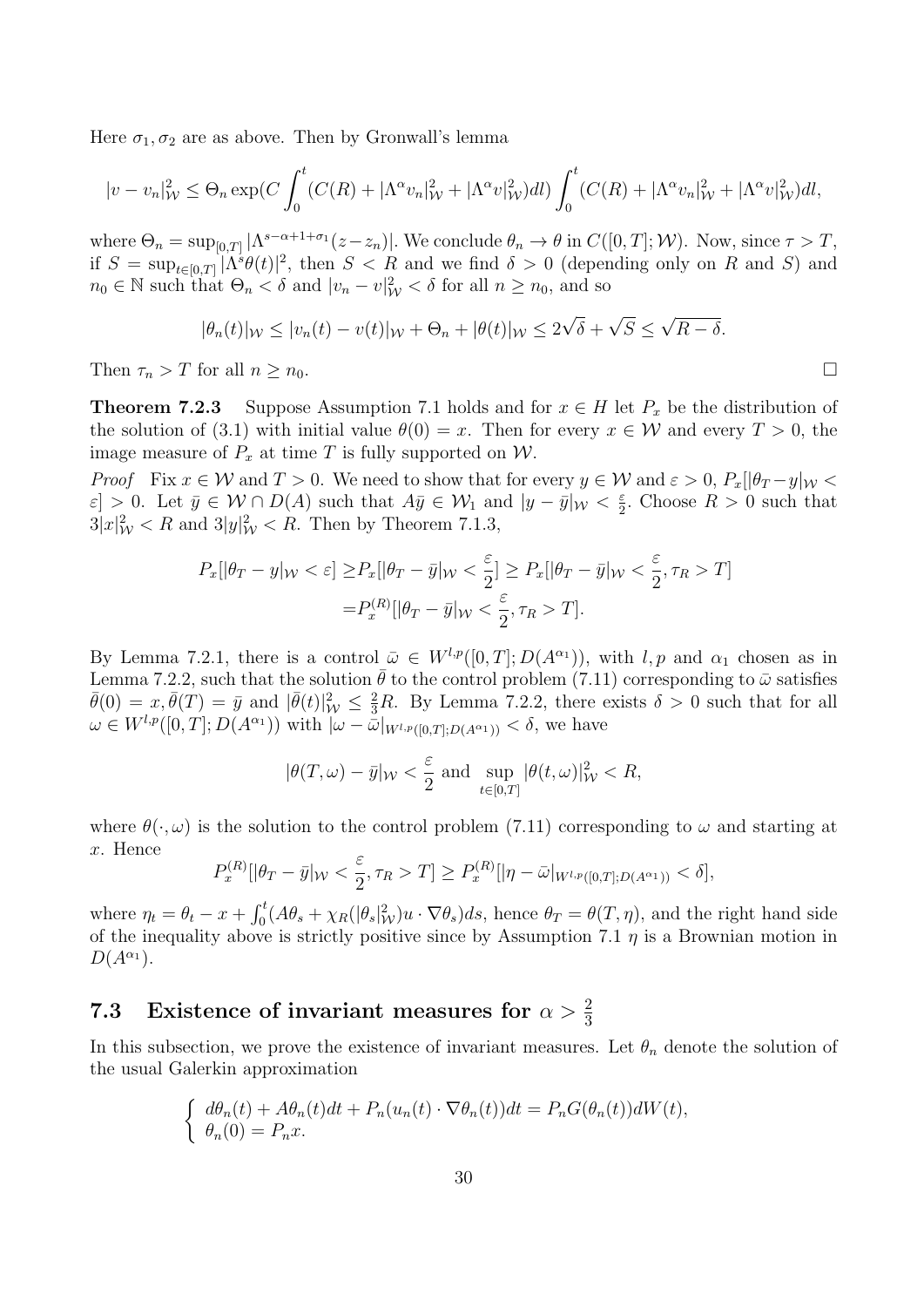**Lemma 7.3.1** Let  $\alpha > \frac{2}{3}$ . If  $x \in H^1, n \in \mathbb{N}, t > 0$ , then there exist  $\delta_1 > 0$  and  $\gamma_0 > 0$  such that

$$
E[\int_0^t |A^{\delta_1} \theta_n|_{\mathcal{W}}^{2\gamma_0} dr] \le C(1+t)(|x|^2+1),
$$

where  $C$  is independent of  $x$  and  $R$ .

*Proof* We apply Itô's formula to the function  $(1 + |\Lambda^{\delta}\theta|^2)^{-p}$  for  $\delta > 2 - 2\alpha$  and get

$$
\frac{1}{(1+|\Lambda^{\delta}\theta|^{2})^{p}} - \frac{1}{(1+|\Lambda^{\delta}x|^{2})^{p}}
$$
\n
$$
= 2p \int_{0}^{t} \frac{|\Lambda^{\delta+\alpha}\theta|^{2}}{(1+|\Lambda^{\delta}\theta|^{2})^{p+1}} dr + 2p \int_{0}^{t} \frac{\langle \Lambda^{\delta-\alpha}(u \cdot \nabla\theta), \Lambda^{\delta+\alpha}\theta \rangle}{(1+|\Lambda^{\delta}\theta|^{2})^{p+1}} dr
$$
\n
$$
- 2p \int_{0}^{t} \frac{\langle \Lambda^{\delta}\theta, \Lambda^{\delta}GdW_{r} \rangle}{(1+|\Lambda^{\delta}\theta|^{2})^{p+1}} - p \int_{0}^{t} \frac{\text{Tr}[GG^{*}\Lambda^{2\delta}]}{(1+|\Lambda^{\delta}\theta|^{2})^{p+1}} dr
$$
\n
$$
+ 2p(p+1) \int_{0}^{t} \frac{|\Lambda^{\delta}G\theta|^{2}}{(1+|\Lambda^{\delta}\theta|^{2})^{p+1}} dr,
$$

where for simplicity we write  $\theta = \theta_n$ . Choosing  $\sigma'_1, \sigma'_2$  with  $\sigma'_2 \leq \delta, \sigma'_2 + \sigma'_1 = 1, \delta + \sigma'_1 - \alpha + 1$  $\delta + \alpha$  the non-linear part is estimated as follows:

$$
|\langle \Lambda^{\delta-\alpha}(u \cdot \nabla \theta), \Lambda^{\delta+\alpha}\theta \rangle| \leq C|\Lambda^{\delta-\alpha+1+\sigma'_1}\theta| \cdot |\Lambda^{\sigma'_2}\theta||\Lambda^{\delta+\alpha}\theta|
$$
  

$$
\leq C|\Lambda^{\delta}\theta|^m + |\Lambda^{\delta+\alpha}\theta|^2,
$$

with  $m = \frac{2(3\alpha - 1 - \sigma'_1)}{2\alpha - 1 - \sigma'_1}$  $\frac{(3\alpha-1-\sigma_1)}{2\alpha-1-\sigma_1'}$ 

Then for  $p$  big enough we obtain

$$
E\int_0^t \frac{|\Lambda^{\delta+\alpha}\theta_n|^2}{(1+|\Lambda^\delta\theta_n|^2)^{p+1}}dr \le C(1+t).
$$

Since by Young's inequality

$$
|\Lambda^{\delta+\alpha}\theta_n|^{2\gamma_p} \leq c\left[\frac{|\Lambda^{\delta+\alpha}\theta_n|^2}{(1+|\Lambda^{\delta}\theta_n|^2)^{p+1}} + 1 + |\Lambda^{\delta}\theta_n|^2\right],
$$

for  $\delta \leq \alpha$  we obtain

$$
E[\int_0^t |\Lambda^{\delta + \alpha} \theta_n|^{2\gamma_p} dr] \le C(1+t)(|x|^2 + 1). \tag{7.14}
$$

If  $\delta > \alpha$ , we already know that some power of  $\vert \Lambda^{\delta} \theta_n \vert$  is integrable with respect to  $dt \otimes P$ . Then one proceeds as in the previous case to obtain (7.14). We choose  $\delta + \alpha > s$  and obtain the assertions.  $\Box$ 

**Theorem 7.3.2** Let  $\alpha > \frac{2}{3}$  and suppose Assumption 7.1 holds. Then there exists a unique invariant measure  $\nu$  on  $\mathcal W$  for the transition semigroup  $(P_t)_{t\geq0}$ . Moreover:

(i) The invariant measure  $\nu$  is ergodic.

(ii) The transition semigroup  $(P_t)_{t\geq 0}$  is W-strong Feller, irreducible, and therefore strongly mixing. Furthermore,  $P_t(x, dy), t > 0, x \in \mathcal{W}$ , are mutually equivalent.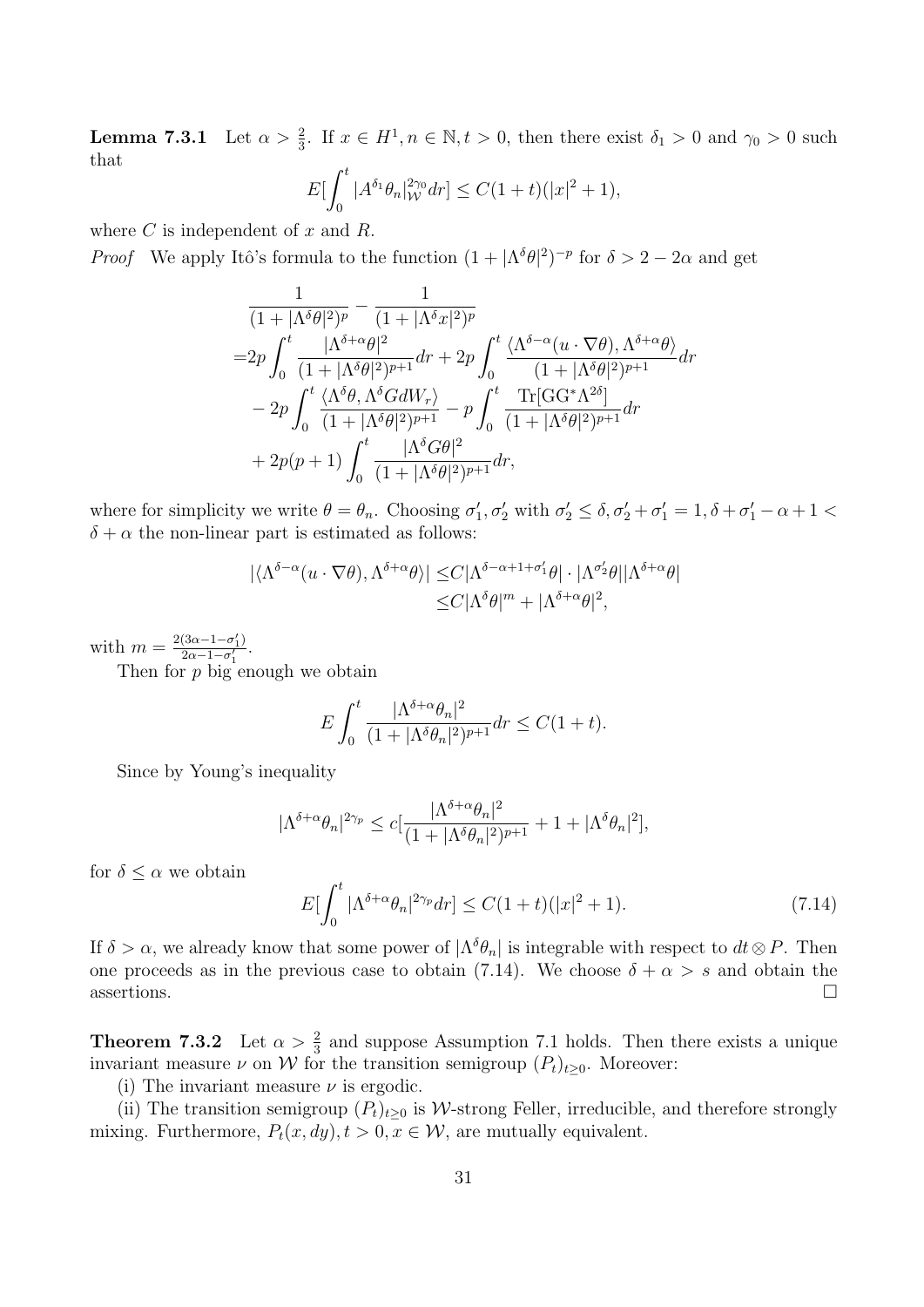(iii) There are  $\delta_1 > 0$  and  $\gamma_0 > 0$  such that

$$
\int |A^{\delta_1}x|_{\mathcal{W}}^{2\gamma_0} d\nu < \infty.
$$

*Proof* Choose  $x_0 \in H^1$  and define

$$
\mu_t = \frac{1}{t} \int_0^t P_r^* \delta_{x_0} dr.
$$

Since

$$
\int |A^{\delta_1}x|_{\mathcal{W}}^{2\gamma_0}\mu_t(dx) = \frac{1}{t}E_{x_0}[\int_0^t |A^{\delta_1}\theta|_{\mathcal{W}}^{2\gamma_0}dr],
$$

by Lemma 7.3.1 we obtain

$$
\int |A^{\delta_1}x|_{\mathcal{W}}^{2\gamma_0} \mu_t(dx) \leq C.
$$

This implies that  $\mu_t$  is tight on W. The strong Feller property of  $P_t$  follows from Theorem 7.1.2. Hence, a limit point of  $\mu_t$  is an invariant measure for  $(P_t)_{t\geq 0}$ . Therefore, by Doob's theorem, the strong mixing property is a consequence of the irreducibility.

**Remark 7.3.3** If we don't assume that G satisfies  $(4.5)$ , the solution of equation  $(3.1)$  may be not unique. Then we can also prove the above results for each Markov selection  $P_x, x \in \mathcal{W}$ , corresponding to (3.1) and the respective semigroup  $(P_t)_{t\geq0}$  by similar arguments as [R08].

**Remark 7.3.4** (i) (Mildly degenerate noise) We can also consider the ergodicity of the equation driven by a mildly degenerate noise as in [EH01]. For this we have to use an extension of the Bismut-Elworthy-Li formula. We have the same problem as explained in Remark 7.1.1. So, we can just get the result for  $\alpha > 2/3$ .

(ii) (Degenerate noise) There are many papers considering 2D Navier-Stokes equation driven by degenerate noise. Contrary to the 2D Navier-Stokes equation, no Foias-Prodi type estimate is available for the quasi-geostrophic equation. It seems impossible to use a coupling approach as in  $[K502]$ ,  $[BKL02]$ ,  $[M02]$  to prove ergodicity in the case where equation  $(3.1)$  is driven by a degenerate noise. It also seems difficult to use the method in [HM06] to prove ergodicity.

## **7.4** Exponential convergence for  $\alpha > \frac{2}{3}$

As will be seen below, we shall need uniform  $L^p$ -estimates, and a crucial ingredient to prove them is Krylov's  $L^p$ -Itô formula. In order to obtain a uniform estimate, the  $L^p$ -estimate known from the deterministic case (see e.g. [Re95]) is not strong enough for our purpose. Therefore, we need the following result, which is an improved version of the "positivity lemma" from [Re95, Lemma 3.2].

**Lemma 7.4.1** (Improved positivity Lemma) For  $\alpha \in (0,1)$ , and  $\theta \in L^p$  with  $\Lambda^{2\alpha}\theta \in L^p$ , for some  $2 < p < \infty$ ,

$$
\int |\theta|^{p-2}\theta(\Lambda^{2\alpha} - \frac{2\lambda_1}{p})\theta \ge 0.
$$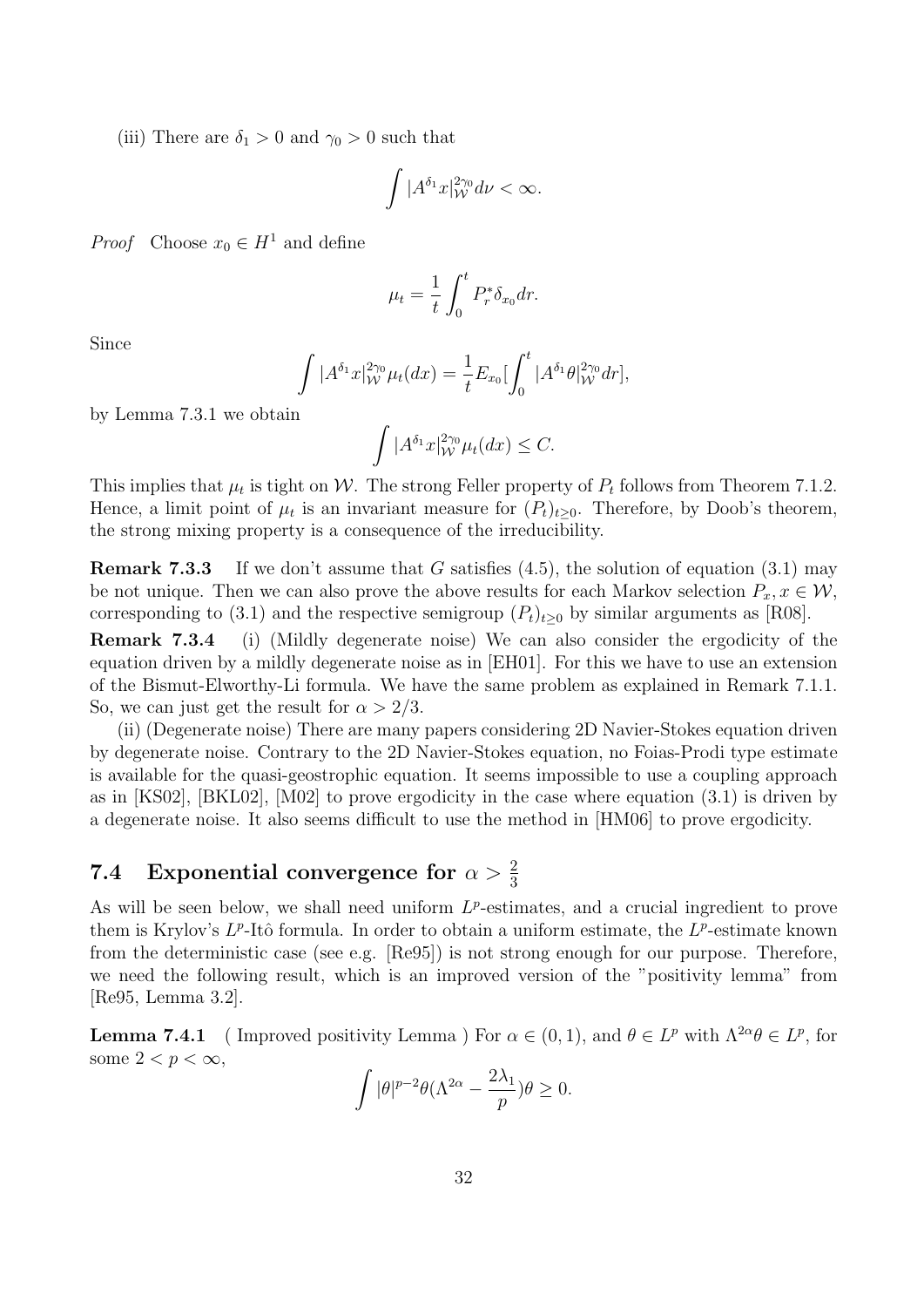*Proof* Denote the semigroup with respect to  $-\Lambda^{2\alpha} + \frac{2\lambda_1}{n}$  $\frac{\lambda_1}{p}$  and  $-\Lambda^{2\alpha}$  in  $L^2$  by  $P_t^0$  and  $P_t^1$ , respectively. Then we have  $P_t^0 f = e^{2t\lambda_1/p} P_t^1 f$ . Since

$$
||P_t^1f||_{L^2} \le e^{-\lambda_1 t} ||f||_{L^2},
$$

and

$$
||P_t^1f||_{L^{\infty}} \leq ||f||_{L^{\infty}},
$$

by the interpolation theorem, we have

$$
||P_t^1 f||_{L^p} \le e^{-2\lambda_1 t/p} ||f||_{L^p}.
$$

Thus,

$$
||P_t^0 f||_{L^p} \le ||f||_{L^p}.
$$

Then we have

$$
\frac{d}{dt}||P_t^0\theta||_{L^p}^p = \int |P_t^0\theta|^{p-2} (P_t^0\theta)(P_t^0(-\Lambda^{2\alpha} + \frac{2\lambda_1}{p})\theta)dx \le 0.
$$

Letting  $t \to 0$ , we obtain our result.  $\Box$ 

**Proposition 7.4.2** Let  $\alpha > \frac{1}{2}$ . For  $x \in L^p$ , let  $\theta$  denote the solution of equation (3.1). Then for  $2 < p < \infty$ 

$$
E\|\theta(t)\|_{L^p}^p \le \|x\|_{L^p}^p e^{-\lambda_1 t} + \frac{C}{\lambda_1} (1 - e^{-\lambda_1 t}).
$$

*Proof* Let  $\theta_n$  be the approximation defined in the proof of Theorem 4.3. Using [Kr10, Lemma 5.1] for  $\theta_n$ , we obtain

$$
\begin{split}\n\|\theta(t)\|_{L^{p}}^{p} &= \|\theta(s)\|_{L^{p}}^{p} + \int_{s}^{t} \left[ -p \int_{\mathbb{T}^{2}} |\theta(l)|^{p-2} \theta(l) (\Lambda^{2\alpha}\theta(l) + u(l) \cdot \nabla \theta(l)) d\xi dl \\
&+ \frac{1}{2} p(p-1) \int_{\mathbb{T}^{2}} |\theta(l)|^{p-2} (\sum_{j} |k_{\delta_{n}} \ast G(e_{j})|^{2}) d\xi] dl + p \int_{s}^{t} \int_{\mathbb{T}^{2}} |\theta(l)|^{p-2} \theta(l) k_{\delta_{n}} \ast G d\xi dW(l) \\
&\leq \|\theta(s)\|_{L^{p}}^{p} - 2\lambda_{1} \int_{s}^{t} \int_{\mathbb{T}^{2}} |\theta(l)|^{p} d\xi dl + \int_{s}^{t} \frac{1}{2} p(p-1) \int_{\mathbb{T}^{2}} |\theta(l)|^{p-2} (\sum_{j} |k_{\delta_{n}} \ast G(e_{j})|^{2}) d\xi dl \\
&+ p \int_{s}^{t} \int_{\mathbb{T}^{2}} |\theta(l)|^{p-2} \theta(l) k_{\delta_{n}} \ast G d\xi dW(l) \\
&\leq \|\theta(s)\|_{L^{p}}^{p} - 2\lambda_{1} \int_{s}^{t} \int_{\mathbb{T}^{2}} |\theta(l)|^{p} d\xi dl + \int_{s}^{t} (\varepsilon \int_{\mathbb{T}^{2}} |\theta(l)|^{p} d\xi + C(\varepsilon) \int (\sum_{j} |k_{\delta_{n}} \ast G(e_{j})|^{2})^{p/2} d\xi) dl \\
&+ p \int_{s}^{t} \int_{\mathbb{T}^{2}} |\theta(l)|^{p-2} \theta(l) k_{\delta_{n}} \ast G d\xi dW(l),\n\end{split}
$$

where we used Lemma 7.4.1 to get the first inequality and for simplicity we write  $\theta(t) = \theta_n(t, x)$ . Taking expectation we obtain

$$
E\|\theta_n(t)\|_{L^p}^p \leq E\|\theta_n(s)\|_{L^p}^p - E\lambda_1 \int_s^t \int_{\mathbb{T}^2} |\theta_n(l)|^p d\xi dl + C(\varepsilon, p)(t-s).
$$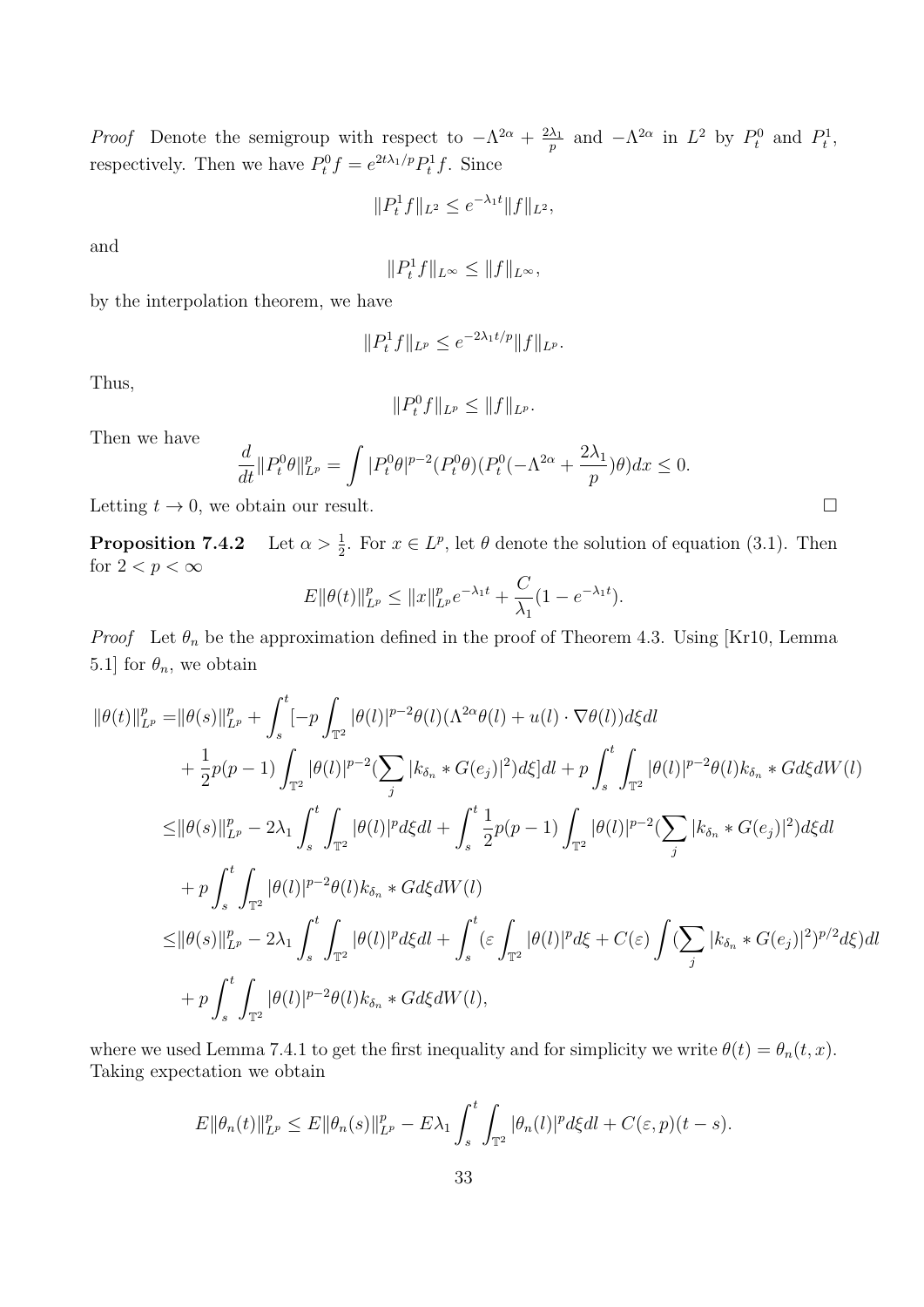Then by Gronwall's lemma we have

$$
E \|\theta_n(t)\|_{L^p}^p \le \|\theta_n(0)\|_{L^p}^p e^{-\lambda_1 t} + \frac{C}{\lambda_1} (1 - e^{-\lambda_1 t}).
$$

Then taking the limit  $n \to \infty$  in the above inequality we deduce

$$
E \|\theta(t)\|_{L^p}^p \le \|x\|_{L^p}^p e^{-\lambda_1 t} + \frac{C}{\lambda_1} (1 - e^{-\lambda_1 t}).
$$

**Lemma 7.4.3** Let  $\alpha > 2/3$ . Suppose Assumption 7.1 is satisfied with  $s > 3 - 2\alpha$ . Let  $\theta$ denote the solution of (3.1) and take p as in Assumption 7.1. Then for every  $R_0 \geq 1$ , there exist values  $T_1 = T_1(R_0)$  and  $K_1 = K_1(R_0)$  such that if  $|\theta_0| \le R_0$ ,  $\sup_{t \in [0,T_1]} ||\theta||_{L^p}^p \le R_0$ , and  $\sup_{t \in [0,T_1]} |\Lambda^{s-\alpha+1+\sigma_1+\delta} z(t)|^2 \le R_0$  for some  $0 < \delta < 3\alpha - 2 - \sigma_1$ , then  $|\Lambda^{s+\delta}\theta(T_1)|^2 \le K_1$ . *Proof* By Itô's formula, we obtain that there exists  $K_0 = K_0(R_0) > 0$  and for P-a.s.  $\omega$ ,  $\exists$ 

 $t_0(\omega) > 0$  such that

$$
|\Lambda^{\alpha}\theta(t_0)|^2 \leq K_0.
$$

For any  $r > 0$ , by Lemmas 2.1, 2.2 we have the following a-priori estimate for  $N = \frac{\alpha}{\alpha - \frac{1}{2} - \frac{1}{p}}$ and  $\sigma = \frac{2}{n}$  $\frac{2}{p},$ 

$$
\frac{d}{dt}|\Lambda^r v|^2 + |\Lambda^{r+\alpha} v|^2 \leq |\langle u \cdot \nabla \theta, \Lambda^{2r} v \rangle|
$$
  
\n
$$
\leq C|\Lambda^{r+\alpha} v| \cdot |\Lambda^{r-\alpha+1+\sigma} \theta| \cdot ||\theta||_{L^p}
$$
  
\n
$$
\leq \frac{1}{4}|\Lambda^{r+\alpha} v|^2 + C||\theta||_{L^p}^N |\Lambda^r v|^2 + C|\Lambda^{r-\alpha+1+\sigma} z|^2 \cdot ||\theta||_{L^q}^2.
$$
\n(7.15)

We choose the approximation  $\theta_n$  as in the proof of Theorem 4.3 with initial time  $t = 0$  replaced by the initial time  $t = t_0(\omega)$  and  $\theta_n(t_0) = \theta(t_0)$ . Set  $z_n = \int_{t_0}^t e^{-(t-s)A} k_{\delta_n} * G dW(s)$ . Then we have the following  $L^p$ -norm estimate of  $v_n := \theta_n - z_n$ ,

$$
\frac{d}{dt}||v_n||_{L^p}^p \leq Cp||\nabla z_n||_{\infty} (||v_n||_{L^p}^p + ||z_n||_{L^p}||v_n||_{L^p}^{p-1}).
$$

Thus we have

$$
\frac{d}{dt}||v_n||_{L^p} \leq C||\nabla z_n||_{\infty} (||v_n||_{L^p} + ||z_n||_{L^p}).
$$

Then by Gronwall's lemma and since  $s > 3 - 2\alpha$ , we obtain the desired uniform  $L^p$ -norm estimates for  $\theta_n$ . Moreover, by (7.15) and Gronwall's lemma we obtain the uniform  $H^r$ -norm estimates for  $v_n$ . By a similar argument as in the proof of Theorem 3.4 we have that  $v_n$ converges to some process  $\tilde{v}$  in  $L^2([t_0, T], H)$  such that  $\tilde{v} + z$  is the solution of (3.1) in  $[t_0, T]$ . Then by the uniqueness proof in Theorem 5.1 we have  $\tilde{v} = v$  in  $[t_0, T]$ , which implies that  $v \in$  $L^{\infty}([t_0, \infty), H^r) \cap L^2_{loc}([t_0, \infty), H^{r+\alpha})$  *P*-a.s.. Therefore, (7.15) also holds for v with  $t \in [t_0, \infty)$ .

Then by (7.15) for  $r = \alpha$ , we obtain that there exist  $K_1 = K_1(R_0) > 0$  and  $t_1 = t_1(\omega) > t_0(\omega)$ such that  $|\Lambda^{2\alpha}v(t_1)| \leq K_1$ . Using (7.15) for  $r = 2\alpha$  we obtain that there exists  $T_0 = T_0(R_0)$  such that  $|\Lambda^{2\alpha}v(T_0)| \leq K_1$ . Then we proceed analogously and obtain that there exists  $T_1 = T_1(R_0)$ such that  $|\Lambda^{s+\delta}v(T_1)| \leq K_1$  for some  $0 < \delta < 3\alpha - 2 - \sigma_1$ . □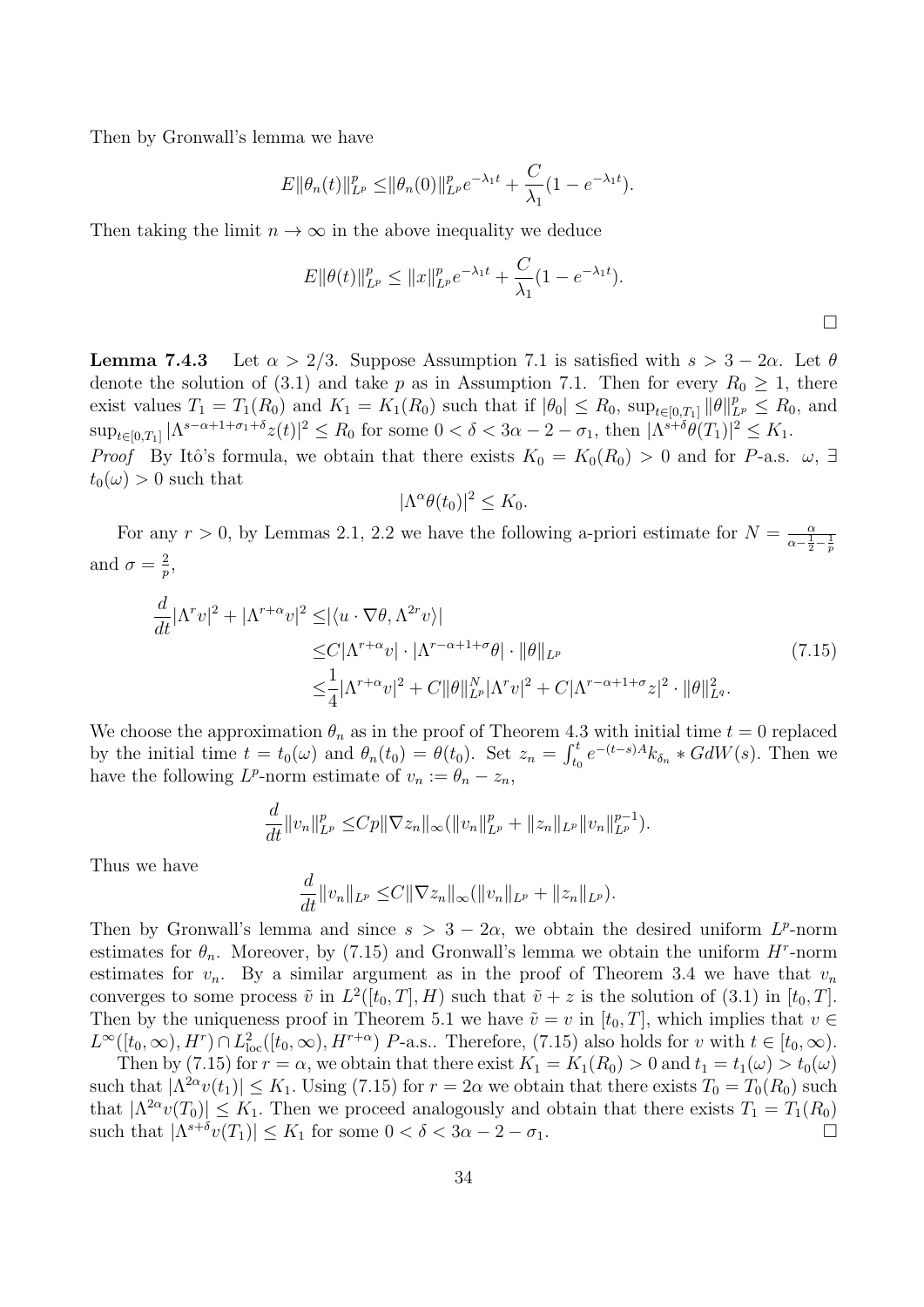**Lemma 7.4.4** Let  $\alpha > 2/3$ . Suppose Assumption 7.1 holds with  $s > 3 - 2\alpha$ . Then for each  $R \geq 1$  there are  $T_1 > 0$  and a compact subset  $K \subset \mathcal{W}$  such that

$$
\inf_{\|x\|_{L^p}\le R} P_{T_1}(x,K) > 0,
$$

for  $p$  as in Assumption 7.1.

*Proof* Define  $K := \{x : |\Lambda^{s+\delta}x|^2 \le K_1(R_0)\}\$ , where  $K_1(R_0), \delta$  comes from the previous lemma. By Lemma 7.4.3, for  $R \leq R_0$  we have

$$
\inf_{\|x\|_{L^p}\leq R} P_{T_1}(x,K) \geq \inf_{\|x\|_{L^p}\leq R} (1-P_x[\sup_{t\in[0,T_1]}|\Lambda^{s-\alpha+1+\sigma_1+\delta}z(t)|^2 > R_0] -P_x[\sup_{t\in[0,T_1]} \|\theta\|_{L^p}^p > R_0]),
$$

where we used Lemma 7.4.3 in the last step. Under Assumption 7.1, since  $z$  is a Gaussian process, one deduces that there exist  $\eta, C > 0$  such that

$$
P_x[\sup_{t \in [0,T_1]} |\Lambda^{s-\alpha+1+\sigma_1+\delta} z(t)|^2 > R_0] \leq C e^{-\eta \frac{R_0^2}{T_1}},
$$

(see e.g. [FR06, Proposition 15]). By Theorem 4.3, we obtain

$$
\sup_{\|x\|_{L^p}\leq R} P_x[\sup_{t\in[0,T_1]}\|\theta\|_{L^p}^p > R_0] \leq \sup_{\|x\|_{L^p}\leq R} \frac{E_x[\sup_{t\in[0,T_1]}\|\theta\|_{L^p}^p]}{R_0} \leq \frac{C(R)}{R_0}.
$$

Choosing  $R_0$  big enough, we prove the assertion.  $\Box$ 

The exponential convergence now follows from Lemma 7.4.4 and an abstract result of [GM05, Theorem 3.1]. For p as in Assumption 7.1, let  $V : L^p \to \mathbb{R}$  be a measurable function and define  $\|\phi\|_V := \sup_{x \in L^p} \frac{|\phi(x)|}{V(x)}$  and  $\|\nu\|_V := \sup_{\|\phi\|_V \le 1} \langle \nu, \phi \rangle$  for a signed measure  $\nu$ .

**Theorem 7.4.5** Let  $\alpha > 2/3$ . Suppose that Assumption 7.1 holds with  $s > 3 - 2\alpha$  and let  $V(x) := 1 + ||x||_{L^p}^p$  for p as in Assumption 7.1. Then there exist  $C_{\exp} > 0$  and  $a > 0$  such that

$$
||P_t^*\delta_{x_0} - \mu||_{TV} \le ||P_t^*\delta_{x_0} - \mu||_V \le C_{\exp}(1 + ||x_0||_{L^p}^p)e^{-at},
$$

for all  $t > 0$  and  $x_0 \in L^p$ , where  $|| \cdot ||_{TV}$  is the total variation distance on measures.

*Proof* By a similar argument as the proof of Lemma 7.4.3 we obtain  $P_t(x, W) = 1$  for  $x \in L^p$ . By [GM05, Theorem 3.1], we need to verify the following four conditions,

1. the measures  $(P_t(x, \cdot))_{t>0, x\in L^p}$  are equivalent,

2.  $x \to P_t(x, \Gamma)$  is continuous in W for all  $t > 0$  and all Borel sets  $\Gamma \subset H$ ,

3. for each  $R \geq 1$  there exist  $T_1 > 0$  and a compact subset  $K \subset \mathcal{W}$  such that

$$
\inf_{\|x\|_{L^p}\le R} P_{T_1}(x,K) > 0,
$$

4. there exist  $k, b, c > 0$  such that for all  $t \geq 0$ ,

$$
E^{P_x}[\|\theta(t)\|_{L^p}^p] \le k \|x\|_{L^p}^p e^{-bt} + c.
$$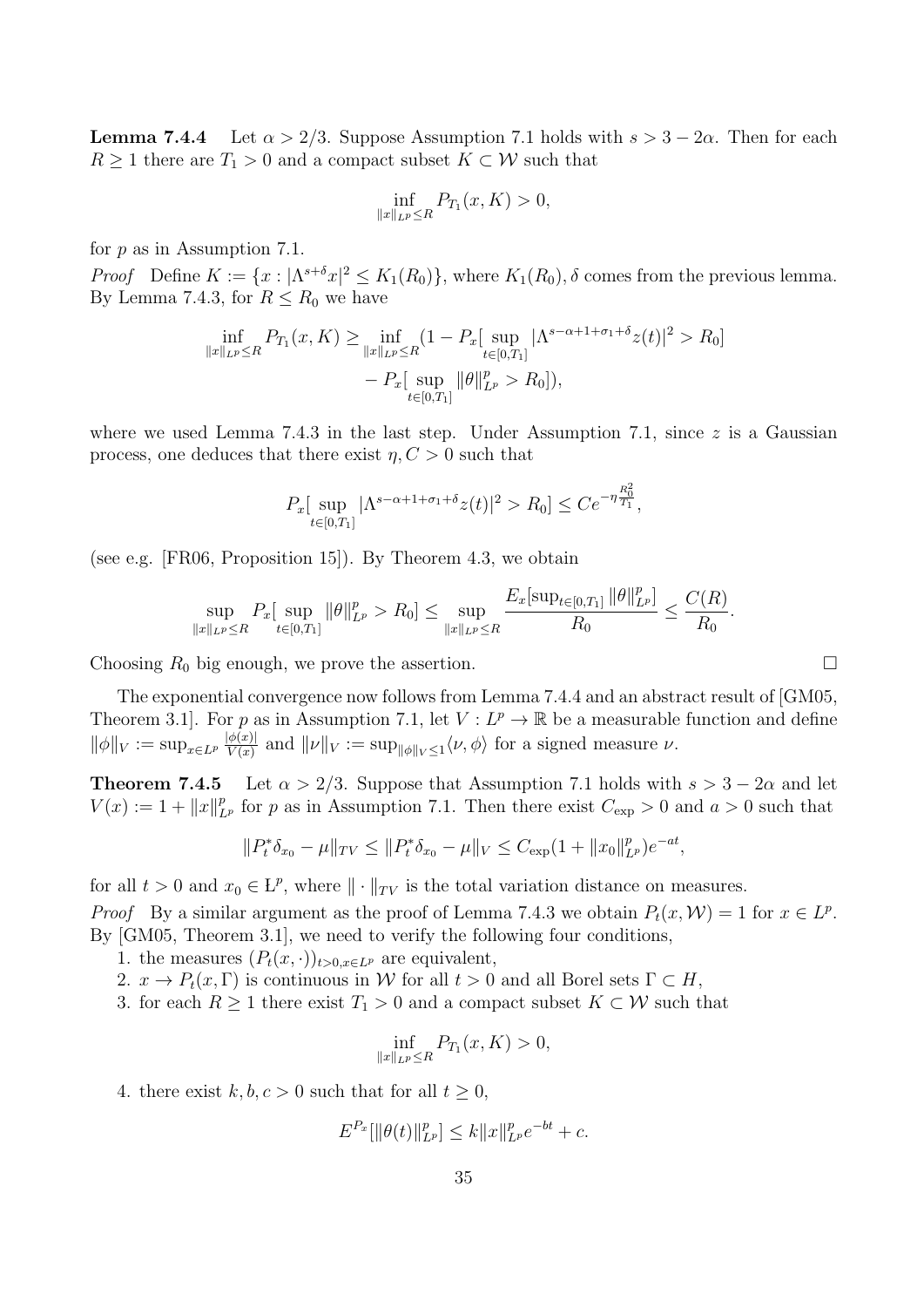Condition 1 can be verified by [GM05, Lemma 3.2] and  $P_t(x, W) = 1$  for  $x \in L^p$ . The other conditions can be verified by Theorem 7.3.2, Lemma 7.4.4 and Proposition 7.4.2.  $\Box$ 

**Remark 7.4.6** (i)For  $\alpha > \frac{3}{4}$  we can get a better result following a similar argument as in [R08]. Namely, there exist  $C_{\text{exp}} > 0$  and  $a > 0$  such that

$$
||P_t^*\delta_{x_0} - \mu||_{TV} \le ||P_t^*\delta_{x_0} - \mu||_V \le C_{\exp}(1+|x_0|^2)e^{-at},
$$

for all  $t > 0$  and  $x_0 \in H$ . Here  $P_t$  could be every Markov selection associated to the solution of equation (3.1).

(ii) The reason why  $\alpha > \frac{3}{4}$  is needed, is as follows: As in Theorem 7.1.2, we can prove  $P_t$  is  $H^s$ -strong Feller with  $s > 3 - 3\alpha$ . And for a solution  $\theta$  of equation (3.1) starting from  $x \in H$ , we can prove that it will enter  $H^{\alpha}$  only under our condition on the noise. If the process  $\theta$  enters  $H^s$ , we can prove that it satisfies the above four conditions. Hence, to obtain exponential convergence for every  $x \in H$ , we need the process starting from  $x \in H$  to enter  $H^s$ . Hence we need  $3-3\alpha < s < \alpha$ , i.e.  $\alpha > \frac{3}{4}$ .

### **References**

- [BKL02] J. Bricmont, A. Kupiainen, R. Lefevere : Exponential mixing for the 2D Stochastic Navier Stokes Dynamics. Commun. Math. Phys. 230(1), (2002) 87-132
- [CC04] A. Córdoba, D. Córdoba, A Maximum Principle Applied to Quasi-Geostrophic Equations Commun. Math. Phys. 249, (2004) 511-528
- [CV06] L. Caffarelli, A. Vasseur, Drift diffusion equations with fractional diffusion and the quasi-geostrophic equation, *Annals of Math.*, **171** (2010), No. 3, 1903-1930.
- [CW99] P. Constantin, J. Wu, Behavior of solutions of 2D quasi-geostrophic equations,*SIAM J. Math. Anal.* **30**(1999), 937-948
- [DD03] G. Da Prato and A. Debussche, Ergodicity for the 3D stochastic Navier-Stokes equations, J. Math. Pures Appl. (9) 82 (2003), no. 8, 877-947.
- [DZ92] G. Da Prato, J. Zabczyk, Stochastic Equations in Infinite Dimensions. Cambridge University Press (1992)
- [DZ96] G. Da Prato, J. Zabczyk, Ergodicity for Infinite Dimensional Systems, London Mathematical Society Lecture Notes, n. 229, Cambridge University Press (1996)
- [DZ97] G. Da Prato, J. Zabczyk, Differentiability of the Feynman-Kac semigroup and a control application, *Rend. Mat. Accad. Lincei.* **8**(1997), 183-188.
- [DO06] A. Debussche, C. Odasso, Markov solutions for the 3D stochastic Navier-Stokes equations with state dependent noise, *J. evol. equ.* **6** (2006), 305-324
- [EH01] J.-P. Eckmann and M. Hairer, Uniqueness of the invariant measure for a stochastic PDE driven by degenerate noise, Comm. Math. Phys. 219 (2001), no. 3, 523-565.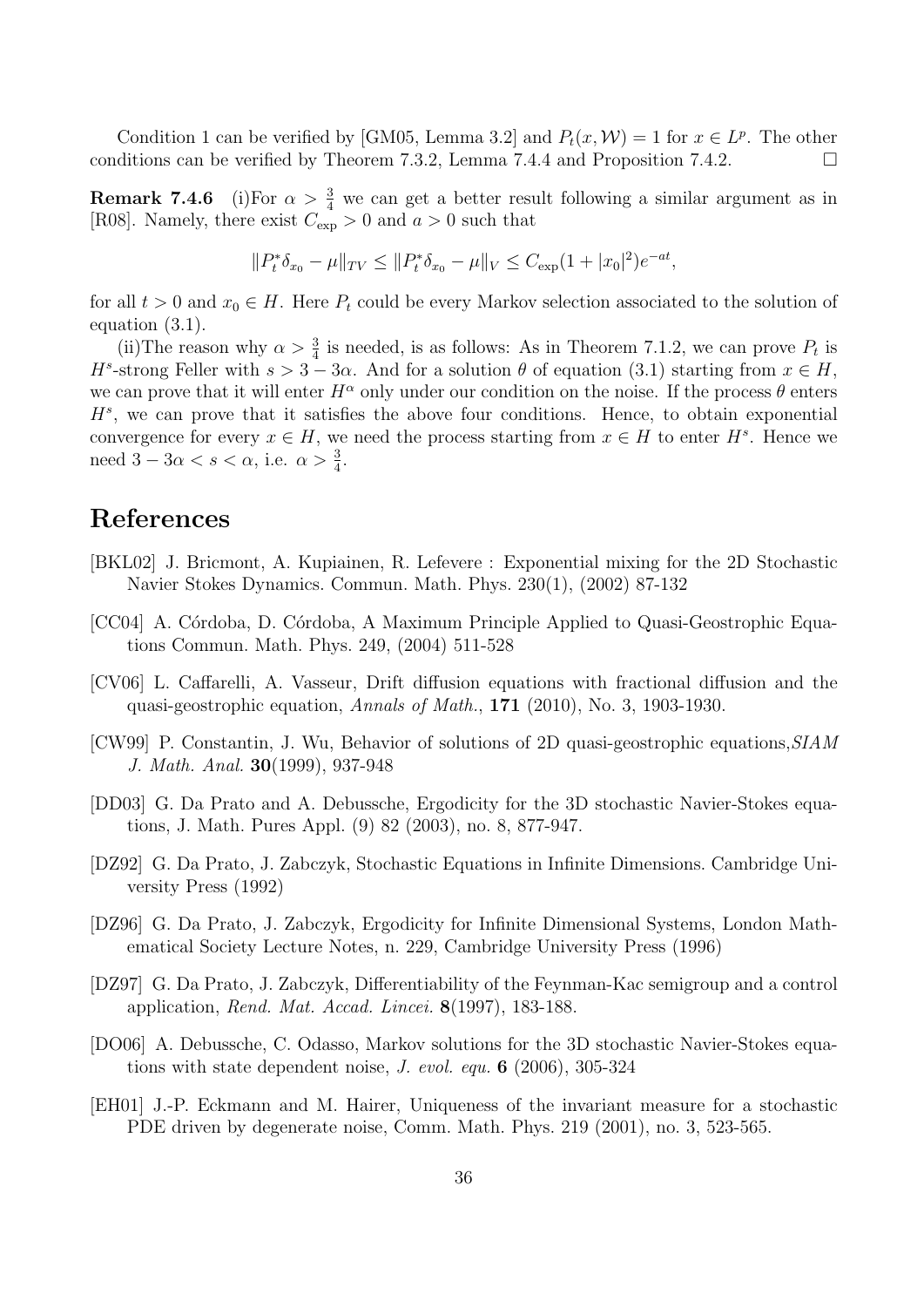- [Fl94] F. Flandoli, Dissipativity and invariant measures for stochastic Navier-Stokes equations, *NoDEA* **1** (1994), 403-423
- [FG95] F. Flandoli, D. Gatarek, Martingale and stationary solutions for stochastic Navier-Stokes equations, *Probability Theory and Related Fields* **102** (1995), 367-391
- [FR08] F. Flandoli, M. Romito, Markov selections for the 3D stochastic Navier-Stokes equations, *Probability Theory and Related Fields* **140** (2008), 407-458
- [FR07] F. Flandoli, M. Romito, Regularity of transition semigroups associated to a 3D stochastic Navier-Stokes equation, Stochastic Differential Equations: Theory and Application (P. Baxendale H. and S. Lototski V., eds.), Interdisciplinary Mathematical Sciences, vol. 2, World Scientific, Singapore, (2007).
- [GM05] B. Goldys, B. Maslowski, Exponential ergodicity for stochastic Burgers and 2D Navier-Stokes equations, J. Funct. Anal. 226 (2005), no. 1, 230-255.
- [GRZ09] B. Goldys, M. Röckner and X.C. Zhang, Martingale solutions and Markov selections for stochastic partial differential equations, *Stochastic Processes and their Appliations* **119** (2009) 1725-1764
- [HM06] M. Hairer, J. C. Mattingly, Ergodicity of the 2D Navier-Stokes equations with degenerate stochastic forcing *Annals of Math.*, **164** (2006), 993C1032
- [Ju04] N. Ju, Existence and Uniqueness of the Solution to the Dissipative 2D Quasi-Geostrophic Equations in the Sobolev Space, *Communications in Mathematical Physics* **251** (2004), 365-376
- [Ju05] N. Ju, On the two dimensional quasi-geostrophic equations. *Indiana Univ. Math. J.* **54** No. 3 (2005), 897-926
- [Kr10] N. V. Krylov, Ito's formula for the  $L_p$ -norm of stochastic  $W_p^1$ -valued processes *Probab. Theory Relat. Fields* **147** (2010), 583-605
- [Ku07] T. G. Kurtz, The Yamada-Watanabe-Engelbert theorem for general stochastic equations and inequalities, *Electronic Journal of Probability*. **12** (2007), 951-965
- [KN09] A. Kiselev, F. Nazarov: A variation on a theme of Caffarelli and Vasseur, *Journal of Mathematical Sciences* 166, 1, 31-39
- [KNV07] A. Kiselev, F. Nazarov, and A. Volberg. Global well-posedness for the critical 2D dissipative quasi-geostrophic equation. *Invent. math.* **167** (2007), 445-453
- [KS02] S. Kuksin, A. Shirikyan: Coupling approach to white-forced nonlinear PDEs. J. Math. Pures Appl. 1,(2002) 567-602
- [M02] J. Mattingly, : Exponential convergence for the stochastically forced Navier Stokes equations and other partially dissipative dynamics. Commun. Math. Phys. 230,(2002) 421-462